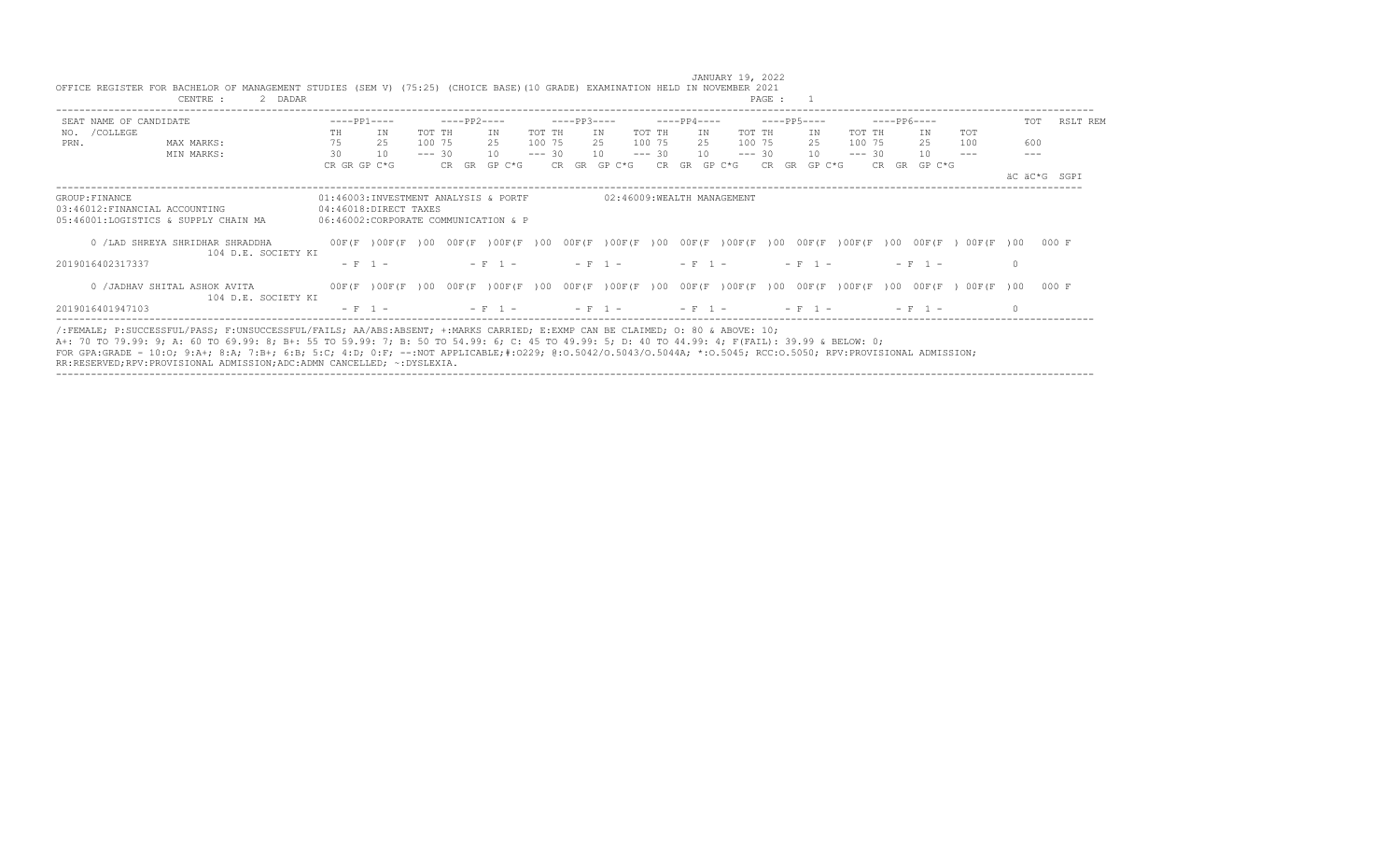|                        | CENTRE :<br>1 MUMBAI                                                                                                                                                                                                                                                                                                                                                                                                                                                                                                       |                             |                                                                               |                |                                                                                                                            | PAGE :         |                  |                 |
|------------------------|----------------------------------------------------------------------------------------------------------------------------------------------------------------------------------------------------------------------------------------------------------------------------------------------------------------------------------------------------------------------------------------------------------------------------------------------------------------------------------------------------------------------------|-----------------------------|-------------------------------------------------------------------------------|----------------|----------------------------------------------------------------------------------------------------------------------------|----------------|------------------|-----------------|
| SEAT NAME OF CANDIDATE |                                                                                                                                                                                                                                                                                                                                                                                                                                                                                                                            | $---PP1---$                 | $---PP2---$                                                                   | $---PP3---$    | ----PP4----                                                                                                                | $---PP5---$    | $---PP6---$      | RSLT REM<br>TOT |
| /COLLEGE<br>NO.        |                                                                                                                                                                                                                                                                                                                                                                                                                                                                                                                            | IN<br>TH                    | TOT TH<br>TN                                                                  | TOT TH<br>TN   | TOT TH<br>TN<br>TOT TH                                                                                                     | TN<br>TOT TH   | <b>TOT</b><br>TN |                 |
| PRN.                   | MAX MARKS:                                                                                                                                                                                                                                                                                                                                                                                                                                                                                                                 | 25                          | 100 75<br>25                                                                  | 100 75<br>25   | 100 75<br>100 75<br>25                                                                                                     | 25<br>100 75   | 25<br>100        | 600             |
|                        | MIN MARKS:                                                                                                                                                                                                                                                                                                                                                                                                                                                                                                                 | 30<br>10                    | $--- 30$<br>10                                                                | $--- 30$<br>10 | $--- 30$<br>10<br>$--- 30$                                                                                                 | 10<br>$--- 30$ | 10               |                 |
|                        |                                                                                                                                                                                                                                                                                                                                                                                                                                                                                                                            | CR GR GP C*G                | CR GR<br>GP C*G                                                               | CR GR GP C*G   | GP C*G<br>CR.<br><b>GR</b>                                                                                                 | CR GR GP C*G   | CR GR GP C*G     |                 |
|                        |                                                                                                                                                                                                                                                                                                                                                                                                                                                                                                                            |                             |                                                                               |                |                                                                                                                            |                |                  | äC äC*G SGPI    |
| GROUP: MARKETING       | 03:46010:SALES & DISTRIBUTION MANAGE<br>05:46001:LOGISTICS & SUPPLY CHAIN MA                                                                                                                                                                                                                                                                                                                                                                                                                                               | 01:46004:SERVICES MARKETING | 04:46013: CUSTOMER RELATION MANAGEMEN<br>06:46002:CORPORATE COMMUNICATION & P |                | 02:46007:E-COMMERCE & DIGITAL MARKET                                                                                       |                |                  |                 |
| 4256127                | PATANWALA MOIZ NAOMAN SHAKERA<br>28 BURHANI                                                                                                                                                                                                                                                                                                                                                                                                                                                                                |                             |                                                                               |                | 50 (A ) 19 (A+ ) 69 60 (O ) 16 (A ) 76 63 (O ) 19 (A+ ) 82 62 (O ) 20 (O ) 82 54 (A+ ) 23 (O ) 77 60 (O ) 16 (A ) 76 462 P | eз             |                  | eз              |
| 2019016400860764       |                                                                                                                                                                                                                                                                                                                                                                                                                                                                                                                            | 3 A 8 24                    | 3 A+ 9 27                                                                     |                | 3 0 10 30 30 10 30                                                                                                         | 4 0 10 40      | $4$ A+ 9 36      | 20 187<br>9.35  |
|                        | /:FEMALE: P:SUCCESSFUL/PASS: F:UNSUCCESSFUL/FAILS: AA/ABS:ABSENT: +:MARKS CARRIED: E:EXMP CAN BE CLAIMED: 0: 80 & ABOVE: 10;<br>A+: 70 TO 79.99: 9; A: 60 TO 69.99: 8; B+: 55 TO 59.99: 7; B: 50 TO 54.99: 6; C: 45 TO 49.99: 5; D: 40 TO 44.99: 4; F(FAIL): 39.99 & BELOW: 0;<br>FOR GPA:GRADE - 10:0; 9:A+; 8:A; 7:B+; 6:B; 5:C; 4:D; 0:F; --:NOT APPLICABLE;#:0229; 0:0.5042/0.5043/0.5044A; *:0.5045; RCC:0.5050; RPV:PROVISIONAL ADMISSION;<br>RR:RESERVED;RPV:PROVISIONAL ADMISSION;ADC:ADMN CANCELLED; ~: DYSLEXIA. |                             |                                                                               |                |                                                                                                                            |                |                  |                 |

----------------------------------------------------------------------------------------------------------------------------------------------------------------------------------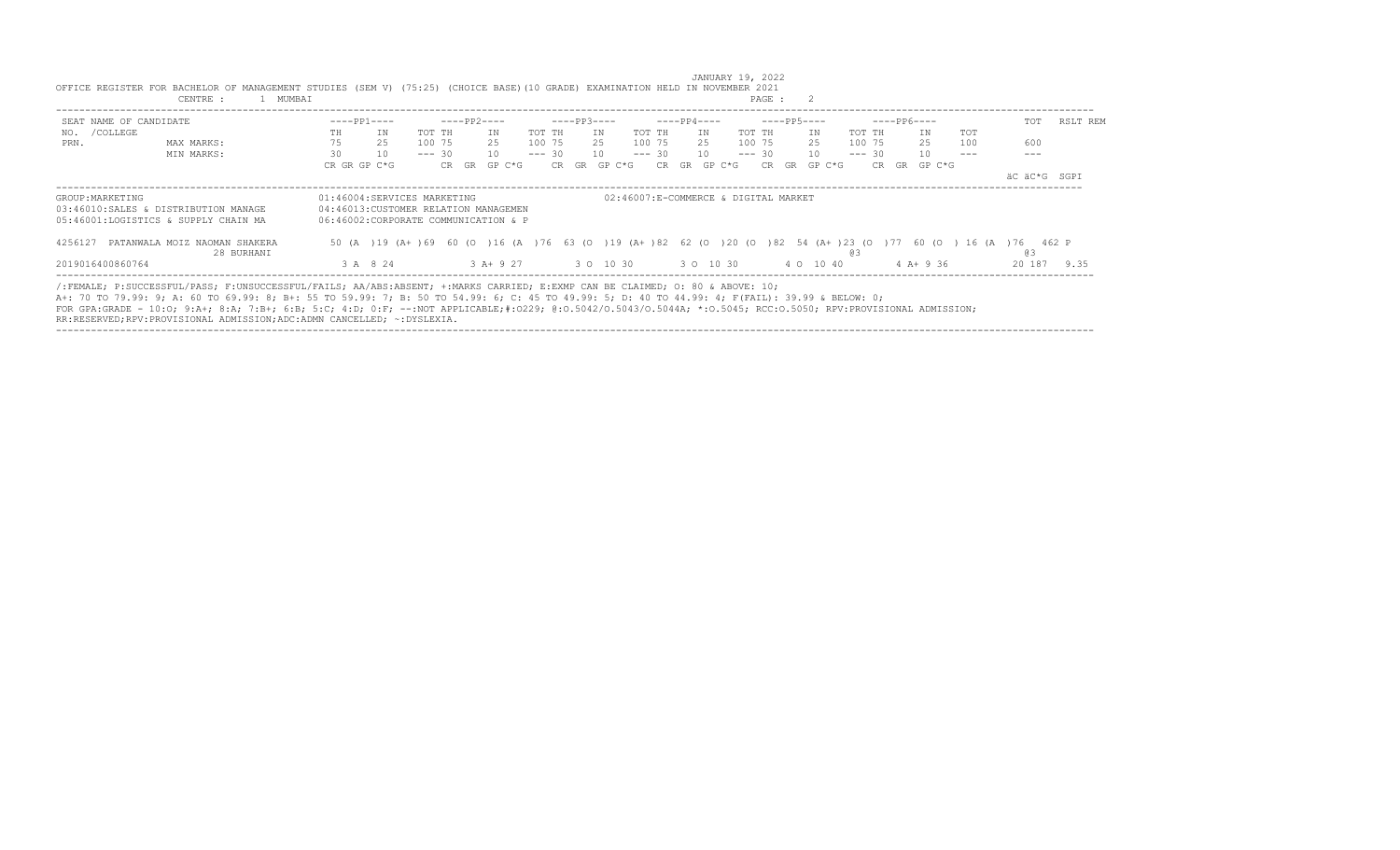| SEAT NAME OF CANDIDATE                                                                                                                                                                                                                                                         |                                                                                                                                                                |    | $---PP1---$                                                                   |          | ----PP2----                               |        | $---PP3---$ |              |        | $---PP4---$  |    |           |        | $---PP5---$  |        | $---PP6---$ |              |     | TOT                                                                                                                 | RSLT REM |
|--------------------------------------------------------------------------------------------------------------------------------------------------------------------------------------------------------------------------------------------------------------------------------|----------------------------------------------------------------------------------------------------------------------------------------------------------------|----|-------------------------------------------------------------------------------|----------|-------------------------------------------|--------|-------------|--------------|--------|--------------|----|-----------|--------|--------------|--------|-------------|--------------|-----|---------------------------------------------------------------------------------------------------------------------|----------|
| NO. / COLLEGE                                                                                                                                                                                                                                                                  |                                                                                                                                                                | TH | IN                                                                            | TOT TH   | TN                                        | TOT TH |             | IN           | TOT TH |              | TN |           | TOT TH | IN           | TOT TH |             | TN           | TOT |                                                                                                                     |          |
| PRN.                                                                                                                                                                                                                                                                           | MAX MARKS:                                                                                                                                                     | 75 | 25                                                                            | 100 75   | 25                                        | 100 75 |             | 25 100 75    |        |              |    | 25 100 75 |        | 25           |        | 100 75      | 25           | 100 | 600                                                                                                                 |          |
|                                                                                                                                                                                                                                                                                | MIN MARKS:                                                                                                                                                     | 30 | 10                                                                            | $--- 30$ | 10                                        |        |             | $--- 30 10$  |        | $--- 30 10$  |    |           |        | $--- 30 10$  |        | $--- 30$    | 10           |     |                                                                                                                     |          |
|                                                                                                                                                                                                                                                                                |                                                                                                                                                                |    | CR GR GP C*G                                                                  |          | CR GR GP C*G                              |        |             | CR GR GP C*G |        | CR GR GP C*G |    |           |        | CR GR GP C*G |        |             | CR GR GP C*G |     |                                                                                                                     |          |
|                                                                                                                                                                                                                                                                                |                                                                                                                                                                |    |                                                                               |          |                                           |        |             |              |        |              |    |           |        |              |        |             |              |     | äC äC*G SGPI                                                                                                        |          |
| 03:46010:SALES & DISTRIBUTION MANAGE<br>05:46001:LOGISTICS & SUPPLY CHAIN MA                                                                                                                                                                                                   |                                                                                                                                                                |    | 04:46013: CUSTOMER RELATION MANAGEMEN<br>06:46002:CORPORATE COMMUNICATION & P |          |                                           |        |             |              |        |              |    |           |        |              |        |             |              |     |                                                                                                                     |          |
| 4258926 PUJARI VIDESH VASU VIJAYA                                                                                                                                                                                                                                              | 628 PATUCK GALA                                                                                                                                                |    |                                                                               |          |                                           |        |             |              |        |              |    |           |        |              |        |             |              |     | 50 (A) 18 (A+ ) 68 57 (A+ ) 14 (B+ ) 71 50 (A) 11 (D) 61 47 (A) 11 (D) 58 42 (B+ ) 13 (B) 55 63 (O) 12 (C) 75 388 P |          |
| 2015016402184971                                                                                                                                                                                                                                                               |                                                                                                                                                                |    | 3 A 8 24                                                                      |          | 3 A + 9 27 3 A 8 24 3 B + 7 21 4 B + 7 28 |        |             |              |        |              |    |           |        |              |        |             | $4A+9.36$    |     | 20 160                                                                                                              | 8.00     |
| /:FEMALE; P:SUCCESSFUL/PASS; F:UNSUCCESSFUL/FAILS; AA/ABS:ABSENT; +:MARKS CARRIED; E:EXMP CAN BE CLAIMED; O: 80 & ABOVE: 10;<br>A+: 70 TO 79.99: 9; A: 60 TO 69.99: 8; B+: 55 TO 59.99: 7; B: 50 TO 54.99: 6; C: 45 TO 49.99: 5; D: 40 TO 44.99: 4; F(FAIL): 39.99 & BELOW: 0; | FOR GPA:GRADE - 10:0; 9:A+; 8:A; 7:B+; 6:B; 5:C; 4:D; 0:F; --:NOT APPLICABLE;#:0229; 0:0.5042/0.5043/0.5044A; *:0.5045; RCC:0.5050; RPV:PROVISIONAL ADMISSION; |    |                                                                               |          |                                           |        |             |              |        |              |    |           |        |              |        |             |              |     |                                                                                                                     |          |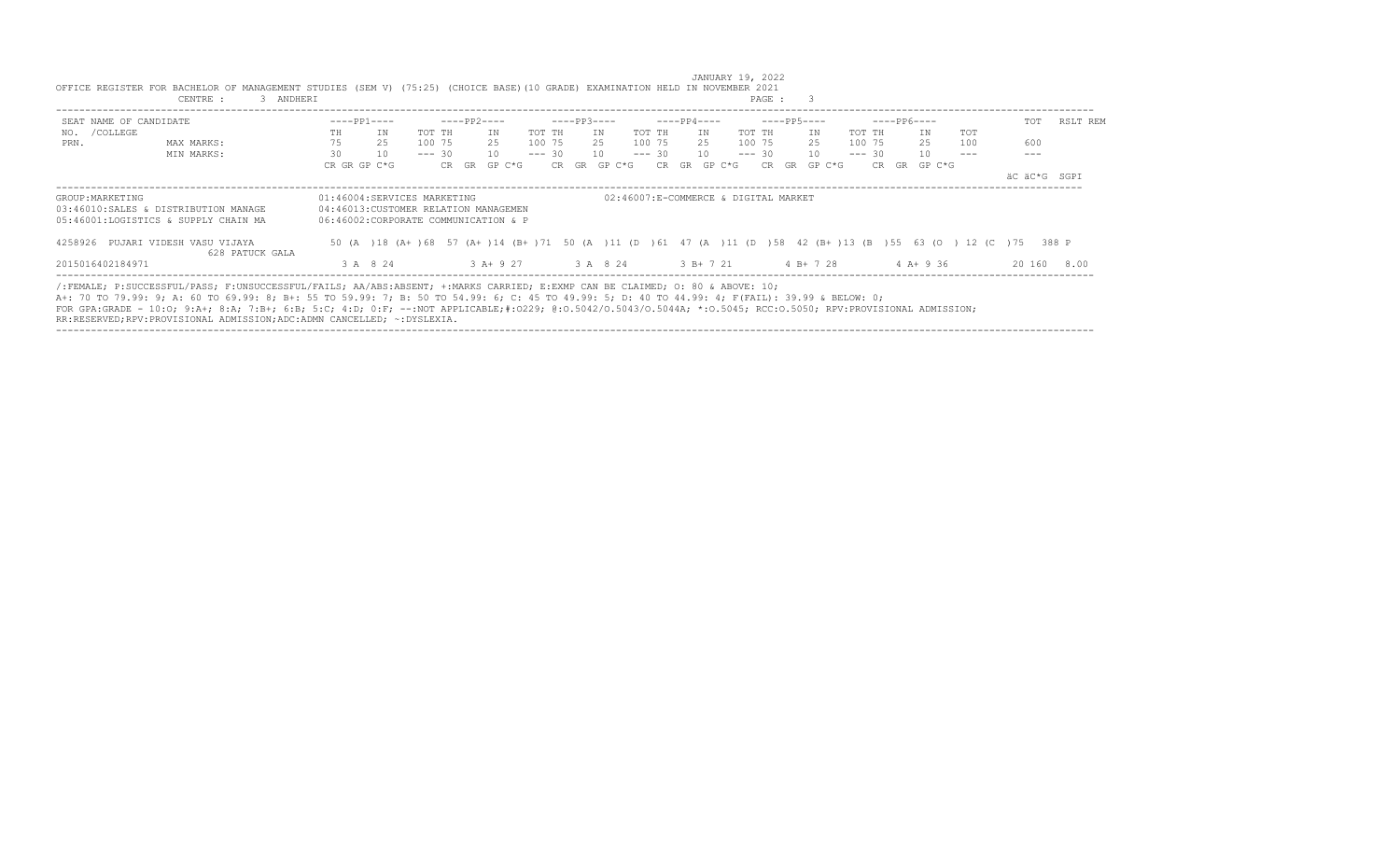|                            | CENTRE :<br>4 GHATKOPAR                                                                                                                                                                                                                                                                                                                                                                                                                          |              |                          |          |       |                                                                                                                         |          |             |                                      |          |             |           |    | PAGE :      |           |          |  |              |     |              |             |
|----------------------------|--------------------------------------------------------------------------------------------------------------------------------------------------------------------------------------------------------------------------------------------------------------------------------------------------------------------------------------------------------------------------------------------------------------------------------------------------|--------------|--------------------------|----------|-------|-------------------------------------------------------------------------------------------------------------------------|----------|-------------|--------------------------------------|----------|-------------|-----------|----|-------------|-----------|----------|--|--------------|-----|--------------|-------------|
| SEAT NAME OF CANDIDATE     |                                                                                                                                                                                                                                                                                                                                                                                                                                                  |              | $---PP1---$              |          |       | $---PP2---$                                                                                                             |          | $---PP3---$ |                                      |          | $---PP4---$ |           |    | ----PP5---- |           |          |  | $---PP6---$  |     | TOT          | RSLT REM    |
| NO. / COLLEGE              |                                                                                                                                                                                                                                                                                                                                                                                                                                                  | TH           | ΙN                       | TOT TH   |       | ΙN                                                                                                                      | TOT TH   |             | IN                                   | TOT TH   |             | IN        |    | TOT TH      | IN        | TOT TH   |  | IN           | TOT |              |             |
| PRN.                       | MAX MARKS:                                                                                                                                                                                                                                                                                                                                                                                                                                       | 75           | 25                       | 100 75   |       | 25                                                                                                                      | 100 75   |             | 25                                   | 100 75   |             | 25        |    | 100 75      | 25        | 100 75   |  | 25           | 100 | 600          |             |
|                            | MIN MARKS:                                                                                                                                                                                                                                                                                                                                                                                                                                       | 30           | 10                       | $--- 30$ |       | 10                                                                                                                      | $--- 30$ |             | 10                                   | $--- 30$ |             | 10        |    | $--- 30$    | 10        | $--- 30$ |  | 10           |     |              |             |
|                            |                                                                                                                                                                                                                                                                                                                                                                                                                                                  | CR GR GP C*G |                          |          | CR GR | GP C*G                                                                                                                  |          |             | CR GR GP C*G                         | CR.      |             | GR GP C*G |    | CR.         | GR GP C*G |          |  | CR GR GP C*G |     |              |             |
|                            |                                                                                                                                                                                                                                                                                                                                                                                                                                                  |              |                          |          |       |                                                                                                                         |          |             |                                      |          |             |           |    |             |           |          |  |              |     | äC äC*G SGPI |             |
| GROUP: FINANCE             |                                                                                                                                                                                                                                                                                                                                                                                                                                                  |              |                          |          |       | 01:46003:INVESTMENT ANALYSIS & PORTF                                                                                    |          |             | 02:46006:COMMODITY & DERIVATIVES MAR |          |             |           |    |             |           |          |  |              |     |              |             |
| 03:46009:WEALTH MANAGEMENT |                                                                                                                                                                                                                                                                                                                                                                                                                                                  |              | 04:46015:RISK MANAGEMENT |          |       |                                                                                                                         |          |             |                                      |          |             |           |    |             |           |          |  |              |     |              |             |
|                            | 05:46001:LOGISTICS & SUPPLY CHAIN MA                                                                                                                                                                                                                                                                                                                                                                                                             |              |                          |          |       | 06:46002:CORPORATE COMMUNICATION & P                                                                                    |          |             |                                      |          |             |           |    |             |           |          |  |              |     |              |             |
|                            | 4260625 / CHIKNE NIKITA VASANT ANJANA<br>930 MAHARASHTRA SAM                                                                                                                                                                                                                                                                                                                                                                                     |              |                          |          |       | 72 (0 ) 24 (0 ) 96 62 (0 ) 24 (0 ) 86 71 (0 ) 25 (0 ) 96 71 (0 ) 22 (0 ) 93 44 (B+) 23 (0 ) 67 74 (0 ) 24 (0 ) 98 536 P |          |             |                                      |          |             |           |    |             |           |          |  |              |     |              |             |
| 2019016402369862           |                                                                                                                                                                                                                                                                                                                                                                                                                                                  |              | 3 0 10 30                |          |       | 3 0 10 30                                                                                                               |          |             | 3 0 10 30                            |          |             | 3 0 10 30 |    |             | 4 A 8 32  |          |  | 4 0 10 40    |     |              | 20 192 9.60 |
|                            | 4260659 / SAYED TANAKSH NASIR FATIMA<br>930 MAHARASHTRA SAM                                                                                                                                                                                                                                                                                                                                                                                      |              |                          |          |       | 68 (0) 17 (A) 85 53 (A+) 21 (0) 74 65 (0) 21 (0) 86 57 (0) 20 (0) 77 39 (B) 14 (B+) 53 65 (0) 17 (A) 82 457 P           |          |             |                                      |          |             |           | eз |             |           |          |  |              |     | eз           |             |
| 2019016402369885           |                                                                                                                                                                                                                                                                                                                                                                                                                                                  |              | 3 0 10 30                |          |       | 3 A + 9 27 3 0 10 30                                                                                                    |          |             |                                      |          | 3 0 10 30   |           |    |             | 4 B 6 24  |          |  | 4 0 10 40    |     |              | 20 181 9.05 |
|                            | /:FEMALE; P:SUCCESSFUL/PASS; F:UNSUCCESSFUL/FAILS; AA/ABS:ABSENT; +:MARKS CARRIED; E:EXMP CAN BE CLAIMED; O: 80 & ABOVE: 10;<br>A+: 70 TO 79.99: 9; A: 60 TO 69.99: 8; B+: 55 TO 59.99: 7; B: 50 TO 54.99: 6; C: 45 TO 49.99: 5; D: 40 TO 44.99: 4; F(FAIL): 39.99 & BELOW: 0;<br>FOR GPA:GRADE - 10:0; 9:A+; 8:A; 7:B+; 6:B; 5:C; 4:D; 0:F; --:NOT APPLICABLE;#:0229; 0:0.5042/0.5043/0.5044A; *:0.5045; RCC:0.5050; RPV:PROVISIONAL ADMISSION; |              |                          |          |       |                                                                                                                         |          |             |                                      |          |             |           |    |             |           |          |  |              |     |              |             |

 JANUARY 19, 2022 OFFICE REGISTER FOR BACHELOR OF MANAGEMENT STUDIES (SEM V) (75:25) (CHOICE BASE)(10 GRADE) EXAMINATION HELD IN NOVEMBER 2021

RR:RESERVED;RPV:PROVISIONAL ADMISSION;ADC:ADMN CANCELLED; ~:DYSLEXIA. ----------------------------------------------------------------------------------------------------------------------------------------------------------------------------------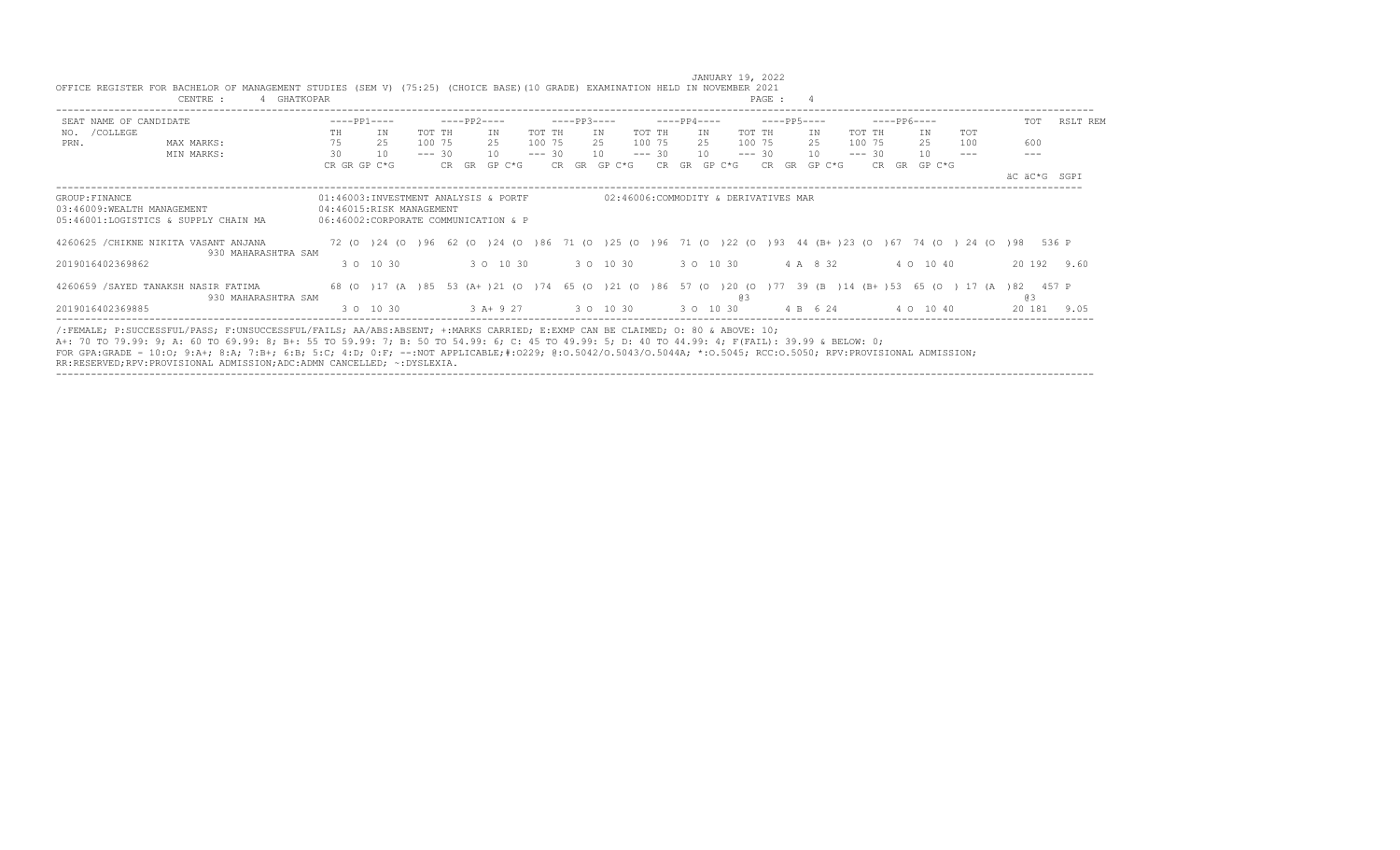|                        | 97<br>CENTRE :<br>BORIVALI                                                                                                                                                                                                                                                                                                                                                                                                                                                                                                 |    |                                                                                                              |          |       |             |          |              |          |          |             |     |                                      | PAGE :      |              |          |             |              |     |              |          |
|------------------------|----------------------------------------------------------------------------------------------------------------------------------------------------------------------------------------------------------------------------------------------------------------------------------------------------------------------------------------------------------------------------------------------------------------------------------------------------------------------------------------------------------------------------|----|--------------------------------------------------------------------------------------------------------------|----------|-------|-------------|----------|--------------|----------|----------|-------------|-----|--------------------------------------|-------------|--------------|----------|-------------|--------------|-----|--------------|----------|
| SEAT NAME OF CANDIDATE |                                                                                                                                                                                                                                                                                                                                                                                                                                                                                                                            |    | $---PP1---$                                                                                                  |          |       | $---PP2---$ |          | $---PP3---$  |          |          | $---PP4---$ |     |                                      | $---PP5---$ |              |          | $---PP6---$ |              |     | TOT          | RSLT REM |
| /COLLEGE<br>NO.        |                                                                                                                                                                                                                                                                                                                                                                                                                                                                                                                            | TH | IN                                                                                                           | TOT TH   |       | ΙN          | TOT TH   |              | IN       | TOT TH   |             | TN  | TOT TH                               |             | TN           | TOT TH   |             | IN           | TOT |              |          |
| PRN.                   | MAX MARKS:                                                                                                                                                                                                                                                                                                                                                                                                                                                                                                                 | 75 | 25                                                                                                           | 100 75   |       | 2.5         | 100 75   |              | 25       | 100 75   |             | 2.5 | 100 75                               |             | 2.5          | 100 75   |             | 25           | 100 | 600          |          |
|                        | MIN MARKS:                                                                                                                                                                                                                                                                                                                                                                                                                                                                                                                 | 30 | 10                                                                                                           | $--- 30$ |       | 10          | $--- 30$ |              | 10       | $--- 30$ |             | 10  | $--- 30$                             |             | 10           | $--- 30$ |             | 10           |     |              |          |
|                        |                                                                                                                                                                                                                                                                                                                                                                                                                                                                                                                            |    | CR GR GP C*G                                                                                                 |          | CR GR | GP C*G      |          | CR GR GP C*G |          | CR.      | GR GP C*G   |     |                                      |             | CR GR GP C*G |          |             | CR GR GP C*G |     |              |          |
|                        |                                                                                                                                                                                                                                                                                                                                                                                                                                                                                                                            |    |                                                                                                              |          |       |             |          |              |          |          |             |     |                                      |             |              |          |             |              |     | äC äC*G SGPI |          |
| GROUP: MARKETING       | 03:46010:SALES & DISTRIBUTION MANAGE<br>05:46001:LOGISTICS & SUPPLY CHAIN MA                                                                                                                                                                                                                                                                                                                                                                                                                                               |    | 01:46004:SERVICES MARKETING<br>04:46013: CUSTOMER RELATION MANAGEMEN<br>06:46002:CORPORATE COMMUNICATION & P |          |       |             |          |              |          |          |             |     | 02:46007:E-COMMERCE & DIGITAL MARKET |             |              |          |             |              |     |              |          |
| 4267950                | GUPTA VIKASKUMAR RAMAWADH ANITARAJ<br>631 NIRMALA MEMORIA                                                                                                                                                                                                                                                                                                                                                                                                                                                                  |    | 36 (C) 10 (D) 46 36 (C) 20 (O) 56 32 (D) 11 (D) 43 27 (D) 17 (A) 44 35 (C) 11 (D) 46 36 (C) 12 (C) 48 283 P  |          |       |             |          |              |          | eз       |             |     | eз                                   |             |              |          |             |              |     | G3           |          |
| 2018016400300431       |                                                                                                                                                                                                                                                                                                                                                                                                                                                                                                                            |    | 3 C 5 15                                                                                                     |          |       | $3 B+721$   |          |              | 3 D 4 12 |          | 3 C 5 15    |     |                                      |             | 4 C 5 20     |          |             | 4 C 5 20     |     | 20 103       | 5 15     |
|                        | /:FEMALE; P:SUCCESSFUL/PASS; F:UNSUCCESSFUL/FAILS; AA/ABS:ABSENT; +:MARKS CARRIED; E:EXMP CAN BE CLAIMED; O: 80 & ABOVE: 10;<br>A+: 70 TO 79.99: 9; A: 60 TO 69.99: 8; B+: 55 TO 59.99: 7; B: 50 TO 54.99: 6; C: 45 TO 49.99: 5; D: 40 TO 44.99: 4; F(FAIL): 39.99 & BELOW: 0;<br>FOR GPA:GRADE - 10:0; 9:A+; 8:A; 7:B+; 6:B; 5:C; 4:D; 0:F; --:NOT APPLICABLE;#:0229; 0:0.5042/0.5043/0.5044A; *:0.5045; RCC:0.5050; RPV:PROVISIONAL ADMISSION;<br>RR:RESERVED;RPV:PROVISIONAL ADMISSION;ADC:ADMN CANCELLED; ~: DYSLEXIA. |    |                                                                                                              |          |       |             |          |              |          |          |             |     |                                      |             |              |          |             |              |     |              |          |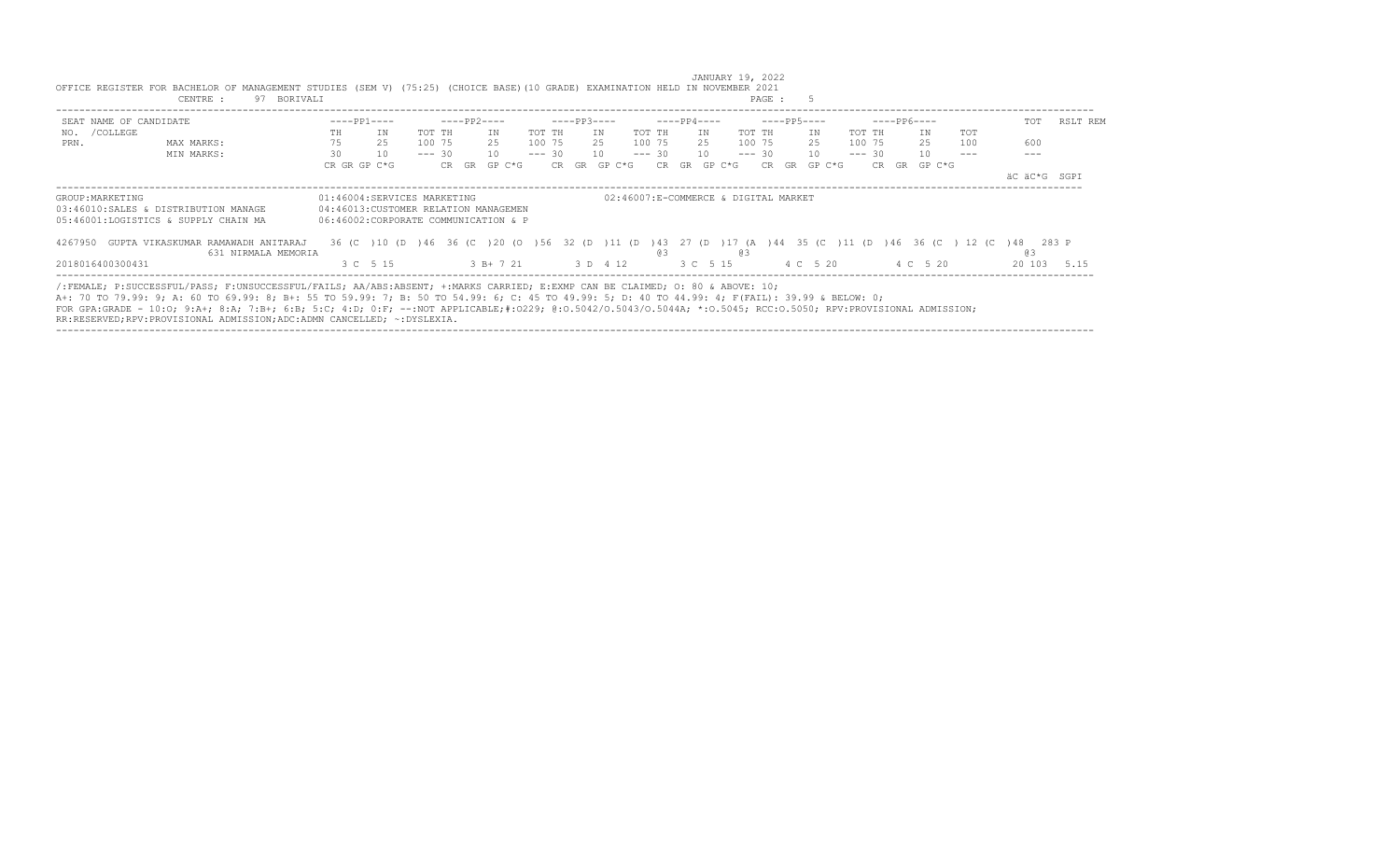| SEAT NAME OF CANDIDATE |                                                                                                                                                                                                                                                                                                                                                                                                                                                  |    | $---PP1---$                                                                                                                                                                                 |          | ----PP2---- |    |              |          | $---PP3---$ |              |         | $---PP4---$  |        | $---PP5---$ |     |              |          | $---PP6---$ |                                                |     | TOT | RSLT REM     |  |
|------------------------|--------------------------------------------------------------------------------------------------------------------------------------------------------------------------------------------------------------------------------------------------------------------------------------------------------------------------------------------------------------------------------------------------------------------------------------------------|----|---------------------------------------------------------------------------------------------------------------------------------------------------------------------------------------------|----------|-------------|----|--------------|----------|-------------|--------------|---------|--------------|--------|-------------|-----|--------------|----------|-------------|------------------------------------------------|-----|-----|--------------|--|
| NO. / COLLEGE          |                                                                                                                                                                                                                                                                                                                                                                                                                                                  | TH | IN                                                                                                                                                                                          | TOT TH   |             | TN |              | TOT TH   |             | IN           | TOT TH  | TN           | TOT TH |             | IN  |              | TOT TH   |             | TN                                             | TOT |     |              |  |
| PRN.                   | MAX MARKS:                                                                                                                                                                                                                                                                                                                                                                                                                                       | 75 | 25                                                                                                                                                                                          | 100 75   |             | 25 |              | 100 75   |             | 25           | 100 75  | 25           |        | 100 75      | 2.5 |              | 100 75   |             | 2.5                                            | 100 | 600 |              |  |
|                        | MIN MARKS:                                                                                                                                                                                                                                                                                                                                                                                                                                       | 30 | 10                                                                                                                                                                                          | $--- 30$ |             | 10 |              | $--- 30$ |             | 10           | $---30$ | 10           |        | $--- 30 10$ |     |              | $--- 30$ |             | 10                                             |     |     |              |  |
|                        |                                                                                                                                                                                                                                                                                                                                                                                                                                                  |    | CR GR GP C*G                                                                                                                                                                                |          |             |    | CR GR GP C*G |          |             | CR GR GP C*G |         | CR GR GP C*G |        |             |     | CR GR GP C*G |          |             | CR GR GP C*G                                   |     |     |              |  |
|                        |                                                                                                                                                                                                                                                                                                                                                                                                                                                  |    |                                                                                                                                                                                             |          |             |    |              |          |             |              |         |              |        |             |     |              |          |             |                                                |     |     | äC äC*G SGPI |  |
|                        | 03:46013: CUSTOMER RELATION MANAGEMEN<br>05:46001:LOGISTICS & SUPPLY CHAIN MA<br>4270845 /NADGIRI KAJAL SIRSAL BHAGYASHRI                                                                                                                                                                                                                                                                                                                        |    | 04:46016:INDUSTRIAL MARKETING<br>06:46002:CORPORATE COMMUNICATION & P<br>56 (A+ )14 (B+ )70 53 (A+ )15 (A )68 53 (A+ )16 (A )69 53 (A+ )16 (A )69 60 (O )15 (A )75 54 (A+ )14 (B+ )68 419 P |          |             |    |              |          |             |              |         |              |        |             |     |              |          |             |                                                |     |     |              |  |
|                        | 567 M L MHATRE-BHIW                                                                                                                                                                                                                                                                                                                                                                                                                              |    |                                                                                                                                                                                             |          |             |    |              |          |             |              |         |              |        |             |     |              |          |             |                                                |     |     |              |  |
| 2018016402701303       |                                                                                                                                                                                                                                                                                                                                                                                                                                                  |    | $3 A+9 27$                                                                                                                                                                                  |          |             |    |              |          |             |              |         |              |        |             |     |              |          |             | 3 A 8 24 3 A 8 24 3 A 8 24 4 A + 9 36 4 A 8 32 |     |     | 20 167 8.35  |  |
|                        | /:FEMALE; P:SUCCESSFUL/PASS; F:UNSUCCESSFUL/FAILS; AA/ABS:ABSENT; +:MARKS CARRIED; E:EXMP CAN BE CLAIMED; O: 80 & ABOVE: 10;<br>A+: 70 TO 79.99: 9; A: 60 TO 69.99: 8; B+: 55 TO 59.99: 7; B: 50 TO 54.99: 6; C: 45 TO 49.99: 5; D: 40 TO 44.99: 4; F(FAIL): 39.99 & BELOW: 0;<br>FOR GPA:GRADE - 10:0; 9:A+; 8:A; 7:B+; 6:B; 5:C; 4:D; 0:F; --:NOT APPLICABLE;#:0229; 0:0.5042/0.5043/0.5044A; *:0.5045; RCC:0.5050; RPV:PROVISIONAL ADMISSION; |    |                                                                                                                                                                                             |          |             |    |              |          |             |              |         |              |        |             |     |              |          |             |                                                |     |     |              |  |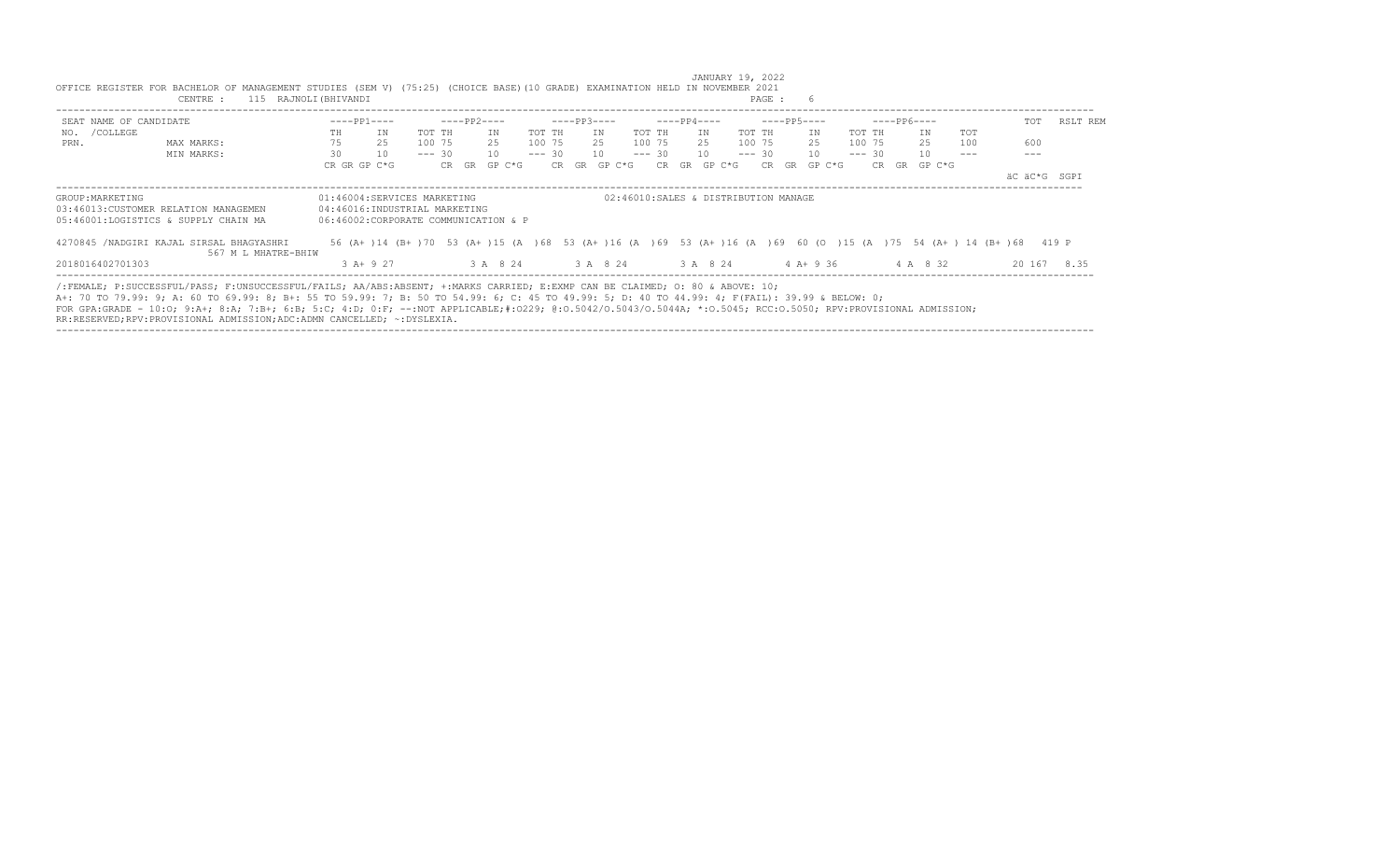|                        | CENTRE :<br>18 MALVAN                                                                                                                                          |              |                                                                                   |          |                                |     |        |          |       |             |        |          |     |             |        |                                      | PAGE :      |    |           |            |          |    |             |                        |              |     |          |
|------------------------|----------------------------------------------------------------------------------------------------------------------------------------------------------------|--------------|-----------------------------------------------------------------------------------|----------|--------------------------------|-----|--------|----------|-------|-------------|--------|----------|-----|-------------|--------|--------------------------------------|-------------|----|-----------|------------|----------|----|-------------|------------------------|--------------|-----|----------|
| SEAT NAME OF CANDIDATE |                                                                                                                                                                |              | $---PP1---$                                                                       |          | $---PP2---$                    |     |        |          |       | $---PP3---$ |        |          |     | $---PP4---$ |        |                                      | $---PP5---$ |    |           |            |          |    | $---PP6---$ |                        |              | TOT | RSLT REM |
| NO. / COLLEGE          |                                                                                                                                                                | TH           | IN                                                                                | TOT TH   |                                | ΙN  |        | TOT TH   |       | IN          |        | TOT TH   |     | IN          |        | TOT TH                               |             |    | IN        |            | TOT TH   |    | IN          | TOT                    |              |     |          |
| PRN.                   | MAX MARKS:                                                                                                                                                     | 75           | 25                                                                                | 100 75   |                                | 2.5 |        | 100 75   |       |             | 25     | 100 75   |     | 2.5         |        | 100 75                               |             |    | 25        |            | 100 75   |    | 25          | 100                    | 600          |     |          |
|                        | MIN MARKS:                                                                                                                                                     | 30           | 10                                                                                | $--- 30$ |                                | 10  |        | $--- 30$ |       | 10          |        | $--- 30$ |     | 10          |        | $--- 30$                             |             |    | 10        |            | $--- 30$ |    | 10          |                        |              |     |          |
|                        |                                                                                                                                                                | CR GR GP C*G |                                                                                   |          | CR GR                          |     | GP C*G |          | CR GR |             | GP C*G |          | CR. | GR          | GP C*G |                                      | CR          | GR | GP C*G    |            | CR.      | GR | GP C*G      |                        |              |     |          |
|                        |                                                                                                                                                                |              |                                                                                   |          |                                |     |        |          |       |             |        |          |     |             |        |                                      |             |    |           |            |          |    |             |                        | äC äC*G SGPI |     |          |
| GROUP: MARKETING       |                                                                                                                                                                |              | 01:46004:SERVICES MARKETING                                                       |          |                                |     |        |          |       |             |        |          |     |             |        | 02:46007:E-COMMERCE & DIGITAL MARKET |             |    |           |            |          |    |             |                        |              |     |          |
|                        | 03:46013:CUSTOMER RELATION MANAGEMEN                                                                                                                           |              | 04:46016:INDUSTRIAL MARKETING                                                     |          |                                |     |        |          |       |             |        |          |     |             |        |                                      |             |    |           |            |          |    |             |                        |              |     |          |
|                        | 05:46001:LOGISTICS & SUPPLY CHAIN MA                                                                                                                           |              | 06:46002:CORPORATE COMMUNICATION & P                                              |          |                                |     |        |          |       |             |        |          |     |             |        |                                      |             |    |           |            |          |    |             |                        |              |     |          |
| 4271301                | SHIRODKAR SNEHANKIT LAXMAN PRATIKSH<br>819 ACHARA - MALVAN                                                                                                     |              | 69 (0 ) 23 (0 ) 92 74 (0 ) 25 (0 ) 99 72 (0 ) 24 (0 ) 96 65 (0 ) 22 (0 ) 87 59 (0 |          |                                |     |        |          |       |             |        |          |     |             |        |                                      |             |    |           | 120 (0 179 |          |    |             | 69 (0) 23 (0) 92 545 P | @ 1          |     |          |
| 2015016401355173       |                                                                                                                                                                |              | 3 0 10 30                                                                         |          | 3 0 10 30 30 10 30 30 30 10 30 |     |        |          |       |             |        |          |     |             |        |                                      |             |    | 4 0 10 40 |            |          |    | 4 0 10 40   |                        | 20 200       |     | 10.00    |
|                        |                                                                                                                                                                |              |                                                                                   |          |                                |     |        |          |       |             |        |          |     |             |        |                                      |             |    |           |            |          |    |             |                        |              |     |          |
|                        | /:FEMALE; P:SUCCESSFUL/PASS; F:UNSUCCESSFUL/FAILS; AA/ABS:ABSENT; +:MARKS CARRIED; E:EXMP CAN BE CLAIMED; O: 80 & ABOVE: 10;                                   |              |                                                                                   |          |                                |     |        |          |       |             |        |          |     |             |        |                                      |             |    |           |            |          |    |             |                        |              |     |          |
|                        | A+: 70 TO 79.99: 9; A: 60 TO 69.99: 8; B+: 55 TO 59.99: 7; B: 50 TO 54.99: 6; C: 45 TO 49.99: 5; D: 40 TO 44.99: 4; F(FAIL): 39.99 & BELOW: 0;                 |              |                                                                                   |          |                                |     |        |          |       |             |        |          |     |             |        |                                      |             |    |           |            |          |    |             |                        |              |     |          |
|                        | FOR GPA:GRADE - 10:0; 9:A+; 8:A; 7:B+; 6:B; 5:C; 4:D; 0:F; --:NOT APPLICABLE;#:0229; 0:0.5042/0.5043/0.5044A; *:0.5045; RCC:0.5050; RPV:PROVISIONAL ADMISSION; |              |                                                                                   |          |                                |     |        |          |       |             |        |          |     |             |        |                                      |             |    |           |            |          |    |             |                        |              |     |          |
|                        | RR:RESERVED;RPV:PROVISIONAL ADMISSION;ADC:ADMN CANCELLED; ~:DYSLEXIA.                                                                                          |              |                                                                                   |          |                                |     |        |          |       |             |        |          |     |             |        |                                      |             |    |           |            |          |    |             |                        |              |     |          |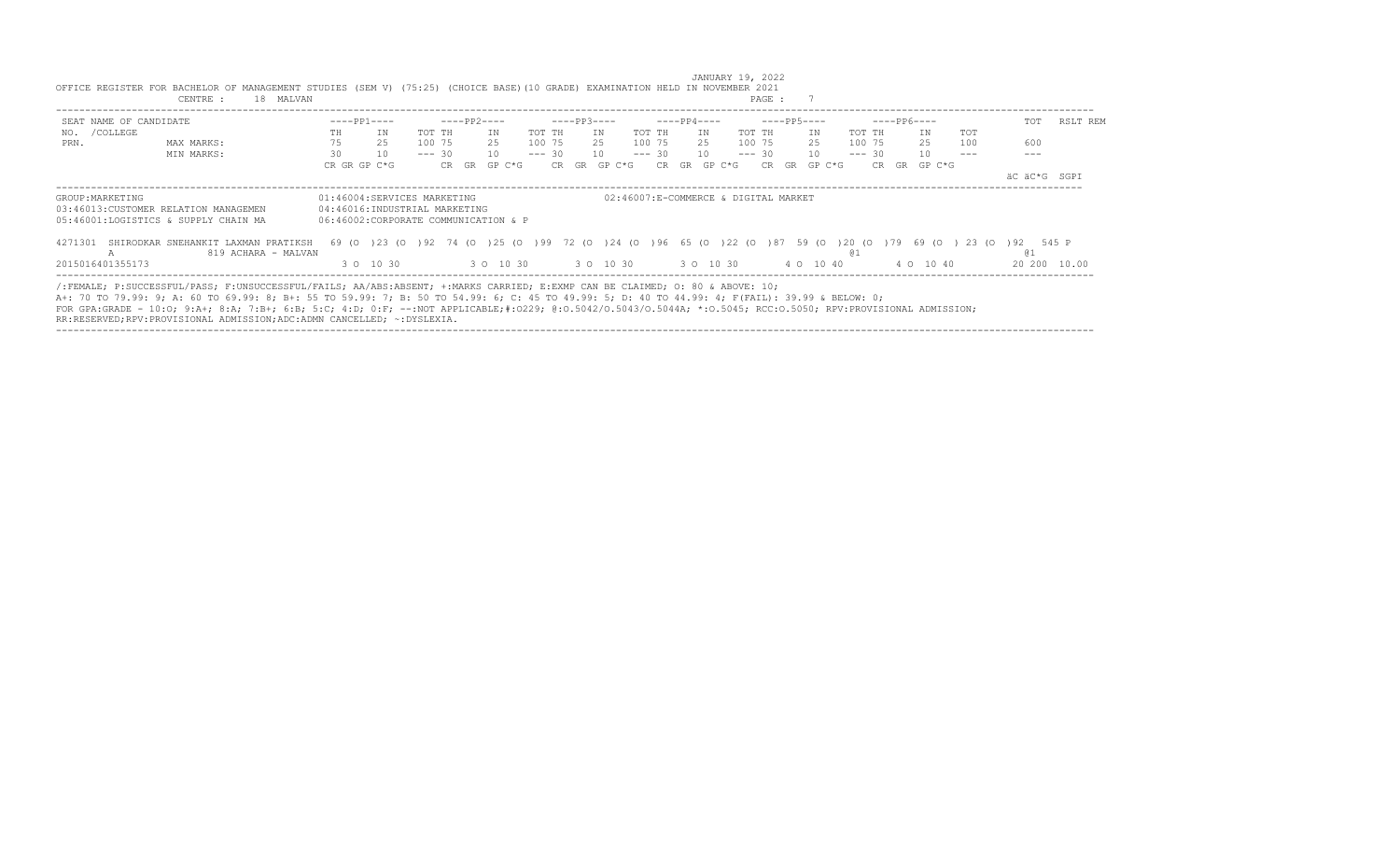|                        | CENTRE :                                | GHATKOPAR                                                                                                                                                                                                                                                                                                                                                                                                                                                                                                                  |          |             |          |          |             |          |                                      |    |             |          | PAGE : |             |          |             |     |              |             |
|------------------------|-----------------------------------------|----------------------------------------------------------------------------------------------------------------------------------------------------------------------------------------------------------------------------------------------------------------------------------------------------------------------------------------------------------------------------------------------------------------------------------------------------------------------------------------------------------------------------|----------|-------------|----------|----------|-------------|----------|--------------------------------------|----|-------------|----------|--------|-------------|----------|-------------|-----|--------------|-------------|
| SEAT NAME OF CANDIDATE |                                         | $---PP1---$                                                                                                                                                                                                                                                                                                                                                                                                                                                                                                                |          | $---PP2---$ |          |          | $---PP3---$ |          |                                      |    | $---PP4---$ |          |        | $---PP5---$ |          | $---PP6---$ |     | TOT          | RSLT REM    |
| NO. / COLLEGE          |                                         | TH<br>IN                                                                                                                                                                                                                                                                                                                                                                                                                                                                                                                   | TOT TH   |             | ΙN       | TOT TH   |             | IN       | TOT TH                               |    | IN          | TOT TH   |        | IN          | TOT TH   | IN          | TOT |              |             |
| PRN.                   | MAX MARKS:                              | 75<br>2.5                                                                                                                                                                                                                                                                                                                                                                                                                                                                                                                  | 100 75   |             | 2.5      | 100 75   |             | 2.5      | 100 75                               |    | 2.5         | 100 75   |        | 2.5         | 100 75   | 25          | 100 | 600          |             |
|                        | MIN MARKS:                              | 30<br>10                                                                                                                                                                                                                                                                                                                                                                                                                                                                                                                   | $--- 30$ |             | 10       | $--- 30$ |             | 10       | $--- 30$                             |    | 10          | $--- 30$ |        | 10          | $--- 30$ | 10          |     |              |             |
|                        |                                         | CR GR GP C*G                                                                                                                                                                                                                                                                                                                                                                                                                                                                                                               |          | CR GR       | GP C*G   |          | CR GR       | GP C*G   | CR.                                  | GR | GP C*G      | CR.      | GR     | GP C*G      | CR.      | GR GP C*G   |     |              |             |
|                        |                                         |                                                                                                                                                                                                                                                                                                                                                                                                                                                                                                                            |          |             |          |          |             |          |                                      |    |             |          |        |             |          |             |     | äC äC*G SGPI |             |
| GROUP: HUMAN RESOURCE  |                                         | 01:46005: FINANCE FOR HR PROFESSIONAL                                                                                                                                                                                                                                                                                                                                                                                                                                                                                      |          |             |          |          |             |          | 02:46008:STRATEGIC HUMAN RESOURCE MG |    |             |          |        |             |          |             |     |              |             |
|                        | 03:46011:PERFORMANCE MANAGEMENT & CA    | 04:46020:STRESS MANAGEMENT                                                                                                                                                                                                                                                                                                                                                                                                                                                                                                 |          |             |          |          |             |          |                                      |    |             |          |        |             |          |             |     |              |             |
|                        | 05:46001:LOGISTICS & SUPPLY CHAIN MA    | 06:46002:CORPORATE COMMUNICATION & P                                                                                                                                                                                                                                                                                                                                                                                                                                                                                       |          |             |          |          |             |          |                                      |    |             |          |        |             |          |             |     |              |             |
|                        | 4271451 / KATARIA RIDDHI RAJESH MANJULA | 57 (A+ )18 (A+ )75 50 (A )16 (A )66 44 (B+ )18 (A+ )62 54 (A+ )13 (B )67 35 (C )21 (O )56 65 (O ) 22 (O )87 413 P                                                                                                                                                                                                                                                                                                                                                                                                          |          |             |          |          |             |          |                                      |    |             |          |        |             |          |             |     |              |             |
|                        | 930 MAHARASHTRA SAM                     |                                                                                                                                                                                                                                                                                                                                                                                                                                                                                                                            |          |             |          |          |             |          |                                      |    |             |          |        |             |          |             |     |              |             |
| 2019016400312062       |                                         | $3$ A+ 9 27                                                                                                                                                                                                                                                                                                                                                                                                                                                                                                                |          |             | 3 A 8 24 |          |             | 3 A 8 24 |                                      |    | 3 A 8 24    |          |        | $4 B+ 7 28$ |          | 4 0 10 40   |     |              | 20 167 8.35 |
|                        |                                         | /:FEMALE; P:SUCCESSFUL/PASS; F:UNSUCCESSFUL/FAILS; AA/ABS:ABSENT; +:MARKS CARRIED; E:EXMP CAN BE CLAIMED; O: 80 & ABOVE: 10;<br>A+: 70 TO 79.99: 9; A: 60 TO 69.99: 8; B+: 55 TO 59.99: 7; B: 50 TO 54.99: 6; C: 45 TO 49.99: 5; D: 40 TO 44.99: 4; F(FAIL): 39.99 & BELOW: 0;<br>FOR GPA:GRADE - 10:0; 9:A+; 8:A; 7:B+; 6:B; 5:C; 4:D; 0:F; --:NOT APPLICABLE;#:0229; 0:0.5042/0.5043/0.5044A; *:0.5045; RCC:0.5050; RPV:PROVISIONAL ADMISSION;<br>RR:RESERVED;RPV:PROVISIONAL ADMISSION;ADC:ADMN CANCELLED; ~: DYSLEXIA. |          |             |          |          |             |          |                                      |    |             |          |        |             |          |             |     |              |             |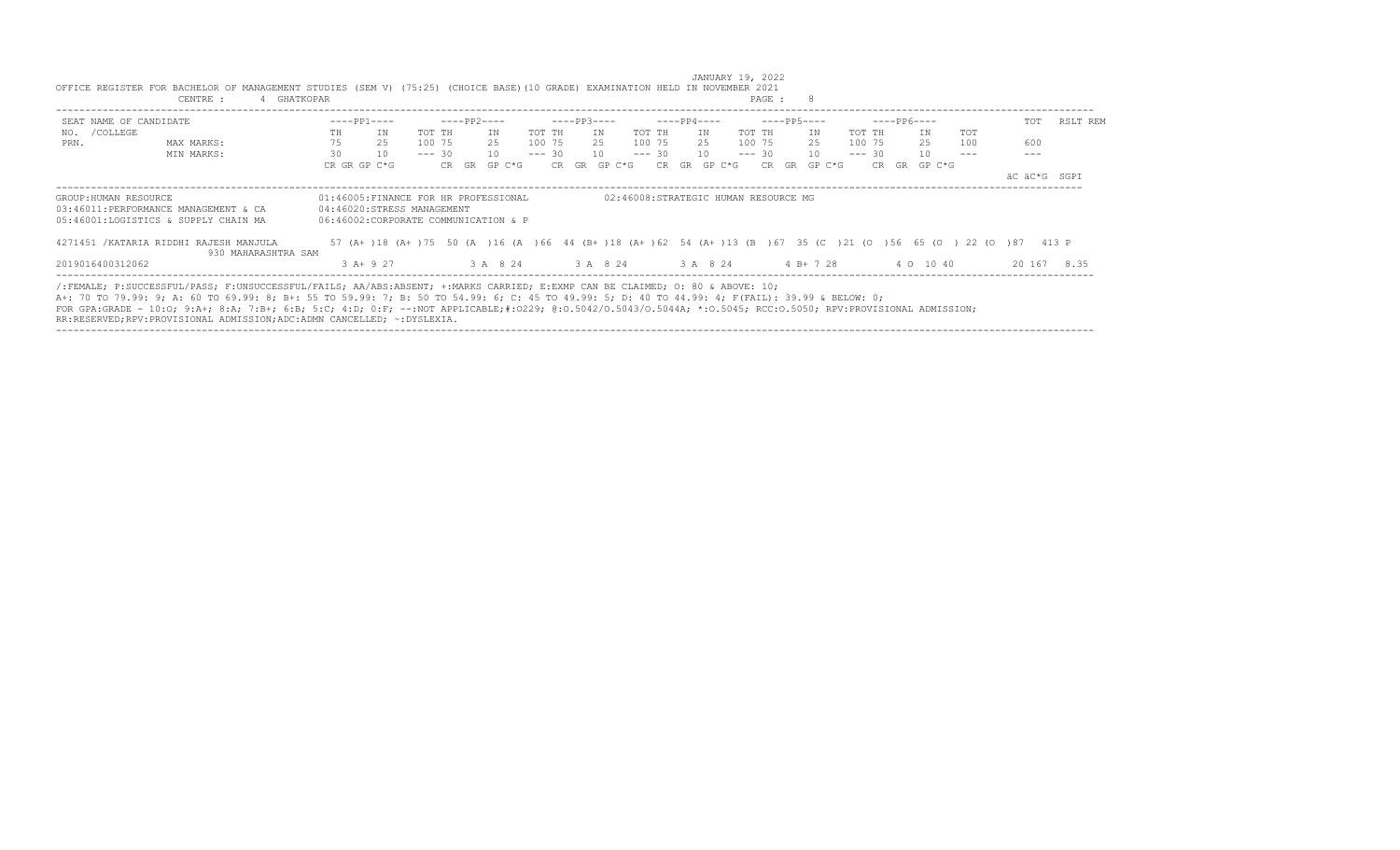| 26 WADA<br>CENTRE :                                                                                                                                |                 |                                                                                                                             |                  |                                                                                           |                  |             |                                      |                  |          |                       | PAGE: 9 |          |                               |                  |             |            |            |                      |              |
|----------------------------------------------------------------------------------------------------------------------------------------------------|-----------------|-----------------------------------------------------------------------------------------------------------------------------|------------------|-------------------------------------------------------------------------------------------|------------------|-------------|--------------------------------------|------------------|----------|-----------------------|---------|----------|-------------------------------|------------------|-------------|------------|------------|----------------------|--------------|
| SEAT NAME OF CANDIDATE                                                                                                                             |                 | $---PP1---$                                                                                                                 |                  | $---PP2---$                                                                               |                  | $---PP3---$ |                                      |                  |          | $---PP4-- ---PP5---$  |         |          |                               |                  | $---PP6---$ |            |            |                      | TOT RSLT REM |
| NO. / COLLEGE<br>MAX MARKS:<br>PRN.                                                                                                                | 75              | TH IN<br>25                                                                                                                 | TOT TH<br>100 75 | IN<br>25                                                                                  | TOT TH<br>100 75 |             | IN<br>25                             | TOT TH<br>100 75 | IN<br>25 | TOT TH<br>100 75      |         | IN<br>25 |                               | TOT TH<br>100 75 |             | IN<br>25   | TOT<br>100 | 600                  |              |
| MIN MARKS:                                                                                                                                         | $\overline{30}$ | 10                                                                                                                          | $--- 30$         | $10 = -230$                                                                               |                  |             | $10 - - - 30$                        |                  |          | $10 - - - 30$         |         |          | $10 - - - 30$                 |                  |             | $10 - - -$ |            | $\sim$ $\sim$ $\sim$ |              |
|                                                                                                                                                    |                 | CR GR GP C*G                                                                                                                |                  | CR GR GP C*G $\,$ CR GR GP C*G $\,$ CR GR GP C*G $\,$ CR GR GP C*G $\,$ CR GR GP C*G $\,$ |                  |             |                                      |                  |          |                       |         |          |                               |                  |             |            |            |                      |              |
|                                                                                                                                                    |                 |                                                                                                                             |                  |                                                                                           |                  |             |                                      |                  |          |                       |         |          |                               |                  |             |            |            | AC AC*G SGPT         |              |
| GROUP: MARKETING                                                                                                                                   |                 | 01:46004:SERVICES MARKETING                                                                                                 |                  |                                                                                           |                  |             | 02:46007:E-COMMERCE & DIGITAL MARKET |                  |          |                       |         |          |                               |                  |             |            |            |                      |              |
| 03:46010:SALES & DISTRIBUTION MANAGE 04:46013:CUSTOMER RELATION MANAGEMEN                                                                          |                 |                                                                                                                             |                  |                                                                                           |                  |             |                                      |                  |          |                       |         |          |                               |                  |             |            |            |                      |              |
| 05:46001:LOGISTICS & SUPPLY CHAIN MA                                                                                                               |                 | 06:46002:CORPORATE COMMUNICATION & P                                                                                        |                  |                                                                                           |                  |             |                                      |                  |          |                       |         |          |                               |                  |             |            |            |                      |              |
| 4271925 /KUDIA ASHIYA JAMAL YASMIN                                                                                                                 |                 | 30 (D)19 (A+)49 50 (A)21 (O)71 30 (D)18 (A+)48 50 (A)18 (A+)68 38 (B)19 (A+)57 51 (A) 22 (O)73 366 P                        |                  |                                                                                           |                  |             |                                      |                  |          |                       |         |          |                               |                  |             |            |            |                      |              |
| 973 WADA COLLEGE- W                                                                                                                                |                 |                                                                                                                             |                  |                                                                                           |                  |             |                                      |                  |          | 3 A 8 24 4 B + 7 28   |         |          |                               |                  |             |            |            |                      |              |
| 2019016402670965                                                                                                                                   |                 | 3 C 5 15                                                                                                                    |                  | $3A+927$                                                                                  |                  | 3 C 5 15    |                                      |                  |          |                       |         |          |                               |                  |             | $4A+936$   |            |                      | 20 145 7.25  |
| 4271926 / PATEL ASHWINI CHANDRABHUSHAN PRAMIL                                                                                                      |                 | 50 (A ) 20 (O ) 70 57 (A+ ) 19 (A+ ) 76 51 (A ) 21 (O ) 72 57 (A+ ) 19 (A+ ) 76 30 (D ) 20 (O ) 50 57 (O ) 20 (O ) 77 421 P |                  |                                                                                           |                  |             |                                      |                  |          |                       |         |          |                               |                  |             |            |            |                      |              |
| $\overline{A}$<br>973 WADA COLLEGE- W                                                                                                              |                 |                                                                                                                             |                  |                                                                                           |                  |             |                                      |                  |          |                       |         |          |                               |                  |             |            | 6.3        | <b>CB</b>            |              |
| 2019016402668862                                                                                                                                   |                 | 3 A+ 9 27                                                                                                                   |                  | $3 A+9 27$ $3 A+9 27$                                                                     |                  |             |                                      |                  |          |                       |         |          | 3 A + 9 27 4 B 6 24 4 0 10 40 |                  |             |            |            |                      | 20 172 8.60  |
| 4271927 RAUT MUZAMMIL HANIF MAZEEN 48 (A )16 (A )64 56 (A+ )18 (A+ )74 47 (A )20 (O )67 56 (A+ )20 (O )76 39 (B )16 (A )55 63 (O ) 17 (A )80 416 P |                 |                                                                                                                             |                  |                                                                                           |                  |             |                                      |                  |          |                       |         |          |                               |                  |             |            |            |                      |              |
| 973 WADA COLLEGE- W                                                                                                                                |                 |                                                                                                                             |                  |                                                                                           |                  |             |                                      |                  |          |                       |         |          |                               |                  |             |            |            |                      |              |
| 2019016402668773                                                                                                                                   |                 | 3 A 8 24                                                                                                                    |                  | $3 A+9 27$                                                                                |                  | 3 A 8 24    |                                      |                  |          | $3 A+9 27$ 4 B + 7 28 |         |          |                               |                  |             | 4 0 10 40  |            |                      | 20 170 8.50  |
| 4271942 BORKAR OMKAR SUDHIR SUCHITRA                                                                                                               |                 | 33 (D) 19 (A+) 52 36 (C) 19 (A+) 55 39 (B) 18 (A+) 57 36 (C) 21 (O) 57 38 (B) 18 (A+) 56 44 (B+) 17 (A) 61 338 P            |                  |                                                                                           |                  |             |                                      |                  |          |                       |         |          |                               |                  |             |            |            |                      |              |
| 973 WADA COLLEGE- W                                                                                                                                |                 |                                                                                                                             |                  |                                                                                           |                  |             |                                      |                  |          |                       |         |          |                               |                  |             |            |            |                      |              |
| 2019016402670516                                                                                                                                   |                 | 3 B 6 18                                                                                                                    |                  | $3 R + 7 21$                                                                              |                  | 3 B + 7 21  |                                      |                  |          | 3 B + 7 21 4 B + 7 28 |         |          |                               |                  |             | 4 A 8 32   |            |                      | 20 141 7.05  |
| 4271943 GOTHAL PRATHMESH SANJAY SUHASINI                                                                                                           |                 | 36 (C) 21 (O) 57 41 (B+) 21 (O) 62 38 (B) 17 (A) 55 41 (B+) 20 (O) 61 35 (C) 17 (A) 52 51 (A) 17 (A) 68 355 P               |                  |                                                                                           |                  |             |                                      |                  |          |                       |         |          |                               |                  |             |            |            |                      |              |
| 973 WADA COLLEGE- W                                                                                                                                |                 |                                                                                                                             |                  |                                                                                           |                  |             |                                      |                  |          |                       |         |          |                               |                  |             |            |            |                      |              |
| 2011016400951355                                                                                                                                   |                 | 3 B+ 7 21                                                                                                                   |                  | 3 A 8 24                                                                                  |                  |             | $3 B+ 7 21$                          |                  |          | 3 A 8 24 4 B 6 24     |         |          |                               |                  |             | 4 A 8 32   |            |                      | 20 146 7.30  |
| 4271944 KHAN MASTAN ALI SALIM MEENA 44 (B+)17 (A)61 60 (O)17 (A)77 51 (A)15 (A)66 60 (O)19 (A+)79 41 (B+)18 (A+)59 62 (O) 17 (A)79 421 P           |                 |                                                                                                                             |                  |                                                                                           |                  |             |                                      |                  |          |                       |         |          |                               |                  |             |            |            |                      |              |
| 973 WADA COLLEGE- W<br>2019016402670555                                                                                                            |                 |                                                                                                                             |                  |                                                                                           | @ 3              |             |                                      |                  |          | <b>a</b> 1            |         |          |                               |                  |             |            |            | @ 4                  |              |
|                                                                                                                                                    |                 | 3 A 8 24 3 O 10 30 3 A 8 24 3 O 10 30 4 B + 7 28 4 A + 9 36                                                                 |                  |                                                                                           |                  |             |                                      |                  |          |                       |         |          |                               |                  |             |            |            |                      | 20 172 8.60  |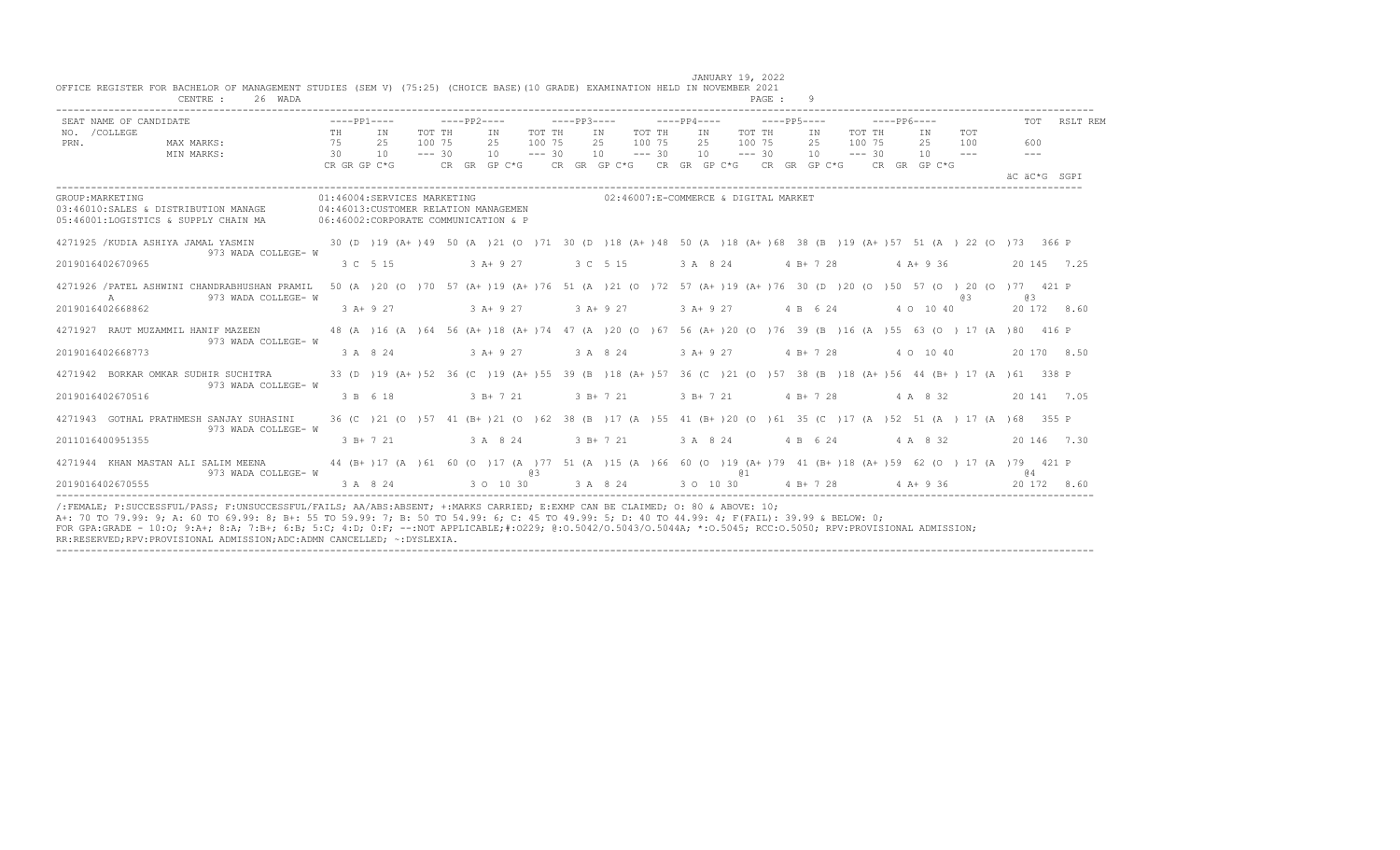|                                              | 1 MUMBAI<br>CENTRE :                                                                                                                                                                                                                                                                                                                                                                                                                                                                                                      |    |                                                                                                               |          |              |              |          |             |    |                                      |          |       |             |    | PAGE : 10 |       |             |    |          |             |           |        |     |              |     |           |
|----------------------------------------------|---------------------------------------------------------------------------------------------------------------------------------------------------------------------------------------------------------------------------------------------------------------------------------------------------------------------------------------------------------------------------------------------------------------------------------------------------------------------------------------------------------------------------|----|---------------------------------------------------------------------------------------------------------------|----------|--------------|--------------|----------|-------------|----|--------------------------------------|----------|-------|-------------|----|-----------|-------|-------------|----|----------|-------------|-----------|--------|-----|--------------|-----|-----------|
| SEAT NAME OF CANDIDATE                       |                                                                                                                                                                                                                                                                                                                                                                                                                                                                                                                           |    | $---PP1---$                                                                                                   |          | -----PP2---- |              |          | $---PP3---$ |    |                                      |          |       | $---PP4---$ |    |           |       | $---PP5---$ |    |          | $---PP6---$ |           |        |     |              | TOT | RSLT REM  |
| NO. / COLLEGE                                |                                                                                                                                                                                                                                                                                                                                                                                                                                                                                                                           | TH | IN                                                                                                            | TOT TH   |              | IN           | TOT TH   |             | IN |                                      | TOT TH   |       | IN          |    | TOT TH    |       | IN          |    | TOT TH   |             | ΙN        |        | TOT |              |     |           |
| PRN.                                         | MAX MARKS:                                                                                                                                                                                                                                                                                                                                                                                                                                                                                                                | 75 | 2.5                                                                                                           | 100 75   |              | - 2.5        | 100 75   |             | 25 |                                      | 100 75   |       | 2.5         |    | 100 75    |       | 25          |    | 100 75   |             | 25        |        | 100 |              | 600 |           |
|                                              | MIN MARKS:                                                                                                                                                                                                                                                                                                                                                                                                                                                                                                                | 30 | 10                                                                                                            | $--- 30$ |              | 10           | $--- 30$ |             | 10 |                                      | $--- 30$ |       | 10          |    | $--- 30$  |       | 10          |    | $--- 30$ |             | 10        |        |     |              | --- |           |
|                                              |                                                                                                                                                                                                                                                                                                                                                                                                                                                                                                                           |    | CR GR GP C*G                                                                                                  |          |              | CR GR GP C*G |          |             |    | CR GR GP C*G                         | CR.      | GR    | GP C*G      |    |           | CR GR | GP C*G      |    |          | CR GR       |           | GP C*G |     |              |     |           |
|                                              |                                                                                                                                                                                                                                                                                                                                                                                                                                                                                                                           |    |                                                                                                               |          |              |              |          |             |    |                                      |          |       |             |    |           |       |             |    |          |             |           |        |     | äC äC*G SGPI |     |           |
| GROUP: FINANCE<br>03:46009:WEALTH MANAGEMENT | 05:46001:LOGISTICS & SUPPLY CHAIN MA                                                                                                                                                                                                                                                                                                                                                                                                                                                                                      |    | 01:46003:INVESTMENT ANALYSIS & PORTF<br>04:46012:FINANCIAL ACCOUNTING<br>06:46002:CORPORATE COMMUNICATION & P |          |              |              |          |             |    | 02:46006:COMMODITY & DERIVATIVES MAR |          |       |             |    |           |       |             |    |          |             |           |        |     |              |     |           |
| 4272069<br><b>EVT</b>                        | GAUD AKLESHKUMAR OMPRAKASH SAVITRID AA<br>979 NAVNEET COLL.CO                                                                                                                                                                                                                                                                                                                                                                                                                                                             |    | AA                                                                                                            | AA AA    |              | AA           |          | AA AA       |    | AA                                   |          | AA AA |             | AA |           | AA AA |             | AA |          |             | AA AA     |        | AA  | AA           |     | 000 A ABS |
| 2019016402178472                             |                                                                                                                                                                                                                                                                                                                                                                                                                                                                                                                           |    | $- F 1 -$                                                                                                     |          |              |              |          |             |    |                                      |          |       |             |    |           |       | $- F - 1 -$ |    |          |             | $- F 1 -$ |        |     |              |     |           |
|                                              | /:FEMALE; P:SUCCESSFUL/PASS; F:UNSUCCESSFUL/FAILS; AA/ABS:ABSENT; +:MARKS CARRIED; E:EXMP CAN BE CLAIMED; O: 80 & ABOVE: 10;<br>A+: 70 TO 79.99: 9; A: 60 TO 69.99: 8; B+: 55 TO 59.99: 7; B: 50 TO 54.99: 6; C: 45 TO 49.99: 5; D: 40 TO 44.99: 4; F(FAIL): 39.99 & BELOW: 0;<br>FOR GPA:GRADE - 10:0; 9:A+; 8:A; 7:B+; 6:B; 5:C; 4:D; 0:F; --:NOT APPLICABLE;#:0229; 0:0.5042/0.5043/0.5044A; *:0.5045; RCC:0.5050; RPV:PROVISIONAL ADMISSION;<br>RR:RESERVED;RPV:PROVISIONAL ADMISSION;ADC:ADMN CANCELLED; ~:DYSLEXIA. |    |                                                                                                               |          |              |              |          |             |    |                                      |          |       |             |    |           |       |             |    |          |             |           |        |     |              |     |           |

 JANUARY 19, 2022 OFFICE REGISTER FOR BACHELOR OF MANAGEMENT STUDIES (SEM V) (75:25) (CHOICE BASE)(10 GRADE) EXAMINATION HELD IN NOVEMBER 2021 CENTRE : 1 MUMBAI PAGE : 10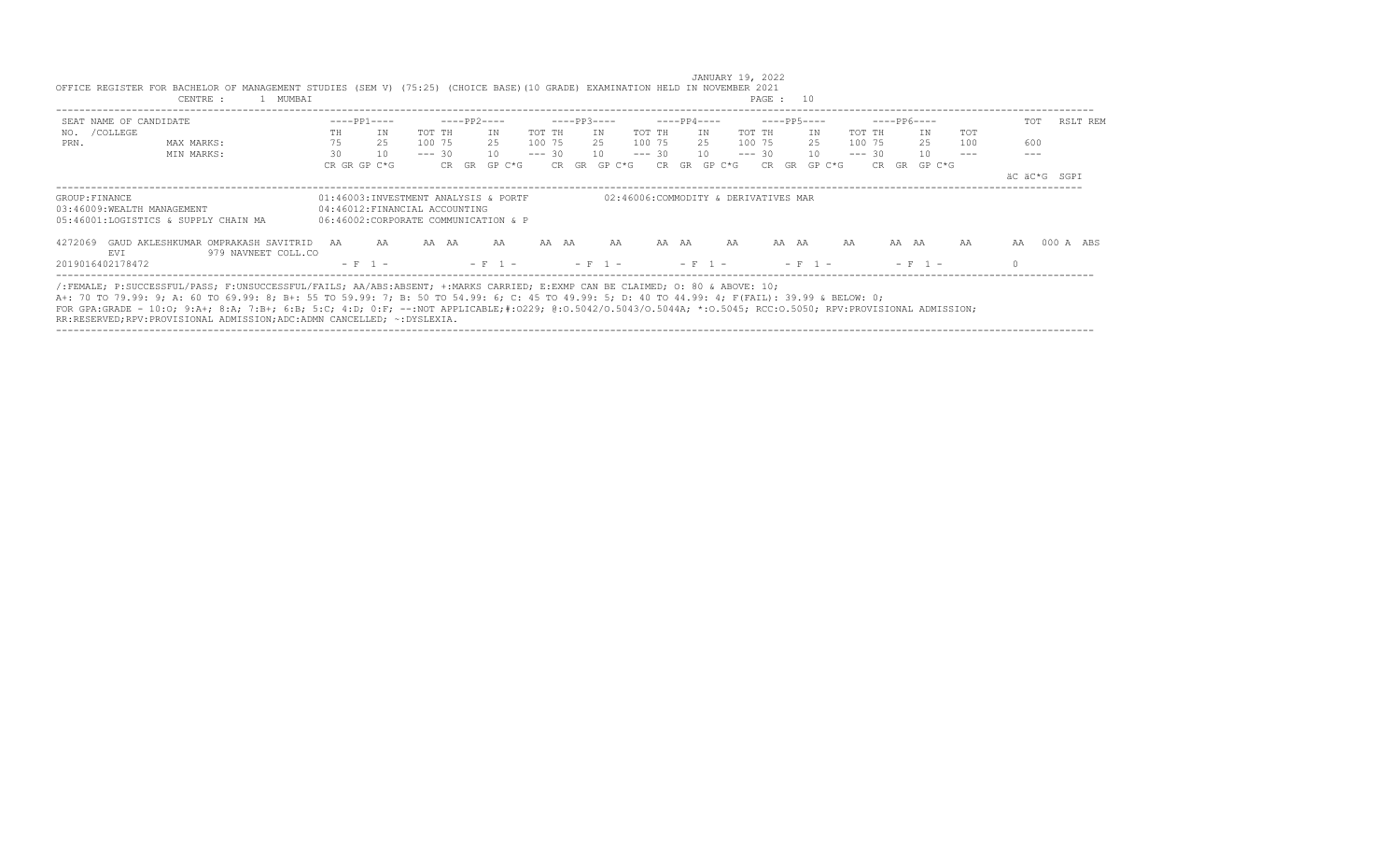|                        | CENTRE :<br>65 SHIVALE (MURBAD)                                       |                                      |                                                                  |          |             |             |          |             |              |          |             |                            |          | PAGE : 11   |              |          |             |              |                                                                                                              |                                                                                                                        |          |
|------------------------|-----------------------------------------------------------------------|--------------------------------------|------------------------------------------------------------------|----------|-------------|-------------|----------|-------------|--------------|----------|-------------|----------------------------|----------|-------------|--------------|----------|-------------|--------------|--------------------------------------------------------------------------------------------------------------|------------------------------------------------------------------------------------------------------------------------|----------|
| SEAT NAME OF CANDIDATE |                                                                       |                                      | $---PP1---$                                                      |          | $---PP2---$ |             |          | $---PP3---$ |              |          | $---PP4---$ |                            |          | $---PP5---$ |              |          | $---PP6---$ |              |                                                                                                              | TOT                                                                                                                    | RSLT REM |
| NO. / COLLEGE          |                                                                       | TH                                   | IN                                                               | TOT TH   |             | IN          | TOT TH   |             | IN           | TOT TH   |             | IN                         | TOT TH   |             | IN           | TOT TH   |             | IN           | <b>TOT</b>                                                                                                   |                                                                                                                        |          |
| PRN.                   | MAX MARKS:                                                            | 75                                   | 25                                                               | 100 75   |             | 2.5         | 100 75   |             | 2.5          | 100 75   |             | 2.5                        | 100 75   |             | 2.5          | 100 75   |             | 2.5          | 100                                                                                                          | 600                                                                                                                    |          |
|                        | MIN MARKS:                                                            | 30                                   | 10                                                               | $--- 30$ |             | 10          | $--- 30$ |             | 10           | $--- 30$ | 10          |                            | $--- 30$ |             | 10           | $--- 30$ |             | 10           |                                                                                                              |                                                                                                                        |          |
|                        |                                                                       | CR GR GP C*G                         |                                                                  |          | CR GR       | GP C*G      |          |             | CR GR GP C*G |          |             | CR GR GP C*G               |          |             | CR GR GP C*G |          |             | CR GR GP C*G |                                                                                                              | äC äC*G SGPI                                                                                                           |          |
| GROUP: FINANCE         | 03:46012:FINANCIAL ACCOUNTING<br>05:46001:LOGISTICS & SUPPLY CHAIN MA | 06:46002:CORPORATE COMMUNICATION & P | 01:46003:INVESTMENT ANALYSIS & PORTF<br>04:46015:RISK MANAGEMENT |          |             |             |          |             |              |          |             | 02:46009:WEALTH MANAGEMENT |          |             |              |          |             |              |                                                                                                              |                                                                                                                        |          |
|                        | 4272070 / GHAGAS DEVIKA DINESH DAMINI<br>545 JANSEVA A.C. &S          |                                      |                                                                  |          |             |             |          |             |              |          |             |                            |          |             |              |          |             |              |                                                                                                              | 54 (A+ )21 (0 )75 60 (0 )20 (0 )80 65 (0 )20 (0 )85 60 (0 )19 (A+ )79 51 (A )18 (A+ )69 54 (A+ )20 (0 )74 462 P<br>@ 1 |          |
| 2019016400456924       |                                                                       |                                      | $3 A+ 9 27$                                                      |          |             | 3 0 10 30   |          |             | 3 0 10 30    |          |             | 3 0 10 30                  |          |             | 4 A 8 32     |          |             | $4 A+9 36$   |                                                                                                              | 20 185                                                                                                                 | 9.25     |
|                        | 4272071 / PADWAL SUJATA BHALCHANDRA NANDA<br>545 JANSEVA A.C. &S      |                                      |                                                                  |          |             |             |          |             |              | @ 2      |             |                            |          |             |              |          |             |              | 51 (A) 20 (O) 71 53 (A+) 19 (A+) 72 57 (A+) 21 (O) 78 56 (A+) 18 (A+) 74 54 (A+) 17 (A) 71 53 (A+) 20 (O) 73 | <b>@2</b>                                                                                                              | 439 P    |
| 2019016400456932       |                                                                       |                                      | $3 A+ 9 27$                                                      |          |             | $3$ A+ 9 27 |          |             | 3 0 10 30    |          |             | 3 A+ 9 27                  |          |             | 4 A+ 9 36    |          |             | $4$ A + 9 36 |                                                                                                              | 20 183                                                                                                                 | 9.15     |

JANUARY 19, 2022<br>JANUARY 19, 2022<br>CENTRE : 65 SHIVALE(MURBAD) (75:25) (CHOICE BASE)(10 GRADE) EXAMINATION HELD IN NOVEMBER 2021

RR:RESERVED;RPV:PROVISIONAL ADMISSION;ADC:ADMN CANCELLED; ~:DYSLEXIA.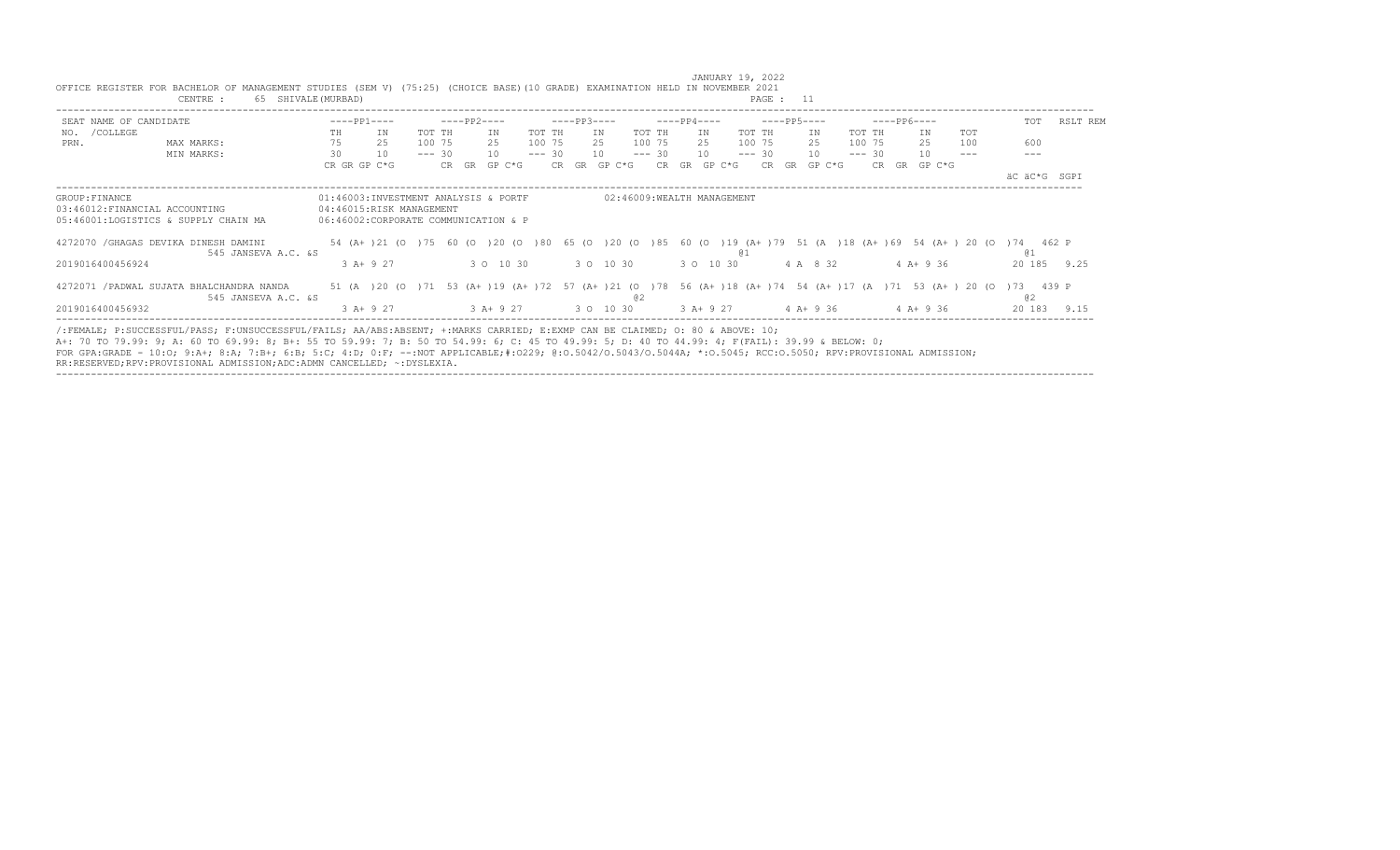| OFFICE REGISTER FOR BACHELOR OF MANAGEMENT STUDIES (SEM V) (75:25) (CHOICE BASE) (10 GRADE) EXAMINATION HELD IN NOVEMBER 2021<br>CENTRE : 47 BHYNDAR                                                                                                                                                                                                                                                                                                                                                                       |                                                                                                                                            |             |                      |                              |                |                              |                 |          |           |                                      | JANUARY 19, 2022          |                  | PAGE : 12   |          |          |               |                  |             |    |                                                                  |            |     |                                                                                                                                                                                        |          |
|----------------------------------------------------------------------------------------------------------------------------------------------------------------------------------------------------------------------------------------------------------------------------------------------------------------------------------------------------------------------------------------------------------------------------------------------------------------------------------------------------------------------------|--------------------------------------------------------------------------------------------------------------------------------------------|-------------|----------------------|------------------------------|----------------|------------------------------|-----------------|----------|-----------|--------------------------------------|---------------------------|------------------|-------------|----------|----------|---------------|------------------|-------------|----|------------------------------------------------------------------|------------|-----|----------------------------------------------------------------------------------------------------------------------------------------------------------------------------------------|----------|
| SEAT NAME OF CANDIDATE                                                                                                                                                                                                                                                                                                                                                                                                                                                                                                     |                                                                                                                                            | $---PP1---$ |                      |                              | $---PP2---$    | $---PP3---$                  |                 |          |           | $---PP4---$                          |                           |                  | $---PP5---$ |          |          |               |                  | $---PP6---$ |    |                                                                  |            |     |                                                                                                                                                                                        | RSLT REM |
| NO. / COLLEGE<br>PRN.<br>MAX MARKS:<br>MIN MARKS:                                                                                                                                                                                                                                                                                                                                                                                                                                                                          | 75<br>30 10                                                                                                                                | TH IN       | 25                   | TOT TH<br>100 75<br>$--- 30$ | IN<br>25<br>10 | TOT TH<br>100 75<br>$--- 30$ | IN <sub>1</sub> | 25<br>10 |           | TOT TH<br>100 75<br>$--- 30$         | IN<br>25<br>$10 - - - 30$ | TOT TH<br>100 75 |             |          | IN<br>25 | $10 - - - 30$ | TOT TH<br>100 75 |             | IN | 25<br>$10 - -$                                                   | TOT<br>100 |     | 600<br>$\frac{1}{2}$                                                                                                                                                                   |          |
|                                                                                                                                                                                                                                                                                                                                                                                                                                                                                                                            | CR GR GP C*G                                                                                                                               |             |                      |                              |                |                              |                 |          |           |                                      |                           |                  |             |          |          |               |                  |             |    | CR GR GP C*G CR GR GP C*G CR GR GP C*G CR GR GP C*G CR GR GP C*G |            |     | äC äC*G SGPI                                                                                                                                                                           |          |
| GROUP: MARKETING<br>03:46016:INDUSTRIAL MARKETING $04:46019:STRATEGIC MARKETING MANAGEM$<br>05:46001:LOGISTICS & SUPPLY CHAIN MA                                                                                                                                                                                                                                                                                                                                                                                           | 01:46004:SERVICES MARKETING<br>06:46002:CORPORATE COMMUNICATION & P                                                                        |             |                      |                              |                |                              |                 |          |           | 02:46007:E-COMMERCE & DIGITAL MARKET |                           |                  |             |          |          |               |                  |             |    |                                                                  |            |     |                                                                                                                                                                                        |          |
| 4272072 AGARWAL UMANG MANOJ NEETU 60 (0 )16 (A )76 63 (0 )18 (A+)81 62 (0 )21 (0 )83 68 (0 )21 (0 )89 56 (A+)19 (A+)75 68 (0 )20 (0 )88 492 P<br>1088 N L DALMIA COLL                                                                                                                                                                                                                                                                                                                                                      |                                                                                                                                            |             |                      |                              |                |                              |                 |          |           |                                      |                           |                  |             |          |          |               |                  |             |    |                                                                  |            |     |                                                                                                                                                                                        |          |
| 2019016400843151                                                                                                                                                                                                                                                                                                                                                                                                                                                                                                           |                                                                                                                                            | 3 A+ 9 27   |                      |                              | 3 0 10 30      |                              | 3 0 10 30       |          |           |                                      | 3 0 10 30                 |                  |             |          |          | 4 A+ 9 36     |                  |             |    | 4 0 10 40                                                        |            |     | 20 193 9.65                                                                                                                                                                            |          |
| 4272073 /BABEL JAYTI MANISH NEETA<br>1088 N L DALMIA COLL                                                                                                                                                                                                                                                                                                                                                                                                                                                                  |                                                                                                                                            |             |                      |                              |                |                              |                 |          |           |                                      |                           | @ 1              |             |          |          |               |                  |             |    |                                                                  |            |     | 56 (A+ )19 (A+ )75 66 (O )20 (O )86 62 (O )23 (O )85 59 (O )20 (O )79 45 (A )14 (B+ )59 66 (O )21 (O )87 471 P<br>@ 1                                                                  |          |
| 2019016400843232                                                                                                                                                                                                                                                                                                                                                                                                                                                                                                           |                                                                                                                                            | $3 A+9 27$  |                      |                              | 3 0 10 30      |                              | 3 0 10 30       |          |           |                                      | 3 0 10 30                 |                  |             |          |          |               |                  |             |    | 4 B + 7 28 4 0 10 40                                             |            |     | 20 185 9.25                                                                                                                                                                            |          |
| GROUP: FINANCE<br>03:46015:RISK MANAGEMENT<br>05:46001:LOGISTICS & SUPPLY CHAIN MA                                                                                                                                                                                                                                                                                                                                                                                                                                         | 01:46003:INVESTMENT ANALYSIS & PORTF 02:46006:COMMODITY & DERIVATIVES MAR<br>04:46018:DIRECT TAXES<br>06:46002:CORPORATE COMMUNICATION & P |             |                      |                              |                |                              |                 |          |           |                                      |                           |                  |             |          |          |               |                  |             |    |                                                                  |            |     |                                                                                                                                                                                        |          |
| 4272074 /BEHLIM MARIAM MOHD. YUSUF SAIDA BAN 72 (0 )25 (0 )97 57 (A+ )21 (0 )78 62 (0 )23 (0 )85 60 (0 )23 (0 )83 54 (A+ )23 (0 )77 62 (0 )20 (0 )82 502 P<br>U<br>1088 N L DALMIA COLL                                                                                                                                                                                                                                                                                                                                    |                                                                                                                                            |             |                      |                              |                | @ 2                          |                 |          |           |                                      |                           |                  |             |          |          |               | @3               |             |    |                                                                  |            |     | a 5                                                                                                                                                                                    |          |
| 2019016400843224                                                                                                                                                                                                                                                                                                                                                                                                                                                                                                           |                                                                                                                                            |             | 3 0 10 30            |                              | 3 0 10 30      |                              |                 |          | 3 0 10 30 |                                      | 3 0 10 30                 |                  |             |          |          | 4 0 10 40     |                  |             |    | 4 0 10 40                                                        |            |     | 20 200 10.00                                                                                                                                                                           |          |
| GROUP: MARKETING<br>03:46016: INDUSTRIAL MARKETING<br>05:46001:LOGISTICS & SUPPLY CHAIN MA 06:46002:CORPORATE COMMUNICATION & P                                                                                                                                                                                                                                                                                                                                                                                            | 01:46004:SERVICES MARKETING<br>04:46019:STRATEGIC MARKETING MANAGEM                                                                        |             |                      |                              |                |                              |                 |          |           | 02:46007:E-COMMERCE & DIGITAL MARKET |                           |                  |             |          |          |               |                  |             |    |                                                                  |            |     |                                                                                                                                                                                        |          |
| 4272075 /BHATIA VIDHI RAVI PUSHPLATA<br>1088 N L DALMIA COLL                                                                                                                                                                                                                                                                                                                                                                                                                                                               |                                                                                                                                            |             |                      |                              |                |                              |                 |          |           |                                      |                           |                  |             |          |          |               |                  |             |    |                                                                  |            | 0.2 | 53 (A+ )19 (A+ )72 62 (O )20 (O )82 59 (A+ )17 (A )76 48 (A )21 (O )69 53 (A+ )22 (O )75 60 (O ) 18 (A+ )78 452 P<br>a2                                                                |          |
| 2019016400843166                                                                                                                                                                                                                                                                                                                                                                                                                                                                                                           |                                                                                                                                            |             | 3 A + 9 27 3 0 10 30 |                              |                |                              |                 |          |           |                                      |                           |                  |             |          |          |               |                  |             |    | 3 A + 9 27 3 A 8 24 4 A + 9 36 4 0 10 40                         |            |     | 20 184 9.20                                                                                                                                                                            |          |
| 4272076 BULSARA JAINIL BIPIN MEENAKSHI<br>1088 N L DALMIA COLL                                                                                                                                                                                                                                                                                                                                                                                                                                                             |                                                                                                                                            |             |                      |                              |                |                              |                 |          |           |                                      |                           |                  |             |          |          |               |                  |             |    |                                                                  |            |     | 18F(F)21E(O)39 45E(A)20E(O)65 45E(A)20E(O)65 42E(B+)22E(O)64 54E(A+)21E(O)75 48E(A) 16E(A)64 372 F                                                                                     |          |
| 2019016400843197                                                                                                                                                                                                                                                                                                                                                                                                                                                                                                           |                                                                                                                                            | $- F 1 -$   |                      |                              | 3 A 8 24       |                              | 3 A 8 24        |          |           |                                      | 3 A 8 24                  |                  |             | $4A+936$ |          |               |                  |             |    | 4 A 8 32                                                         |            |     | 17                                                                                                                                                                                     |          |
| 4272077 CHANDORKAR ANUJ VISHVAJEET POONAM<br>1088 N L DALMIA COLL                                                                                                                                                                                                                                                                                                                                                                                                                                                          |                                                                                                                                            |             |                      |                              |                |                              |                 |          |           |                                      |                           |                  |             |          |          |               |                  |             |    |                                                                  |            |     | 61 (0 )19 (A+ )80 64 (0 )18 (A+ )82 68 (0 )18 (A+ )86 63 (0 )19 (A+ )82 62 (0 )18 (A+ )80 65 (0 )20 (0 )85 495 P                                                                       |          |
| 2019016400843584                                                                                                                                                                                                                                                                                                                                                                                                                                                                                                           |                                                                                                                                            | 3 0 10 30   |                      |                              |                | 3 0 10 30 30 10 30           |                 |          |           |                                      | 3 0 10 30                 |                  |             |          |          | 4 0 10 40     |                  |             |    | 4 0 10 40                                                        |            |     | 20 200 10.00                                                                                                                                                                           |          |
| GROUP: FINANCE<br>03:46015:RISK MANAGEMENT<br>05:46001:LOGISTICS & SUPPLY CHAIN MA 06:46002:CORPORATE COMMUNICATION & P                                                                                                                                                                                                                                                                                                                                                                                                    | 01:46003:INVESTMENT ANALYSIS & PORTF 02:46006:COMMODITY & DERIVATIVES MAR<br>04:46018:DIRECT TAXES                                         |             |                      |                              |                |                              |                 |          |           |                                      |                           |                  |             |          |          |               |                  |             |    |                                                                  |            |     |                                                                                                                                                                                        |          |
| 4272078 / CHELANGARA DIANNE DAVIS REENA<br>1088 N L DALMIA COLL                                                                                                                                                                                                                                                                                                                                                                                                                                                            | 69 (0 )25 (0 )94 53 (A+ )20 (0 )73 53 (A+ )19 (A+ )72 47 (A )19 (A+ )66 44 (B+ )19 (A+ )63 63 (0 )19 (A+ )82 450 P                         |             |                      |                              |                |                              |                 |          |           |                                      |                           |                  |             |          |          |               |                  |             |    |                                                                  |            |     |                                                                                                                                                                                        |          |
| 2019016400843182                                                                                                                                                                                                                                                                                                                                                                                                                                                                                                           |                                                                                                                                            | 3 0 10 30   |                      |                              |                |                              |                 |          |           |                                      |                           |                  |             |          |          |               |                  |             |    |                                                                  |            |     | $3 \text{ A} + 9 \text{ } 27$ $3 \text{ A} + 9 \text{ } 27$ $3 \text{ A} + 8 \text{ } 24$ $4 \text{ A} + 8 \text{ } 32$ $4 \text{ O} + 10 \text{ } 40$ $20 \text{ } 180 \text{ } 9.00$ |          |
| GROUP: MARKETING<br>03:46016: INDUSTRIAL MARKETING<br>05:46001:LOGISTICS & SUPPLY CHAIN MA                                                                                                                                                                                                                                                                                                                                                                                                                                 | 01:46004:SERVICES MARKETING<br>04:46019:STRATEGIC MARKETING MANAGEM<br>06:46002: CORPORATE COMMUNICATION & P                               |             |                      |                              |                |                              |                 |          |           | 02:46007:E-COMMERCE & DIGITAL MARKET |                           |                  |             |          |          |               |                  |             |    |                                                                  |            |     |                                                                                                                                                                                        |          |
| /:FEMALE; P:SUCCESSFUL/PASS; F:UNSUCCESSFUL/FAILS; AA/ABS:ABSENT; +:MARKS CARRIED; E:EXMP CAN BE CLAIMED; O: 80 & ABOVE: 10;<br>A+: 70 TO 79.99: 9; A: 60 TO 69.99: 8; B+: 55 TO 59.99: 7; B: 50 TO 54.99: 6; C: 45 TO 49.99: 5; D: 40 TO 44.99: 4; F(FAIL): 39.99 & BELOW: 0;<br>FOR GPA:GRADE - 10:0; 9:A+; 8:A; 7:B+; 6:B; 5:C; 4:D; 0:F; --:NOT APPLICABLE;#:0229; 0:0.5042/0.5043/0.5044A; *:0.5045; RCC:0.5050; RPV:PROVISIONAL ADMISSION;<br>RR:RESERVED;RPV:PROVISIONAL ADMISSION;ADC:ADMN CANCELLED; ~: DYSLEXIA. |                                                                                                                                            |             |                      |                              |                |                              |                 |          |           |                                      |                           |                  |             |          |          |               |                  |             |    |                                                                  |            |     |                                                                                                                                                                                        |          |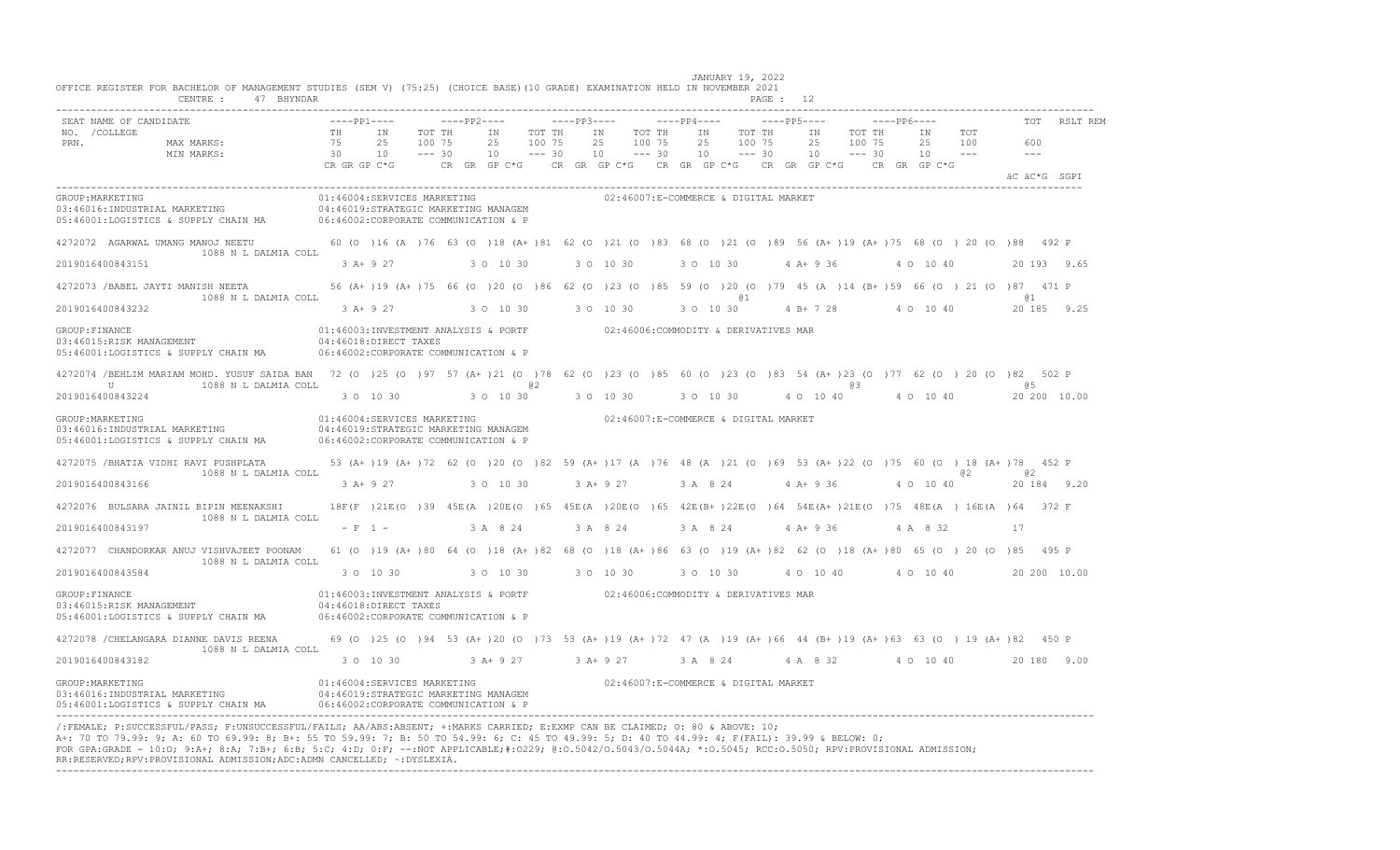| CENTRE :<br>47 BHYNDAR                                                                                                                                                                               |                                                                                                                                            |                                                                                                                                        |                 |        |                                      |                                      |             |                                            |        | PAGE: 13    |           |           |                                |        |                                                  |              |
|------------------------------------------------------------------------------------------------------------------------------------------------------------------------------------------------------|--------------------------------------------------------------------------------------------------------------------------------------------|----------------------------------------------------------------------------------------------------------------------------------------|-----------------|--------|--------------------------------------|--------------------------------------|-------------|--------------------------------------------|--------|-------------|-----------|-----------|--------------------------------|--------|--------------------------------------------------|--------------|
| SEAT NAME OF CANDIDATE<br>NO. / COLLEGE<br>PRN. MAX MARKS:                                                                                                                                           |                                                                                                                                            | $---pp1---$<br>TOT TH<br>100 75                                                                                                        | IN TOT TH<br>25 | 100 75 | IN TOT TH<br>25                      | 100 75                               | $---PP4---$ | IN TOT TH<br>25                            | 100 75 | $---PP5---$ | 25 100 75 | IN TOT TH | 25 100                         | IN TOT | 600                                              | TOT RSLT REM |
| TH IN<br>$75$ 25<br>$30$ 10<br>CR GR GP C*G<br>MIN MARKS:                                                                                                                                            |                                                                                                                                            | $--- 30$<br>CR GR GP C*G      CR GR GP C*G     CR GR GP C*G     CR GP C*G     CR GR GP C*G                                             | $10 - - - 30$   |        | $10 - - - 30$                        |                                      |             | $10 \qquad -- -30 \qquad 10 \qquad -- -30$ |        |             |           |           | $10 - -$                       |        | $- - -$<br>äC äC*G SGPI                          |              |
| GROUP: MARKETING<br>03:46016:INDUSTRIAL MARKETING $04:46019:STR\textrm{ATEGIC}$ MARKETING MANAGEM<br>05:46001:LOGISTICS & SUPPLY CHAIN MA 06:46002:CORPORATE COMMUNICATION & P                       |                                                                                                                                            | 01:46004:SERVICES MARKETING                                                                                                            |                 |        |                                      | 02:46007:E-COMMERCE & DIGITAL MARKET |             |                                            |        |             |           |           |                                |        |                                                  |              |
| 4272079 / GAUD AVANTIKA ANANDKUMAR ALKA 60 (0 )16 (A )76 54 (A+ )20 (0 )74 54 (A+ )23 (0 )77 54 (A+ )20 (0 )74 41 (B+ )16 (A )57 60 (0 )19 (A+ )79 437 P<br>1088 N L DALMIA COLL<br>2019016400843247 |                                                                                                                                            | 3 A+ 9 27 3 A+ 9 27 3 O 10 30                                                                                                          |                 |        |                                      | 63                                   |             |                                            |        |             |           |           |                                | @ 1    | a 4<br>3 A+ 9 27 4 B+ 7 28 4 0 10 40 20 179 8.95 |              |
| GROUP: FINANCE<br>03:46015:RISK MANAGEMENT<br>05:46001:LOGISTICS & SUPPLY CHAIN MA 06:46002:CORPORATE COMMUNICATION & P                                                                              | 01:46003:INVESTMENT ANALYSIS & PORTF 02:46006:COMMODITY & DERIVATIVES MAR<br>04:46018:DIRECT TAXES                                         |                                                                                                                                        |                 |        |                                      |                                      |             |                                            |        |             |           |           |                                |        |                                                  |              |
| 4272080 /GOSALIA DHRUVI VIJAY BINDU 74 (0 )25 (0 )99 63 (0 )20 (0 )83 67 (0 )17 (A )84 58 (A+ )22 (0 )80 60 (0 )17 (A )77 62 (0 )19 (A+ )81 504 P<br>1088 N L DALMIA COLL                            |                                                                                                                                            |                                                                                                                                        |                 |        |                                      |                                      |             |                                            |        |             | @ 3       |           |                                |        | 63                                               |              |
| 2019016400843321                                                                                                                                                                                     |                                                                                                                                            | $30\quad 10\quad 30$ $30\quad 10\quad 30$ $30\quad 10\quad 30$ $30\quad 10\quad 30$ $4\quad 0\quad 10\quad 40$ $4\quad 0$ $10\quad 40$ |                 |        |                                      |                                      |             |                                            |        |             |           |           |                                |        | 20 200 10.00                                     |              |
| GROUP: MARKETING<br>03:46016: INDUSTRIAL MARKETING<br>05:46001:LOGISTICS & SUPPLY CHAIN MA                                                                                                           | 01:46004:SERVICES MARKETING<br>06:46002:CORPORATE COMMUNICATION & P                                                                        | 04:46019:STRATEGIC MARKETING MANAGEM                                                                                                   |                 |        | 02:46007:E-COMMERCE & DIGITAL MARKET |                                      |             |                                            |        |             |           |           |                                |        |                                                  |              |
| 4272081 HAIDERY ALI ABBAS AFEEFA HAIDERY<br>1088 N L DALMIA COLL                                                                                                                                     |                                                                                                                                            | 38 (B) 19 (A+ ) 57 59 (O) 20 (O) 79 63 (O) 22 (O) 85 56 (A+ ) 22 (O) 78 59 (A+ ) 13 (B) 72 56 (A+ ) 16 (A) 72 443 P                    | @ 1             |        |                                      | a <sub>2</sub>                       |             |                                            |        |             |           |           |                                |        | G. 6                                             |              |
| 2019016400843731                                                                                                                                                                                     |                                                                                                                                            | $3 B+7 21$ 3 O 10 30 3 O 10 30 30 10 30 4 A + 9 36 4 A + 9 36 20 183 9.15                                                              |                 |        |                                      |                                      |             |                                            |        |             |           |           |                                |        |                                                  |              |
| GROUP: FINANCE<br>03:46015:RISK MANAGEMENT<br>05:46001:LOGISTICS & SUPPLY CHAIN MA                                                                                                                   | 04:46018:DIRECT TAXES<br>06:46002:CORPORATE COMMUNICATION & P                                                                              | 01:46003:INVESTMENT ANALYSIS & PORTF 02:46006:COMMODITY & DERIVATIVES MAR                                                              |                 |        |                                      |                                      |             |                                            |        |             |           |           |                                |        |                                                  |              |
| 4272082 / IRAQI SAIMA SAMIR SHABNAM 74 (0 ) 25 (0 ) 99 59 (A+ ) 21 (0 ) 80 62 (0 ) 23 (0 ) 85 56 (A+ ) 22 (0 ) 78 59 (A+ ) 23 (0 ) 82 57 (A+ ) 16 (A ) 73 497 P<br>1088 N L DALMIA COLL              |                                                                                                                                            |                                                                                                                                        |                 |        |                                      |                                      |             |                                            | a2     |             |           |           |                                |        | <b>02</b>                                        |              |
| 2019016400843255                                                                                                                                                                                     |                                                                                                                                            | 3 0 10 30 30 10 30 30 30 10 30                                                                                                         |                 |        |                                      |                                      |             |                                            |        |             |           |           | 3 O 10 30 4 O 10 40 4 A + 9 36 |        | 20 196 9.80                                      |              |
| GROUP: MARKETING<br>03:46016:INDUSTRIAL MARKETING<br>03:46016:INDUSTRIAL MARKETING 04:46019:STRATEGIC MARKETING MANAGEM<br>05:46001:LOGISTICS & SUPPLY CHAIN MA 06:46002:CORPORATE COMMUNICATION & P | 01:46004:SERVICES MARKETING 602:46007:E-COMMERCE & DIGITAL MARKET                                                                          |                                                                                                                                        |                 |        |                                      |                                      |             |                                            |        |             |           |           |                                |        |                                                  |              |
| 4272083 JAIN AAGAM YOGESH MAMTA<br>1088 N L DALMIA COLL                                                                                                                                              | 59 (0) 19 (A+)78 60 (0) 20 (0) 80 56 (A+) 20 (0) 76 65 (0) 19 (A+)84 60 (0) 14 (B+)74 65 (0) 17 (A)82 474 P                                | @ 2                                                                                                                                    |                 |        |                                      |                                      |             |                                            |        |             |           |           |                                |        | <b>a</b> 2                                       |              |
| 2019016400843201                                                                                                                                                                                     |                                                                                                                                            | 3 0 10 30 10 30 10 30 10 30 3 A+ 9 27 3 0 10 30 4 A+ 9 36 4 0 10 40 20 193 9 65                                                        |                 |        |                                      |                                      |             |                                            |        |             |           |           |                                |        |                                                  |              |
| GROUP:FINANCE<br>03:46015:RISK MANAGEMENT<br>05:46001:LOGISTICS & SUPPLY CHAIN MA                                                                                                                    | 01:46003:INVESTMENT ANALYSIS & PORTF 62:46006:COMMODITY & DERIVATIVES MAR<br>04:46018:DIRECT TAXES<br>06:46002:CORPORATE COMMUNICATION & P |                                                                                                                                        |                 |        |                                      |                                      |             |                                            |        |             |           |           |                                |        |                                                  |              |
|                                                                                                                                                                                                      |                                                                                                                                            |                                                                                                                                        |                 |        |                                      |                                      |             |                                            |        |             |           |           |                                |        |                                                  |              |

/:FEMALE; P:SUCCESSFUL/PASS; F:UNSUCCESSFUL/FAILS; AA/ABS:ABSENT; +:MARKS CARRIED; E:EXMP CAN BE CLAIMED; O: 80 & ABOVE: 10;<br>A+: 70 TO 79.99: 9; A: 60 TO 69.99: 8; B+: 55 TO 59.99: 7; B: 50 TO 54.99: 6; C: 45 TO 49.99: 5; FOR GPA:GRADE - 10:O; 9:A+; 8:A; 7:B+; 6:B; 5:C; 4:D; 0:F; --:NOT APPLICABLE;#:O229; @:O.5042/O.5043/O.5044A; \*:O.5045; RCC:O.5050; RPV:PROVISIONAL ADMISSION; RR:RESERVED;RPV:PROVISIONAL ADMISSION;ADC:ADMN CANCELLED; ~:DYSLEXIA. ----------------------------------------------------------------------------------------------------------------------------------------------------------------------------------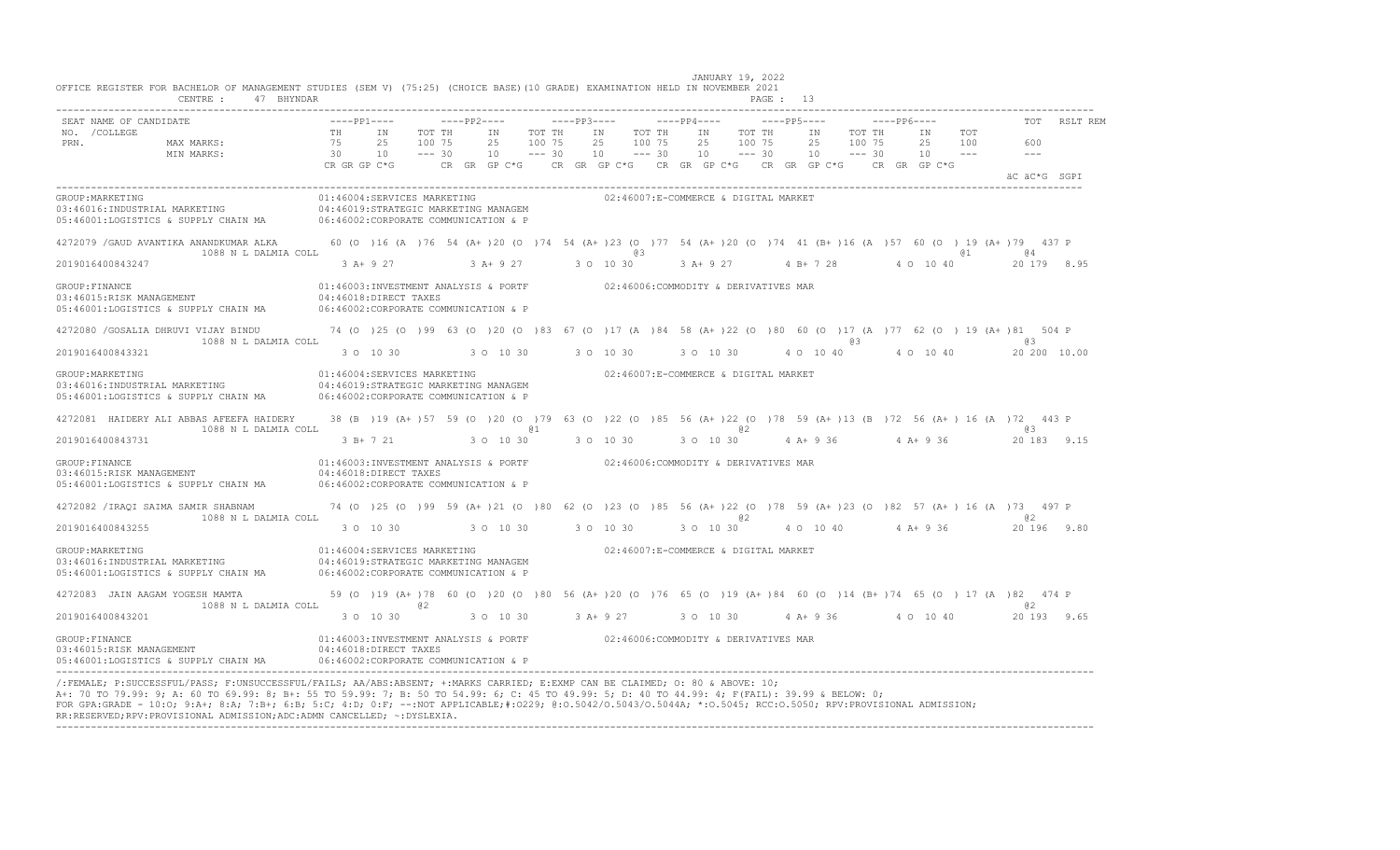|                       | SEAT NAME OF CANDIDATE                                                                                                                                                          |                                                                                                                                                                                                                              |             | $---PP1-- ---PP2-- ---PP3-- ---PP3-- ---PP4-- ---PP5---$                                                                                   |        |    |           |                  |                     |           |    |                  |    |                                      |  |           |        | $---PP6---$ |                                                                                                                                                                                    |                                                                                                                             |              | TOT RSLT REM                                                                        |
|-----------------------|---------------------------------------------------------------------------------------------------------------------------------------------------------------------------------|------------------------------------------------------------------------------------------------------------------------------------------------------------------------------------------------------------------------------|-------------|--------------------------------------------------------------------------------------------------------------------------------------------|--------|----|-----------|------------------|---------------------|-----------|----|------------------|----|--------------------------------------|--|-----------|--------|-------------|------------------------------------------------------------------------------------------------------------------------------------------------------------------------------------|-----------------------------------------------------------------------------------------------------------------------------|--------------|-------------------------------------------------------------------------------------|
| NO. / COLLEGE<br>PRN. | MAX MARKS: 75<br>MIN MARKS:                                                                                                                                                     |                                                                                                                                                                                                                              | TH IN<br>25 | 100 75                                                                                                                                     | TOT TH | IN | 2.5       | TOT TH<br>100 75 |                     | IN<br>2.5 |    | TOT TH<br>100 75 | IN | TOT TH<br>25 100 75                  |  | IN<br>2.5 | 100 75 | TOT TH      | IN<br>2.5 1.00<br>$10 - -$                                                                                                                                                         | TOT                                                                                                                         | 600<br>$---$ |                                                                                     |
|                       |                                                                                                                                                                                 | $30$ 10 --- $30$ 10 --- $30$ 10 --- $30$ 10 --- $30$ 10 --- $30$ 10 --- $30$ 10 --- $30$ 10 --- $30$ 10 --- $30$ 10 --- $30$ 10 --- $30$ 10 --- $30$ 10 --- $30$ 10 --- $30$ 10 --- $30$ 10 --- $30$ 10 --- $30$ 10 --- $30$ |             |                                                                                                                                            |        |    |           |                  |                     |           |    |                  |    |                                      |  |           |        |             |                                                                                                                                                                                    |                                                                                                                             | äC äC*G SGPI |                                                                                     |
| GROUP: FINANCE        | 03:46015:RISK MANAGEMENT 04:46018:DIRECT TAXES<br>05:46001:LOGISTICS & SUPPLY CHAIN MA 06:46002:CORPORATE COMMUNICATION & P                                                     |                                                                                                                                                                                                                              |             | 01:46003:INVESTMENT ANALYSIS & PORTF 02:46006:COMMODITY & DERIVATIVES MAR                                                                  |        |    |           |                  |                     |           |    |                  |    |                                      |  |           |        |             |                                                                                                                                                                                    |                                                                                                                             |              |                                                                                     |
|                       | 4272084 JAIN DHRUV NITESH SWATI 69 (0 )25 (0 )94 42 (B+ )21 (0 )63 36 (C )15 (A )51 39 (B )15 (A )54 45 (A )13 (B )58 45 (A )16 (A )61 381 P<br>1088 N L DALMIA COLL            |                                                                                                                                                                                                                              |             |                                                                                                                                            |        |    |           |                  |                     |           |    |                  |    |                                      |  |           |        |             |                                                                                                                                                                                    |                                                                                                                             |              |                                                                                     |
| 2019016400843665      |                                                                                                                                                                                 |                                                                                                                                                                                                                              | 3 0 10 30   |                                                                                                                                            |        |    | 3 A 8 24  |                  |                     | 3 B 6 18  |    |                  |    | 3 B 6 18                             |  | 4 B+ 7 28 |        |             | 4 A 8 32                                                                                                                                                                           |                                                                                                                             |              | 20 150 7.50                                                                         |
|                       | 4272085 JOSHI MOHIT OMPRAKASH SANJU 62 (0 )23 (0 )85 39 (B )20 (0 )59 45 (A )12 (C )57 38 (B )12 (C )50 42 (B+ )15 (A )57 60 (0 ) 19 (A+ )79 387 P<br>1088 N L DALMIA COLL      |                                                                                                                                                                                                                              |             |                                                                                                                                            |        |    |           |                  |                     |           |    |                  |    |                                      |  |           |        |             |                                                                                                                                                                                    | @ 1                                                                                                                         | <b>a</b> 1   |                                                                                     |
| 2019016400843804      |                                                                                                                                                                                 |                                                                                                                                                                                                                              |             |                                                                                                                                            |        |    |           |                  |                     |           |    |                  |    |                                      |  |           |        |             |                                                                                                                                                                                    | $3$ O 10 30 $3$ B + 7 21 $3$ B + 7 21 $3$ B + 6 18 $4$ B + 7 28 $4$ O 10 40                                                 |              | 20 158 7.90                                                                         |
| GROUP: MARKETING      | 03:46016:INDUSTRIAL MARKETING<br>05:46001:LOGISTICS & SUPPLY CHAIN MA 06:46002:CORPORATE COMMUNICATION & P                                                                      |                                                                                                                                                                                                                              |             | 01:46004:SERVICES MARKETING<br>04:46019:STRATEGIC MARKETING MANAGEM                                                                        |        |    |           |                  |                     |           |    |                  |    | 02:46007:E-COMMERCE & DIGITAL MARKET |  |           |        |             |                                                                                                                                                                                    |                                                                                                                             |              |                                                                                     |
|                       | 4272086 KALNAD PAVAN RAJESH PREETHI 51 (A) 16 (A) 67 59 (O) 19 (A+) 78 57 (O) 20 (O) 77 51 (A) 19 (A+) 70 56 (A+) 22 (O) 78 57 (A+) 18 (A+) 75 445 P<br>1088 N L DALMIA COLL    |                                                                                                                                                                                                                              |             |                                                                                                                                            |        |    |           | 0.2              |                     |           | eз |                  |    |                                      |  |           |        |             |                                                                                                                                                                                    |                                                                                                                             | <b>a</b> 5   |                                                                                     |
| 2019016400843673      |                                                                                                                                                                                 |                                                                                                                                                                                                                              | 3 A 8 24    | 3 0 10 30                                                                                                                                  |        |    |           |                  |                     |           |    |                  |    |                                      |  |           |        |             | 3 O 10 30 3 A + 9 27 4 A + 9 36 4 A + 9 36                                                                                                                                         |                                                                                                                             |              | 20 183 9.15                                                                         |
|                       | 4272087 /KHAN ROMA JAVED HUMA<br>1088 N L DALMIA COLL                                                                                                                           |                                                                                                                                                                                                                              |             | @ 2                                                                                                                                        |        |    |           |                  |                     |           |    |                  |    | @ 2                                  |  |           |        |             |                                                                                                                                                                                    | 56 (A+ ) 22 (0 ) 78 59 (A+ ) 22 (0 ) 81 65 (0 ) 23 (0 ) 88 56 (A+ ) 22 (0 ) 78 56 (A+ ) 23 (0 ) 79 69 (0 ) 21 (0 ) 90 494 P | <b>@4</b>    |                                                                                     |
| 2019016400843216      |                                                                                                                                                                                 |                                                                                                                                                                                                                              | 3 0 10 30   |                                                                                                                                            |        |    |           |                  | 3 0 10 30 3 0 10 30 |           |    | 3 0 10 30        |    |                                      |  |           |        |             | 4 A+ 9 36 4 0 10 40                                                                                                                                                                |                                                                                                                             |              | 20 196 9.80                                                                         |
|                       | GROUP: HUMAN RESOURCE<br>03:46011:PERFORMANCE MANAGEMENT & CA<br>05:46001:LOGISTICS & SUPPLY CHAIN MA                                                                           | 06:46002: CORPORATE COMMUNICATION & P                                                                                                                                                                                        |             | 01:46005:FINANCE FOR HR PROFESSIONAL 02:46008:STRATEGIC HUMAN RESOURCE MG<br>04:46014:INDUSTRIAL RELATIONS                                 |        |    |           |                  |                     |           |    |                  |    |                                      |  |           |        |             |                                                                                                                                                                                    |                                                                                                                             |              |                                                                                     |
|                       | 4272088 /KHAN FAIZA TARIQULLAH SHAMIM 56 (A+ )23 (0 )79 60 (0 )24 (0 )84 62 (0 )18 (A+ )80 60 (0 )19 (A+ )79 57 (A+ )21 (0 )78 65 (0 )19 (A+ )84 484 P<br>1088 N L DALMIA COLL  |                                                                                                                                                                                                                              |             | @ 1                                                                                                                                        |        |    |           |                  |                     |           |    |                  |    | 0 1                                  |  |           |        |             |                                                                                                                                                                                    |                                                                                                                             | 82.          |                                                                                     |
| 2019016400843456      |                                                                                                                                                                                 |                                                                                                                                                                                                                              | 3 0 10 30   |                                                                                                                                            |        |    | 3 0 10 30 |                  | 3 0 10 30           |           |    | 3 0 10 30        |    |                                      |  |           |        |             | 4 A + 9 36 4 0 10 40                                                                                                                                                               |                                                                                                                             |              | 20 196 9.80                                                                         |
|                       | 4272089 /KHAN ALMAS MOHD MATIN BUSHRA 42 (B+ )23 (0 )65 44 (B+ )23 (0 )67 50 (A )18 (A+ )68 60 (0 )18 (A+ )78 51 (A )21 (0 )72 59 (A+ ) 17 (A )76 426 P<br>1088 N L DALMIA COLL |                                                                                                                                                                                                                              |             |                                                                                                                                            |        |    |           |                  |                     |           |    |                  |    | @ 2                                  |  |           |        |             |                                                                                                                                                                                    |                                                                                                                             | @2           |                                                                                     |
| 2019016400843472      |                                                                                                                                                                                 |                                                                                                                                                                                                                              |             |                                                                                                                                            |        |    |           |                  |                     |           |    |                  |    |                                      |  |           |        |             | $3 \text{ A} \quad 8 \quad 24$ $3 \text{ A} \quad 8 \quad 24$ $3 \text{ A} \quad 8 \quad 24$ $3 \text{ O} \quad 10 \quad 30$ $4 \text{ A} + 9 \quad 36$ $4 \text{ A} + 9 \quad 36$ |                                                                                                                             |              | 20 174 8.70                                                                         |
| GROUP: FINANCE        | 03:46015:RISK MANAGEMENT<br>05:46001:LOGISTICS & SUPPLY CHAIN MA                                                                                                                |                                                                                                                                                                                                                              |             | 01:46003:INVESTMENT ANALYSIS & PORTF 02:46006:COMMODITY & DERIVATIVES MAR<br>04:46018:DIRECT TAXES<br>06:46002:CORPORATE COMMUNICATION & P |        |    |           |                  |                     |           |    |                  |    |                                      |  |           |        |             |                                                                                                                                                                                    |                                                                                                                             |              |                                                                                     |
|                       | 4272090 / KHAN SIMRAN MEHMOOD SOFINA<br>1088 N L DALMIA COLL                                                                                                                    |                                                                                                                                                                                                                              |             |                                                                                                                                            |        |    |           |                  |                     |           |    |                  |    |                                      |  |           |        |             |                                                                                                                                                                                    | 62 (0 )24 (0 )86 50 (A )21 (0 )71 50 (A )19 (A+)69 51 (A )14 (B+)65 45 (A )14 (B+)59 63 (0 )18 (A+)81 431 P                 |              |                                                                                     |
| 2019016400843487      |                                                                                                                                                                                 |                                                                                                                                                                                                                              |             |                                                                                                                                            |        |    |           |                  |                     |           |    |                  |    |                                      |  |           |        |             |                                                                                                                                                                                    |                                                                                                                             |              | $3$ O 10 30 $3$ A+ 9 27 $3$ A 8 24 $3$ A 8 24 $4$ B+ 7 28 $4$ O 10 40 $20$ 173 8.65 |

FOR GPA:GRADE - 10:O; 9:A+; 8:A; 7:B+; 6:B; 5:C; 4:D; 0:F; --:NOT APPLICABLE;#:O229; @:O.5042/O.5043/O.5044A; \*:O.5045; RCC:O.5050; RPV:PROVISIONAL ADMISSION; RR:RESERVED;RPV:PROVISIONAL ADMISSION;ADC:ADMN CANCELLED; ~:DYSLEXIA. ----------------------------------------------------------------------------------------------------------------------------------------------------------------------------------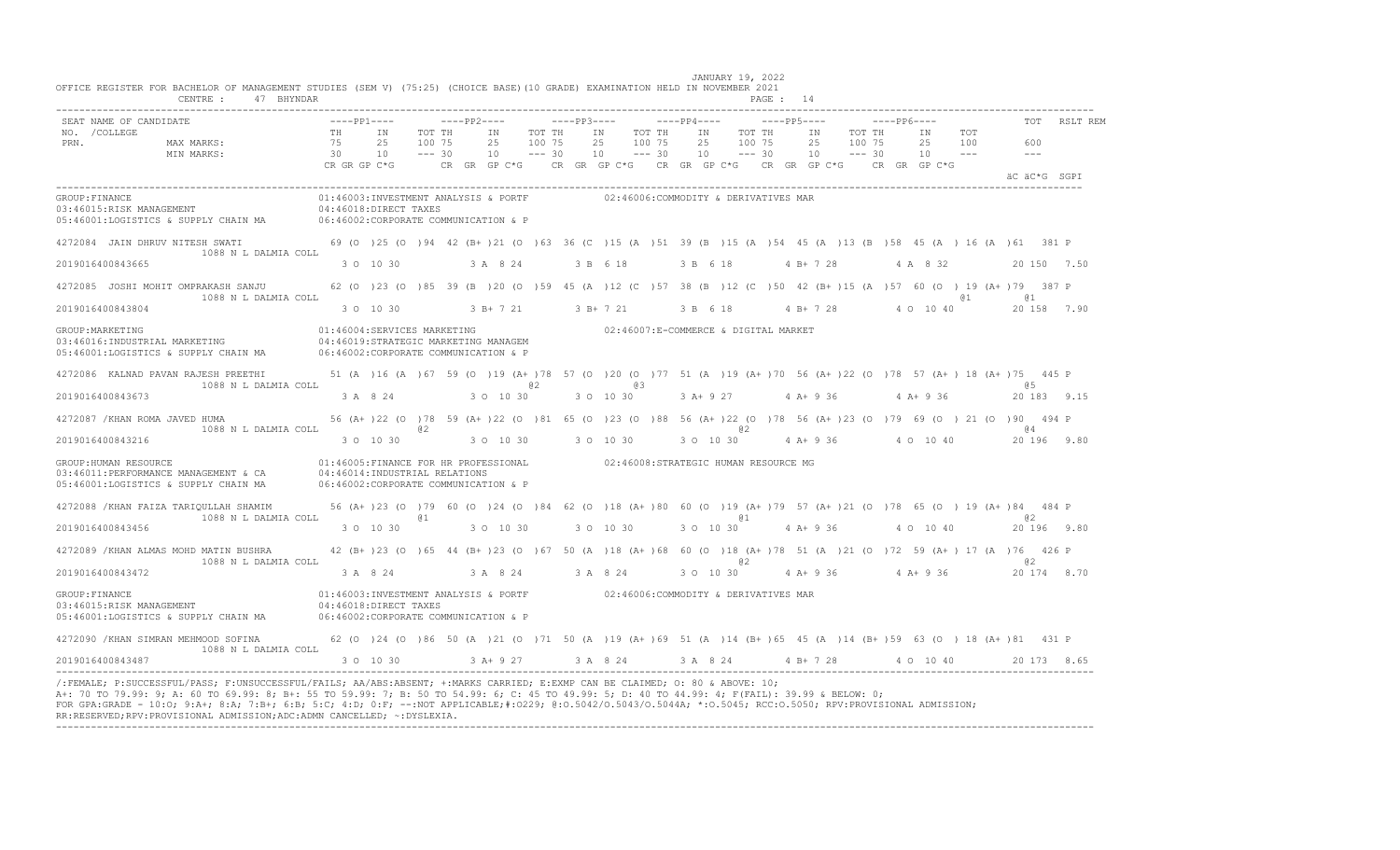|                        | CENTRE: 47 BHYNDAR                                                                                                                                                                   |           |                                                                                                                                                                                                                               |  |                                 |  |           |           |  |                        | PAGE : 15 |  |                        |  |                                                                                    |             |              |                      |              |
|------------------------|--------------------------------------------------------------------------------------------------------------------------------------------------------------------------------------|-----------|-------------------------------------------------------------------------------------------------------------------------------------------------------------------------------------------------------------------------------|--|---------------------------------|--|-----------|-----------|--|------------------------|-----------|--|------------------------|--|------------------------------------------------------------------------------------|-------------|--------------|----------------------|--------------|
| SEAT NAME OF CANDIDATE |                                                                                                                                                                                      |           |                                                                                                                                                                                                                               |  |                                 |  |           |           |  |                        |           |  |                        |  |                                                                                    | $---PP6---$ |              |                      | TOT RSLT REM |
| NO. / COLLEGE<br>PRN.  | ---- PP1----<br>ANDIDATE ---- PP1---- TH IN TOT TH<br>MAX MARKS: 75 25 100 75<br>MIN MARKS:                                                                                          |           | 30 10 --- 30 10 --- 30 10 --- 30 10 --- 30 10 --- 30 10 --- 30 10 --- 30 10 --- 30 10 --- 30 10 --- 30 10 --- 30 10 --- 30 10 --- 30 10 --- 30 10 --- 30 10 --- 30 10 --- 30 10 --- 30 10 --- 30 10 --- 30 10 --- 30 10 --- 3 |  | TOT THE IN TOT THE<br>25 100 75 |  | 25 100 75 | IN TOT TH |  | IN TOT TH<br>25 100 75 |           |  | IN TOT TH<br>25 100 75 |  | IN X<br>25 100<br>$10 \qquad -- -30 \qquad 10 \qquad -- -30 \qquad 10 \qquad -- -$ | TOT         | 600          | $\sim$ $\sim$ $\sim$ |              |
|                        |                                                                                                                                                                                      |           |                                                                                                                                                                                                                               |  |                                 |  |           |           |  |                        |           |  |                        |  |                                                                                    |             | äC äC*G SGPI |                      |              |
| GROUP: FINANCE         | 03:46015:RISK MANAGEMENT<br>05:46001:LOGISTICS & SUPPLY CHAIN MA 06:46002:CORPORATE COMMUNICATION & P                                                                                |           | 01:46003:INVESTMENT ANALYSIS & PORTF 02:46006:COMMODITY & DERIVATIVES MAR<br>$04:46018:$ DIRECT TAXES                                                                                                                         |  |                                 |  |           |           |  |                        |           |  |                        |  |                                                                                    |             |              |                      |              |
|                        | 4272091 /KHAN AKSA ANWAR ALI SEEMA ANWAR KHA 72 (0 )24 (0 )96 50 (A )20 (0 )70 48 (A )13 (B )61 48 (A )13 (B )61 39 (B )10 (D )49 62 (0 ) 18 (A+ )80 417 P<br>1088 N L DALMIA COLL   |           |                                                                                                                                                                                                                               |  |                                 |  |           |           |  |                        |           |  |                        |  |                                                                                    |             |              |                      |              |
| 2019016400843681       |                                                                                                                                                                                      |           | 3 0 10 30 3 A + 9 27 3 A 8 24 3 A 8 24 4 C 5 20 4 0 10 40 20 165 8.25                                                                                                                                                         |  |                                 |  |           |           |  |                        |           |  |                        |  |                                                                                    |             |              |                      |              |
|                        | 4272092 KHAN AYAAN ZUBAIR KISHWAR 74 (0 )25 (0 )99 50 (A )21 (0 )71 50 (A )16 (A )66 59 (A+ )21 (0 )80 48 (A )15 (A )63 54 (A+ )16 (A )70 449 P<br>1088 N L DALMIA COLL              |           |                                                                                                                                                                                                                               |  |                                 |  |           |           |  |                        |           |  |                        |  |                                                                                    |             |              |                      |              |
| 2019016400843793       |                                                                                                                                                                                      |           | $30\quad 10\quad 30$ $3A+9\quad 27$ $3A+8\quad 24$ $30\quad 10\quad 30$ $4A+8\quad 32$ $4A+9\quad 36$                                                                                                                         |  |                                 |  |           |           |  |                        |           |  |                        |  |                                                                                    |             |              |                      | 20 179 8.95  |
|                        | 05:46001:LOGISTICS & SUPPLY CHAIN MA 06:46002:CORPORATE COMMUNICATION & P                                                                                                            |           | $01:46004:SERVICES\  \, \texttt{MARKETING}\qquad \qquad 02:46007: {\texttt{E-COMMERCE}}\  \, \texttt{\&\,\,DiffIAL\  \, \texttt{MARKET}}$                                                                                     |  |                                 |  |           |           |  |                        |           |  |                        |  |                                                                                    |             |              |                      |              |
|                        | 4272093 / KHEMKA PRERNA RAVI MANISHA                                                                                                                                                 |           | 42 (B+)19 (A+)61 53 (A+)19 (A+)72 50 (A)18 (A+)68 48 (A)20 (O)68 50 (A)21 (O)71 45 (A) 17 (A)62 402 P                                                                                                                         |  |                                 |  |           |           |  |                        |           |  |                        |  |                                                                                    |             |              |                      |              |
| 2019016400843545       | 1088 N L DALMIA COLL                                                                                                                                                                 |           | 3 A 8 24 3 A + 9 27 3 A 8 24 3 A 8 24 4 A + 9 36 4 A 8 32 20 167 8.35                                                                                                                                                         |  |                                 |  |           |           |  |                        |           |  |                        |  |                                                                                    |             |              |                      |              |
| GROUP: HUMAN RESOURCE  | 03:46011:PERFORMANCE MANAGEMENT & CA<br>05:46001:LOGISTICS & SUPPLY CHAIN MA                                                                                                         |           | 01:46005:FINANCE FOR HR PROFESSIONAL 02:46008:STRATEGIC HUMAN RESOURCE MG<br>04:46014:INDUSTRIAL RELATIONS<br>06:46002:CORPORATE COMMUNICATION & P                                                                            |  |                                 |  |           |           |  |                        |           |  |                        |  |                                                                                    |             |              |                      |              |
|                        | 4272094 /KURTKOTI NAVYA VIJAYKUMAR RUPA<br>1088 N L DALMIA COLL                                                                                                                      |           | 59 (A+)24 (O)83 57 (A+)24 (O)81 62 (O)21 (O)83 66 (O)20 (O)86 51 (A)23 (O)74 66 (O) 18 (A+)84 491 P                                                                                                                           |  |                                 |  |           |           |  |                        |           |  |                        |  |                                                                                    |             |              |                      |              |
| 2019016400843506       |                                                                                                                                                                                      | 3 0 10 30 |                                                                                                                                                                                                                               |  |                                 |  |           |           |  |                        |           |  |                        |  |                                                                                    |             |              |                      |              |
| A                      | 4272095 /LAHARIYA SANSKRUTI PRASHANT SANGEET 59 (A+ )24 (0 )83 62 (0 )22 (0 )84 62 (0 )21 (0 )83 63 (0 )22 (0 )85 59 (A+ )22 (0 )81 65 (0 ) 18 (A+ )83 499 P<br>1088 N L DALMIA COLL |           |                                                                                                                                                                                                                               |  |                                 |  |           |           |  |                        |           |  |                        |  |                                                                                    |             |              |                      |              |
| 2019016400843576       |                                                                                                                                                                                      |           | 3 0 10 30 30 10 30 30 30 10 30 30 10 30 4 0 10 40 4 0 10 40 20 200 10 00                                                                                                                                                      |  |                                 |  |           |           |  |                        |           |  |                        |  |                                                                                    |             |              |                      |              |
| GROUP: MARKETING       | 03:46016:INDUSTRIAL MARKETING 04:46019:STRATEGIC MARKETING MANAGEM<br>05:46001:LOGISTICS & SUPPLY CHAIN MA 06:46002:CORPORATE COMMUNICATION & P                                      |           | $01:46004$ : SERVICES MARKETING $02:46007$ : E-COMMERCE & DIGITAL MARKET                                                                                                                                                      |  |                                 |  |           |           |  |                        |           |  |                        |  |                                                                                    |             |              |                      |              |
|                        | 4272096 / MALIK MEHROZ NAEEM ZAINAB<br>1088 N L DALMIA COLL                                                                                                                          |           | 60 (0 )19 (A+ )79 48 (A )18 (A+ )66 45 (A )23 (0 )68 45 (A )21 (0 )66 51 (A )17 (A )68 53 (A+ )17 (A )70 417 P<br>@ 1                                                                                                         |  |                                 |  |           |           |  |                        |           |  |                        |  |                                                                                    |             |              | <b>a</b> 1           |              |
| 2019016400843441       |                                                                                                                                                                                      |           | $3$ O $10$ $30$ $3$ A $8$ $24$ $3$ A $8$ $24$ $3$ A $8$ $24$ $4$ A $8$ $32$ $4$ A+ $9$ $36$ $20$ $170$ $8.50$                                                                                                                 |  |                                 |  |           |           |  |                        |           |  |                        |  |                                                                                    |             |              |                      |              |
|                        | GROUP:FINANCE<br>03:46015:RISK MANAGEMENT<br>05:46001:LOGISTICS & SUPPLY CHAIN MA                                                                                                    |           | 01:46003:INVESTMENT ANALYSIS & PORTF 02:46006:COMMODITY & DERIVATIVES MAR<br>$04:46018:\mathtt{DIFF}\xspace$ TAXES<br>06:46002:CORPORATE COMMUNICATION & P                                                                    |  |                                 |  |           |           |  |                        |           |  |                        |  |                                                                                    |             |              |                      |              |
|                        | $\ell$ , FEMAIE, D. CHOCECCEHI (DACC, E. HNOHOCECCEHI (FAIIC, AA (ADC, ADCENTE, L. MADICO CADIEDD, E. FVMD CAN DE CIAIMED, O. 80 ( ADOUE, 10,                                        |           |                                                                                                                                                                                                                               |  |                                 |  |           |           |  |                        |           |  |                        |  |                                                                                    |             |              |                      |              |

/:FEMALE; P:SUCCESSFUL/PASS; F:UNSUCCESSFUL/FAILS; AA/ABS:ABSENT; +:MARKS CARRIED; E:EXMP CAN BE CLAIMED; O: 80 & ABOVE: 10;<br>A+: 70 TO 79.99: 9; A: 60 TO 69.99: 8; B+: 55 TO 59.99: 7; B: 50 TO 54.99: 6; C: 45 TO 49.99: 5; FOR GPA:GRADE - 10:O; 9:A+; 8:A; 7:B+; 6:B; 5:C; 4:D; 0:F; --:NOT APPLICABLE;#:O229; @:O.5042/O.5043/O.5044A; \*:O.5045; RCC:O.5050; RPV:PROVISIONAL ADMISSION; RR:RESERVED;RPV:PROVISIONAL ADMISSION;ADC:ADMN CANCELLED; ~:DYSLEXIA. ----------------------------------------------------------------------------------------------------------------------------------------------------------------------------------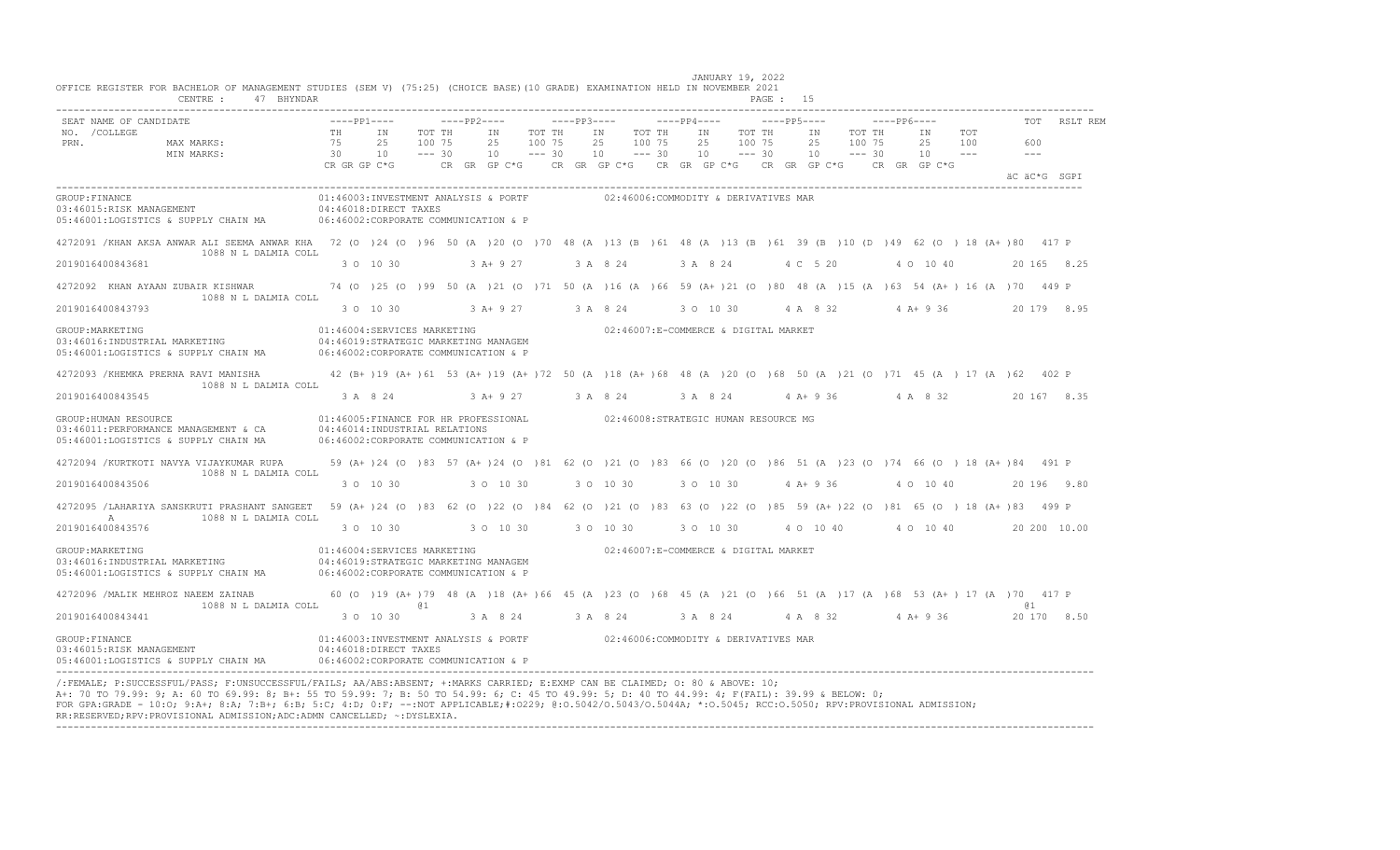| TOT RSLT REM<br>TOT<br>600<br>and the state of the state of<br>äC äC*G SGPI<br>05:46001:LOGISTICS & SUPPLY CHAIN MA 06:46002:CORPORATE COMMUNICATION & P<br>4272097 MASCARENHAS RUSSEL FRANCIS NATHAL 74 (0 )25 (0 )99 60 (0 )22 (0 )82 56 (A+ )23 (0 )79 48 (A )19 (A+ )67 56 (A+ )23 (0 )79 62 (0 ) 18 (A+ )80 486 P<br>1088 N L DALMIA COLL<br>$a_1$<br>@ 1<br>@ 2<br>3 0 10 30 3 0 10 30<br>2019016400843375<br>3 0 10 30 3 A 8 24 4 0 10 40 4 0 10 40<br>20 194 9.70<br>4272098 /MEMON MARIAM ISMAIL FARZANA 75 (0 )25 (0 )<br>100 63 (0 )21 (0 )84 57 (A+ )22 (0 )79 56 (A+ )20 (0 )76 63 (0 )23 (0 )86 60 (0 ) 19 (A+ )79 504 P<br>1088 N L DALMIA COLL<br>a2<br>@ 1<br>3 0 10 30 3 A+ 9 27 4 0 10 40 4 0 10 40 20 197 9.85<br>3 0 10 30 30 10 30<br>2019016400843263<br>4272099 /OSAHAN JASLEEN KAUR IOBAL SINGH JAS 74 (0 )25 (0 )99 57 (A+ )22 (0 )79 59 (A+ )21 (0 )80 53 (A+ )21 (0 )74 53 (A+ )17 (A )70 63 (0 )20 (0 )83 485 P<br>DEEP KAUR OS 1088 N L DALMIA COLL<br>01<br>61<br>3 0 10 30 3 0 10 30 3 A + 9 27 4 A + 9 36 4 0 10 40<br>3 0 10 30<br>20 193 9.65<br>2019016400843271<br>$01:46004: \texttt{SERVICES} \texttt{MARKETING} \texttt{02:46007:E-COMMERCE} \verb  & \verb DIGITAL MARKET  \texttt{02:46007:E-COMMERCE} \verb . $<br>GROUP: MARKETING<br>4272100 PATIL HARSH SUBHASH SANCHITA 57 (A+ )21 (0 )78 56 (A+ )21 (0 )77 68 (0 )23 (0 )91 53 (A+ )21 (0 )74 53 (A+ )23 (0 )76 66 (0 )20 (0 )86 482 P<br>1088 N L DALMIA COLL<br>$a2$ and $a3$<br><b>a</b> 5<br>2019016400843383<br>01:46003:INVESTMENT ANALYSIS & PORTF 02:46006:COMMODITY & DERIVATIVES MAR<br>GROUP: FINANCE<br>03:46015:RISK MANAGEMENT<br>$04:46018:$ DIRECT TAXES<br>05:46001:LOGISTICS & SUPPLY CHAIN MA 06:46002:CORPORATE COMMUNICATION & P<br>4272101 / PATIL YUKTA CHANDRAKANT PRATIKSHA 75 (0 ) 25 (0 )<br>100 54 (A+ ) 22 (0 ) 76 48 (A ) 24 (0 ) 72 42 (B+ ) 20 (0 ) 62 59 (A+ ) 23 (0 ) 82 38 (B ) 14 (B+ ) 52 444 P<br>1088 N L DALMIA COLL<br>$3$ O $10$ $30$ $3$ A+ $9$ $27$ $3$ A+ $9$ $27$ $3$ A $8$ $24$ $4$ O $10$ $40$ $4$ B $6$ $24$ $20$ $172$ $8.60$<br>2019016400843391<br>4272102 /PAWAR POOJA DIPAK LALITA 72 (0 )25 (0 )97 56 (A+ )20 (0 )76 59 (A+ )16 (A )75 44 (B+ )17 (A )61 59 (0 )19 (A+ )78 57 (A+ )16 (A )73 460 P<br>1088 N L DALMIA COLL<br>a <sub>2</sub><br>0.2<br>3 A+ 9 27 3 A 8 24 4 O 10 40 4 A+ 9 36 20 184 9.20<br>2019016400843611<br>3 0 10 30<br>$3A+927$<br>4272103 /PEERA AYESHABI GULAMAHMAD SHABNAM 62 (0 )24 (0 )86 38 (B )22 (0 )60 47 (A )21 (0 )68 44 (B+ )21 (0 )65 56 (A+ )19 (A+ )75 57 (A+ )16 (A )73 427 P<br>1088 N L DALMIA COLL<br>$3$ O $10$ $30$ $3$ A $8$ $24$ $3$ A $8$ $24$ $3$ A $8$ $24$ $4$ A+ $9$ $36$ $4$ A+ $9$ $36$ $20$ $174$ $8.70$<br>2019016400843464<br>$01:46004$ : SERVICES MARKETING $02:46007$ : E-COMMERCE & DIGITAL MARKET<br>GROUP: MARKETING<br>03:46016: INDUSTRIAL MARKETING<br>04:46019:STRATEGIC MARKETING MANAGEM<br>05:46001:LOGISTICS & SUPPLY CHAIN MA 06:46002:CORPORATE COMMUNICATION & P | CENTRE :<br>47 BHYNDAR |  |  |  |  |  |  | PAGE: 16 |  |  |  |  |
|--------------------------------------------------------------------------------------------------------------------------------------------------------------------------------------------------------------------------------------------------------------------------------------------------------------------------------------------------------------------------------------------------------------------------------------------------------------------------------------------------------------------------------------------------------------------------------------------------------------------------------------------------------------------------------------------------------------------------------------------------------------------------------------------------------------------------------------------------------------------------------------------------------------------------------------------------------------------------------------------------------------------------------------------------------------------------------------------------------------------------------------------------------------------------------------------------------------------------------------------------------------------------------------------------------------------------------------------------------------------------------------------------------------------------------------------------------------------------------------------------------------------------------------------------------------------------------------------------------------------------------------------------------------------------------------------------------------------------------------------------------------------------------------------------------------------------------------------------------------------------------------------------------------------------------------------------------------------------------------------------------------------------------------------------------------------------------------------------------------------------------------------------------------------------------------------------------------------------------------------------------------------------------------------------------------------------------------------------------------------------------------------------------------------------------------------------------------------------------------------------------------------------------------------------------------------------------------------------------------------------------------------------------------------------------------------------------------------------------------------------------------------------------------------------------------------------------------------------------------------------------------------------------------------------------------------------------------------------------------------------|------------------------|--|--|--|--|--|--|----------|--|--|--|--|
|                                                                                                                                                                                                                                                                                                                                                                                                                                                                                                                                                                                                                                                                                                                                                                                                                                                                                                                                                                                                                                                                                                                                                                                                                                                                                                                                                                                                                                                                                                                                                                                                                                                                                                                                                                                                                                                                                                                                                                                                                                                                                                                                                                                                                                                                                                                                                                                                                                                                                                                                                                                                                                                                                                                                                                                                                                                                                                                                                                                                  |                        |  |  |  |  |  |  |          |  |  |  |  |
|                                                                                                                                                                                                                                                                                                                                                                                                                                                                                                                                                                                                                                                                                                                                                                                                                                                                                                                                                                                                                                                                                                                                                                                                                                                                                                                                                                                                                                                                                                                                                                                                                                                                                                                                                                                                                                                                                                                                                                                                                                                                                                                                                                                                                                                                                                                                                                                                                                                                                                                                                                                                                                                                                                                                                                                                                                                                                                                                                                                                  |                        |  |  |  |  |  |  |          |  |  |  |  |
|                                                                                                                                                                                                                                                                                                                                                                                                                                                                                                                                                                                                                                                                                                                                                                                                                                                                                                                                                                                                                                                                                                                                                                                                                                                                                                                                                                                                                                                                                                                                                                                                                                                                                                                                                                                                                                                                                                                                                                                                                                                                                                                                                                                                                                                                                                                                                                                                                                                                                                                                                                                                                                                                                                                                                                                                                                                                                                                                                                                                  |                        |  |  |  |  |  |  |          |  |  |  |  |
|                                                                                                                                                                                                                                                                                                                                                                                                                                                                                                                                                                                                                                                                                                                                                                                                                                                                                                                                                                                                                                                                                                                                                                                                                                                                                                                                                                                                                                                                                                                                                                                                                                                                                                                                                                                                                                                                                                                                                                                                                                                                                                                                                                                                                                                                                                                                                                                                                                                                                                                                                                                                                                                                                                                                                                                                                                                                                                                                                                                                  |                        |  |  |  |  |  |  |          |  |  |  |  |
|                                                                                                                                                                                                                                                                                                                                                                                                                                                                                                                                                                                                                                                                                                                                                                                                                                                                                                                                                                                                                                                                                                                                                                                                                                                                                                                                                                                                                                                                                                                                                                                                                                                                                                                                                                                                                                                                                                                                                                                                                                                                                                                                                                                                                                                                                                                                                                                                                                                                                                                                                                                                                                                                                                                                                                                                                                                                                                                                                                                                  |                        |  |  |  |  |  |  |          |  |  |  |  |
|                                                                                                                                                                                                                                                                                                                                                                                                                                                                                                                                                                                                                                                                                                                                                                                                                                                                                                                                                                                                                                                                                                                                                                                                                                                                                                                                                                                                                                                                                                                                                                                                                                                                                                                                                                                                                                                                                                                                                                                                                                                                                                                                                                                                                                                                                                                                                                                                                                                                                                                                                                                                                                                                                                                                                                                                                                                                                                                                                                                                  |                        |  |  |  |  |  |  |          |  |  |  |  |
|                                                                                                                                                                                                                                                                                                                                                                                                                                                                                                                                                                                                                                                                                                                                                                                                                                                                                                                                                                                                                                                                                                                                                                                                                                                                                                                                                                                                                                                                                                                                                                                                                                                                                                                                                                                                                                                                                                                                                                                                                                                                                                                                                                                                                                                                                                                                                                                                                                                                                                                                                                                                                                                                                                                                                                                                                                                                                                                                                                                                  |                        |  |  |  |  |  |  |          |  |  |  |  |
|                                                                                                                                                                                                                                                                                                                                                                                                                                                                                                                                                                                                                                                                                                                                                                                                                                                                                                                                                                                                                                                                                                                                                                                                                                                                                                                                                                                                                                                                                                                                                                                                                                                                                                                                                                                                                                                                                                                                                                                                                                                                                                                                                                                                                                                                                                                                                                                                                                                                                                                                                                                                                                                                                                                                                                                                                                                                                                                                                                                                  |                        |  |  |  |  |  |  |          |  |  |  |  |
|                                                                                                                                                                                                                                                                                                                                                                                                                                                                                                                                                                                                                                                                                                                                                                                                                                                                                                                                                                                                                                                                                                                                                                                                                                                                                                                                                                                                                                                                                                                                                                                                                                                                                                                                                                                                                                                                                                                                                                                                                                                                                                                                                                                                                                                                                                                                                                                                                                                                                                                                                                                                                                                                                                                                                                                                                                                                                                                                                                                                  |                        |  |  |  |  |  |  |          |  |  |  |  |
|                                                                                                                                                                                                                                                                                                                                                                                                                                                                                                                                                                                                                                                                                                                                                                                                                                                                                                                                                                                                                                                                                                                                                                                                                                                                                                                                                                                                                                                                                                                                                                                                                                                                                                                                                                                                                                                                                                                                                                                                                                                                                                                                                                                                                                                                                                                                                                                                                                                                                                                                                                                                                                                                                                                                                                                                                                                                                                                                                                                                  |                        |  |  |  |  |  |  |          |  |  |  |  |
|                                                                                                                                                                                                                                                                                                                                                                                                                                                                                                                                                                                                                                                                                                                                                                                                                                                                                                                                                                                                                                                                                                                                                                                                                                                                                                                                                                                                                                                                                                                                                                                                                                                                                                                                                                                                                                                                                                                                                                                                                                                                                                                                                                                                                                                                                                                                                                                                                                                                                                                                                                                                                                                                                                                                                                                                                                                                                                                                                                                                  |                        |  |  |  |  |  |  |          |  |  |  |  |
|                                                                                                                                                                                                                                                                                                                                                                                                                                                                                                                                                                                                                                                                                                                                                                                                                                                                                                                                                                                                                                                                                                                                                                                                                                                                                                                                                                                                                                                                                                                                                                                                                                                                                                                                                                                                                                                                                                                                                                                                                                                                                                                                                                                                                                                                                                                                                                                                                                                                                                                                                                                                                                                                                                                                                                                                                                                                                                                                                                                                  |                        |  |  |  |  |  |  |          |  |  |  |  |
|                                                                                                                                                                                                                                                                                                                                                                                                                                                                                                                                                                                                                                                                                                                                                                                                                                                                                                                                                                                                                                                                                                                                                                                                                                                                                                                                                                                                                                                                                                                                                                                                                                                                                                                                                                                                                                                                                                                                                                                                                                                                                                                                                                                                                                                                                                                                                                                                                                                                                                                                                                                                                                                                                                                                                                                                                                                                                                                                                                                                  |                        |  |  |  |  |  |  |          |  |  |  |  |
|                                                                                                                                                                                                                                                                                                                                                                                                                                                                                                                                                                                                                                                                                                                                                                                                                                                                                                                                                                                                                                                                                                                                                                                                                                                                                                                                                                                                                                                                                                                                                                                                                                                                                                                                                                                                                                                                                                                                                                                                                                                                                                                                                                                                                                                                                                                                                                                                                                                                                                                                                                                                                                                                                                                                                                                                                                                                                                                                                                                                  |                        |  |  |  |  |  |  |          |  |  |  |  |
|                                                                                                                                                                                                                                                                                                                                                                                                                                                                                                                                                                                                                                                                                                                                                                                                                                                                                                                                                                                                                                                                                                                                                                                                                                                                                                                                                                                                                                                                                                                                                                                                                                                                                                                                                                                                                                                                                                                                                                                                                                                                                                                                                                                                                                                                                                                                                                                                                                                                                                                                                                                                                                                                                                                                                                                                                                                                                                                                                                                                  |                        |  |  |  |  |  |  |          |  |  |  |  |
|                                                                                                                                                                                                                                                                                                                                                                                                                                                                                                                                                                                                                                                                                                                                                                                                                                                                                                                                                                                                                                                                                                                                                                                                                                                                                                                                                                                                                                                                                                                                                                                                                                                                                                                                                                                                                                                                                                                                                                                                                                                                                                                                                                                                                                                                                                                                                                                                                                                                                                                                                                                                                                                                                                                                                                                                                                                                                                                                                                                                  |                        |  |  |  |  |  |  |          |  |  |  |  |
|                                                                                                                                                                                                                                                                                                                                                                                                                                                                                                                                                                                                                                                                                                                                                                                                                                                                                                                                                                                                                                                                                                                                                                                                                                                                                                                                                                                                                                                                                                                                                                                                                                                                                                                                                                                                                                                                                                                                                                                                                                                                                                                                                                                                                                                                                                                                                                                                                                                                                                                                                                                                                                                                                                                                                                                                                                                                                                                                                                                                  |                        |  |  |  |  |  |  |          |  |  |  |  |
|                                                                                                                                                                                                                                                                                                                                                                                                                                                                                                                                                                                                                                                                                                                                                                                                                                                                                                                                                                                                                                                                                                                                                                                                                                                                                                                                                                                                                                                                                                                                                                                                                                                                                                                                                                                                                                                                                                                                                                                                                                                                                                                                                                                                                                                                                                                                                                                                                                                                                                                                                                                                                                                                                                                                                                                                                                                                                                                                                                                                  |                        |  |  |  |  |  |  |          |  |  |  |  |
|                                                                                                                                                                                                                                                                                                                                                                                                                                                                                                                                                                                                                                                                                                                                                                                                                                                                                                                                                                                                                                                                                                                                                                                                                                                                                                                                                                                                                                                                                                                                                                                                                                                                                                                                                                                                                                                                                                                                                                                                                                                                                                                                                                                                                                                                                                                                                                                                                                                                                                                                                                                                                                                                                                                                                                                                                                                                                                                                                                                                  |                        |  |  |  |  |  |  |          |  |  |  |  |
|                                                                                                                                                                                                                                                                                                                                                                                                                                                                                                                                                                                                                                                                                                                                                                                                                                                                                                                                                                                                                                                                                                                                                                                                                                                                                                                                                                                                                                                                                                                                                                                                                                                                                                                                                                                                                                                                                                                                                                                                                                                                                                                                                                                                                                                                                                                                                                                                                                                                                                                                                                                                                                                                                                                                                                                                                                                                                                                                                                                                  |                        |  |  |  |  |  |  |          |  |  |  |  |

/:FEMALE; P:SUCCESSFUL/PASS; F:UNSUCCESSFUL/FAILS; AA/ABS:ABSENT; +:MARKS CARRIED; E:EXMP CAN BE CLAIMED; O: 80 & ABOVE: 10;<br>A+: 70 TO 79.99: 9; A: 60 TO 69.99: 8; B+: 55 TO 59.99: 7; B: 50 TO 54.99: 6; C: 45 TO 49.99: 5; FOR GPA:GRADE - 10:O; 9:A+; 8:A; 7:B+; 6:B; 5:C; 4:D; 0:F; --:NOT APPLICABLE;#:O229; @:O.5042/O.5043/O.5044A; \*:O.5045; RCC:O.5050; RPV:PROVISIONAL ADMISSION; RR:RESERVED;RPV:PROVISIONAL ADMISSION;ADC:ADMN CANCELLED; ~:DYSLEXIA. ----------------------------------------------------------------------------------------------------------------------------------------------------------------------------------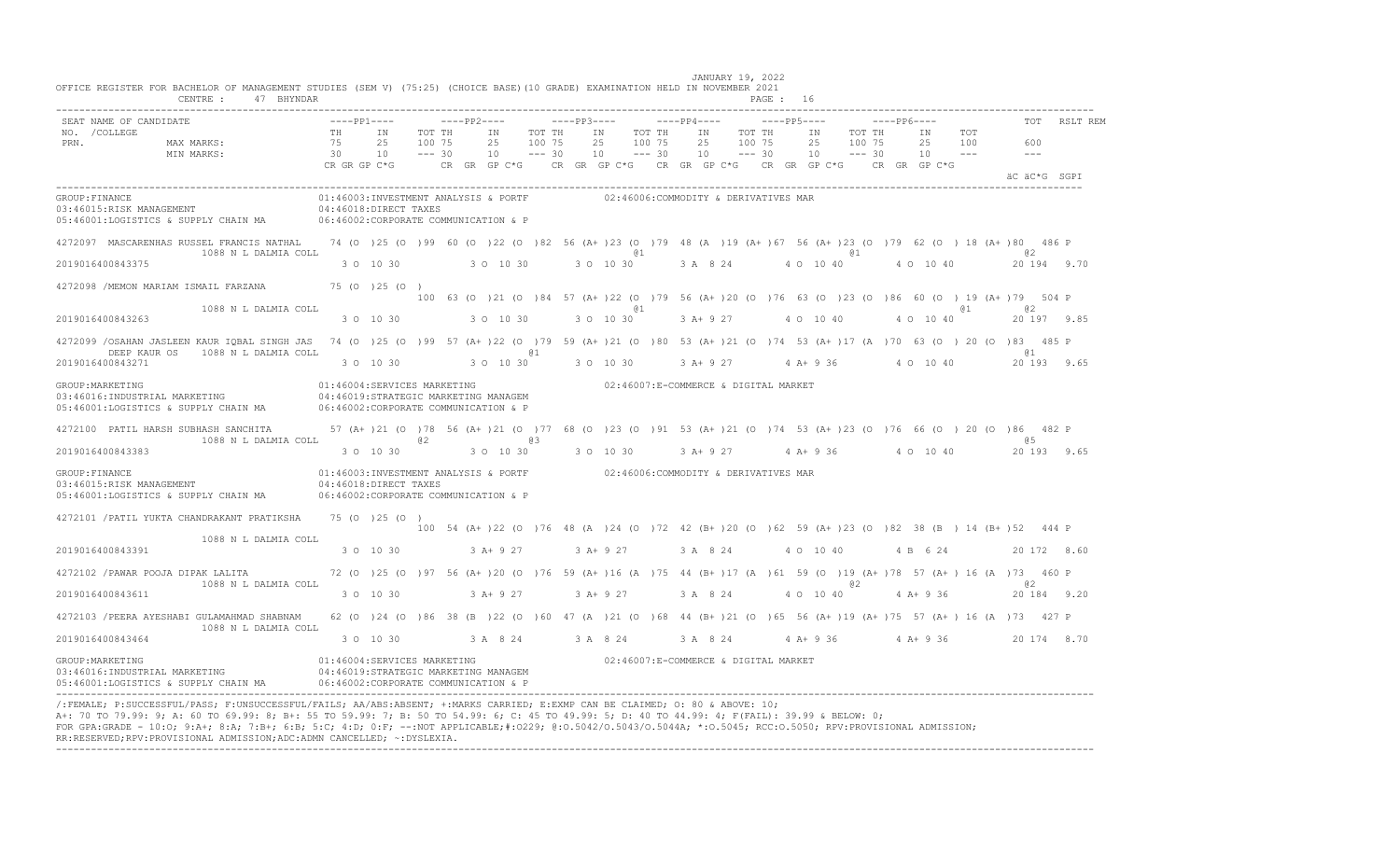| OFFICE REGISTER FOR BACHELOR OF MANAGEMENT STUDIES (SEM V) (75:25) (CHOICE BASE) (10 GRADE) EXAMINATION HELD IN NOVEMBER 2021<br>CENTRE: 47 BHYNDAR                                                                                                                                                                                                                                                                                                                                                                        |                                                                                                                                            |                                                                                                                              |                    |                                       |                    |            |                                                                                                                        |        |           |         |                                    | $PAGF.$ 17 |          |           |        |                                                                                                            |  |                                |              |
|----------------------------------------------------------------------------------------------------------------------------------------------------------------------------------------------------------------------------------------------------------------------------------------------------------------------------------------------------------------------------------------------------------------------------------------------------------------------------------------------------------------------------|--------------------------------------------------------------------------------------------------------------------------------------------|------------------------------------------------------------------------------------------------------------------------------|--------------------|---------------------------------------|--------------------|------------|------------------------------------------------------------------------------------------------------------------------|--------|-----------|---------|------------------------------------|------------|----------|-----------|--------|------------------------------------------------------------------------------------------------------------|--|--------------------------------|--------------|
| SEAT NAME OF CANDIDATE<br>NO. / COLLEGE<br>PRN.<br>MAX MARKS:<br>MIN MARKS:                                                                                                                                                                                                                                                                                                                                                                                                                                                | $---PP1---$<br>TH IN<br>75<br>30 10<br>CR GR GP C*G                                                                                        | 25                                                                                                                           | 100 75<br>$--- 30$ | $---PP2---$<br>TOT THE IN<br>25<br>10 | 100 75<br>$--- 30$ | TOT THE IN | $---PP3-- ---PP4---$<br>25 100 75<br>$10 - - - 30$<br>CR GR GP C*G CR GR GP C*G CR GR GP C*G CR GR GP C*G CR GR GP C*G | TOT TH |           | IN 1999 | $---PP5---$<br>TOT TH<br>25 100 75 |            | IN<br>25 | 100 75    | TOT TH | $---PP6---$<br>IN TOT<br>25 100<br>$10 \qquad \qquad -- -30 \qquad 10 \qquad -- -30 \qquad 10 \qquad -- -$ |  | 600<br>$- - -$<br>äC äC*G SGPI | TOT RSLT REM |
| GROUP: MARKETING<br>03:46016:INDUSTRIAL MARKETING<br>05:46001:LOGISTICS & SUPPLY CHAIN MA 06:46002:CORPORATE COMMUNICATION & P                                                                                                                                                                                                                                                                                                                                                                                             | 04:46019:STRATEGIC MARKETING MANAGEM                                                                                                       | 01:46004:SERVICES MARKETING                                                                                                  |                    |                                       |                    |            | 02:46007:E-COMMERCE & DIGITAL MARKET                                                                                   |        |           |         |                                    |            |          |           |        |                                                                                                            |  |                                |              |
| 4272104 OURESHI ADNAN PARVEZ NAGHMA 62 (0 )19 (A+ )81 66 (0 )20 (0 )86 71 (0 )21 (0 )92 62 (0 )21 (0 )83 59 (A+ )23 (0 )82 63 (0 )17 (A )80 504 P<br>1088 N L DALMIA COLL                                                                                                                                                                                                                                                                                                                                                  |                                                                                                                                            |                                                                                                                              |                    |                                       |                    |            |                                                                                                                        |        |           |         |                                    |            |          |           |        |                                                                                                            |  |                                |              |
| 2019016400843305                                                                                                                                                                                                                                                                                                                                                                                                                                                                                                           |                                                                                                                                            | 3 0 10 30                                                                                                                    |                    | 3 0 10 30                             |                    |            | 3 0 10 30                                                                                                              |        | 3 0 10 30 |         |                                    |            |          | 4 0 10 40 |        | 4 0 10 40                                                                                                  |  | 20 200 10.00                   |              |
| GROUP: FINANCE<br>03:46015:RISK MANAGEMENT<br>05:46001:LOGISTICS & SUPPLY CHAIN MA                                                                                                                                                                                                                                                                                                                                                                                                                                         | 04:46018:DIRECT TAXES<br>06:46002:CORPORATE COMMUNICATION & P                                                                              | 01:46003:INVESTMENT ANALYSIS & PORTF 02:46006:COMMODITY & DERIVATIVES MAR                                                    |                    |                                       |                    |            |                                                                                                                        |        |           |         |                                    |            |          |           |        |                                                                                                            |  |                                |              |
| 4272105 /RAIKA HEMA DEVARAM NENU 74 (0 )25 (0 )99 42 (B+ )21 (0 )63 53 (A+ )18 (A+ )71 56 (A+ )19 (A+ )75 45 (A )20 (0 )65 45 (A )16 (A )61 434 P                                                                                                                                                                                                                                                                                                                                                                          |                                                                                                                                            |                                                                                                                              |                    |                                       |                    |            |                                                                                                                        |        |           |         |                                    |            |          |           |        |                                                                                                            |  |                                |              |
| 1088 N L DALMIA COLL<br>2019016400843367                                                                                                                                                                                                                                                                                                                                                                                                                                                                                   |                                                                                                                                            | 3 0 10 30                                                                                                                    |                    |                                       |                    |            | 3 A 8 24 3 A + 9 27                                                                                                    |        |           |         |                                    |            |          |           |        | 3 A + 9 27 4 A 8 32 4 A 8 32                                                                               |  | 20 172 8.60                    |              |
| GROUP: MARKETING<br>03:46016:INDUSTRIAL MARKETING<br>05:46001:LOGISTICS & SUPPLY CHAIN MA                                                                                                                                                                                                                                                                                                                                                                                                                                  | 01:46004:SERVICES MARKETING<br>04:46019:STRATEGIC MARKETING MANAGEM<br>06:46002:CORPORATE COMMUNICATION & P                                |                                                                                                                              |                    |                                       |                    |            | 02:46007:E-COMMERCE & DIGITAL MARKET                                                                                   |        |           |         |                                    |            |          |           |        |                                                                                                            |  |                                |              |
| 4272106 /RAJPUT RUCHIKA NITIN DIMPLE 56 (A+ )16 (A )72 53 (A+ )18 (A+ )71 50 (A )21 (O )71 51 (A )16 (A )67 50 (A )16 (A )66 66 (O ) 18 (A+ )84 431 P<br>1088 N L DALMIA COLL                                                                                                                                                                                                                                                                                                                                              |                                                                                                                                            |                                                                                                                              |                    |                                       |                    |            |                                                                                                                        |        |           |         |                                    |            |          |           |        |                                                                                                            |  |                                |              |
| 2019016400843642                                                                                                                                                                                                                                                                                                                                                                                                                                                                                                           |                                                                                                                                            | 3 A + 9 27 3 A + 9 27 3 A + 9 27                                                                                             |                    |                                       |                    |            |                                                                                                                        |        |           |         | 3 A 8 24 4 A 8 32                  |            |          |           |        | 4 0 10 40                                                                                                  |  | 20 177 8.85                    |              |
| 4272107 / ISHITA RAMNATH MALLIKA<br>1088 N L DALMIA COLL                                                                                                                                                                                                                                                                                                                                                                                                                                                                   |                                                                                                                                            | 59 (A+ ) 17 (A ) 76 53 (A+ ) 20 (O ) 73 50 (A ) 21 (O ) 71 48 (A ) 19 (A+ ) 67 56 (A+ ) 15 (A ) 71 66 (O ) 18 (A+ ) 84 442 P |                    |                                       |                    |            |                                                                                                                        |        |           |         |                                    |            |          |           |        |                                                                                                            |  |                                |              |
| 2019016400843352                                                                                                                                                                                                                                                                                                                                                                                                                                                                                                           |                                                                                                                                            | 3 A + 9 27                                                                                                                   |                    |                                       |                    |            | 3 A + 9 27 3 A + 9 27                                                                                                  |        |           |         | 3 A 8 24                           |            |          |           |        | 4 A + 9 36 4 0 10 40                                                                                       |  | 20 181 9.05                    |              |
| GROUP: FINANCE<br>03:46015:RISK MANAGEMENT<br>05:46001:LOGISTICS & SUPPLY CHAIN MA                                                                                                                                                                                                                                                                                                                                                                                                                                         | 01:46003:INVESTMENT ANALYSIS & PORTF 02:46006:COMMODITY & DERIVATIVES MAR<br>04:46018:DIRECT TAXES<br>06:46002:CORPORATE COMMUNICATION & P |                                                                                                                              |                    |                                       |                    |            |                                                                                                                        |        |           |         |                                    |            |          |           |        |                                                                                                            |  |                                |              |
| 4272108 NEREPARAMBIL RIJIN RAPHEL MARY                                                                                                                                                                                                                                                                                                                                                                                                                                                                                     |                                                                                                                                            | 72 (0 )25 (0 )97 53 (A+ )22 (0 )75 56 (A+ )21 (0 )77 54 (A+ )20 (0 )74 54 (A+ )22 (0 )76 54 (A+ )14 (B+ )68 467 P            |                    |                                       |                    |            |                                                                                                                        |        |           |         |                                    |            |          |           |        |                                                                                                            |  |                                |              |
| 1088 N L DALMIA COLL<br>2019016400843522                                                                                                                                                                                                                                                                                                                                                                                                                                                                                   |                                                                                                                                            | 3 0 10 30                                                                                                                    |                    | 3 A + 9 27 3 0 10 30                  |                    |            | 6.3                                                                                                                    |        |           |         |                                    |            |          |           |        | 3 A + 9 27 4 A + 9 36 4 A 8 32                                                                             |  | 6.3<br>20 182 9.10             |              |
| GROUP: MARKETING<br>03:46016:INDUSTRIAL MARKETING<br>05:46001:LOGISTICS & SUPPLY CHAIN MA                                                                                                                                                                                                                                                                                                                                                                                                                                  | 01:46004:SERVICES MARKETING<br>04:46019:STRATEGIC MARKETING MANAGEM<br>06:46002:CORPORATE COMMUNICATION & P                                |                                                                                                                              |                    |                                       |                    |            | 02:46007:E-COMMERCE & DIGITAL MARKET                                                                                   |        |           |         |                                    |            |          |           |        |                                                                                                            |  |                                |              |
| 4272109 SALMANI FAISAL DILSHAD GULAB 32 (D)19 (A+)51 56 (A+)20 (O)76 57 (A+)18 (A+)75 50 (A)17 (A)67 56 (A+)23 (O)79 42 (B+)15 (A)57 405 P<br>1088 N L DALMIA COLL                                                                                                                                                                                                                                                                                                                                                         |                                                                                                                                            |                                                                                                                              |                    |                                       |                    |            |                                                                                                                        |        |           |         |                                    |            |          | @ 1       |        |                                                                                                            |  | <b>a</b> 1                     |              |
| 2019016400843696                                                                                                                                                                                                                                                                                                                                                                                                                                                                                                           |                                                                                                                                            | 3 B 6 18                                                                                                                     |                    |                                       |                    |            | 3 A + 9 27 3 A + 9 27 3 A 8 24                                                                                         |        |           |         |                                    | 4 0 10 40  |          |           |        | 4 B+ 7 28                                                                                                  |  | 20 164 8.20                    |              |
| GROUP: FINANCE<br>03:46015:RISK MANAGEMENT<br>05:46001:LOGISTICS & SUPPLY CHAIN MA                                                                                                                                                                                                                                                                                                                                                                                                                                         | 06:46002:CORPORATE COMMUNICATION & P                                                                                                       | 01:46003:INVESTMENT ANALYSIS & PORTF 02:46006:COMMODITY & DERIVATIVES MAR<br>04:46018:DIRECT TAXES                           |                    |                                       |                    |            |                                                                                                                        |        |           |         |                                    |            |          |           |        |                                                                                                            |  |                                |              |
| /:FEMALE; P:SUCCESSFUL/PASS; F:UNSUCCESSFUL/FAILS; AA/ABS:ABSENT; +:MARKS CARRIED; E:EXMP CAN BE CLAIMED; 0: 80 & ABOVE: 10;<br>A+: 70 TO 79.99: 9; A: 60 TO 69.99: 8; B+: 55 TO 59.99: 7; B: 50 TO 54.99: 6; C: 45 TO 49.99: 5; D: 40 TO 44.99: 4; F(FAIL): 39.99 & BELOW: 0;<br>FOR GPA:GRADE - 10:0; 9:A+; 8:A; 7:B+; 6:B; 5:C; 4:D; 0:F; --:NOT APPLICABLE;#:0229; 0:0.5042/0.5043/0.5044A; *:0.5045; RCC:0.5050; RPV:PROVISIONAL ADMISSION;<br>RR:RESERVED;RPV:PROVISIONAL ADMISSION;ADC:ADMN CANCELLED; ~: DYSLEXIA. |                                                                                                                                            |                                                                                                                              |                    |                                       |                    |            |                                                                                                                        |        |           |         |                                    |            |          |           |        |                                                                                                            |  |                                |              |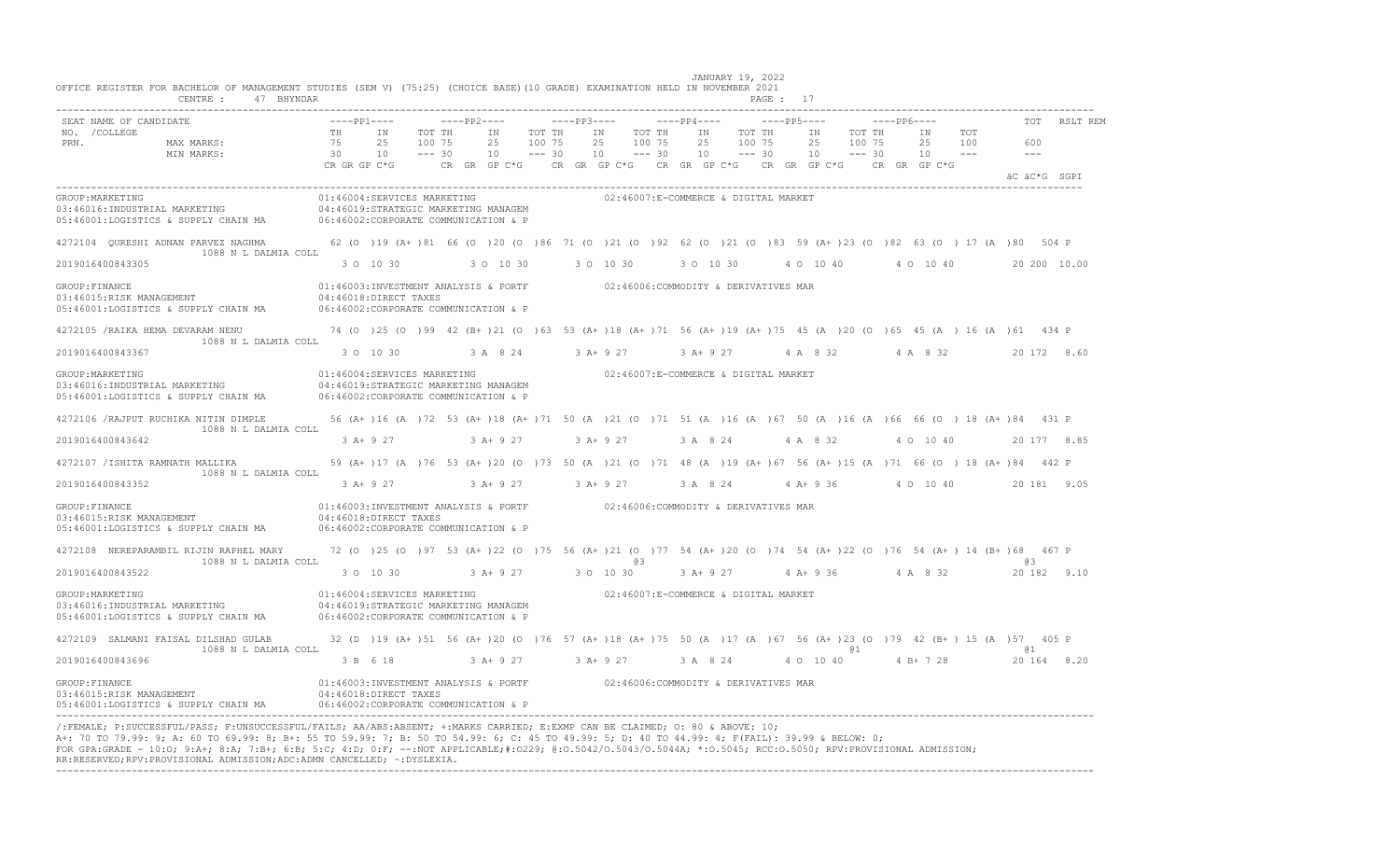| SEAT NAME OF CANDIDATE                                                                                                                                                                                                                                                                                                                                                                                                                                                                                                     |                                                                                                                                                                                           | $---pp1-- ---pp2-- ---pp3-- ---pp3---$                                                                              |        |                                                                |           |                                         |                  |                 |    |        |    |                      |        | $---PP6---$                                                   |                                                                                                              | TOT RSLT REM |
|----------------------------------------------------------------------------------------------------------------------------------------------------------------------------------------------------------------------------------------------------------------------------------------------------------------------------------------------------------------------------------------------------------------------------------------------------------------------------------------------------------------------------|-------------------------------------------------------------------------------------------------------------------------------------------------------------------------------------------|---------------------------------------------------------------------------------------------------------------------|--------|----------------------------------------------------------------|-----------|-----------------------------------------|------------------|-----------------|----|--------|----|----------------------|--------|---------------------------------------------------------------|--------------------------------------------------------------------------------------------------------------|--------------|
| NO. / COLLEGE<br>PRN.<br>MAX MARKS:<br>MIN MARKS:                                                                                                                                                                                                                                                                                                                                                                                                                                                                          | 75<br>. 20 10 −−− 30 10 −−− 30 10 −−− 30 10 −−− 30 10 −−− 30 −−− 30 10 −−− 30 −−− 30 −−− 30 −−− 30 −−− 30 −−−<br>CR GR GP C*G − CR GR GP C*G − CR GR GP C*G − CR GR GP C*G − CR GR GP C*G | TH IN<br>25 100 75                                                                                                  | TOT TH | IN TOT TH                                                      | 25 100 75 | IN<br>25                                | TOT TH<br>100 75 | IN<br>25 100 75 |    | TOT TH | IN | 25 100 75            | TOT TH | IN TOT<br>25 100<br>$10 \t--- 30 \t10 \t--- 30 \t10 \t--- 30$ | 600<br>$  -$                                                                                                 |              |
|                                                                                                                                                                                                                                                                                                                                                                                                                                                                                                                            |                                                                                                                                                                                           |                                                                                                                     |        |                                                                |           |                                         |                  |                 |    |        |    |                      |        |                                                               | äC äC*G SGPI                                                                                                 |              |
| GROUP: FINANCE<br>03:46015:RISK MANAGEMENT<br>03:46015:RISK MANAGEMENT<br>05:46001:LOGISTICS & SUPPLY CHAIN MA 06:46002:CORPORATE COMMUNICATION & P                                                                                                                                                                                                                                                                                                                                                                        |                                                                                                                                                                                           | 01:46003:INVESTMENT ANALYSIS & PORTF 602:46006:COMMODITY & DERIVATIVES MAR                                          |        |                                                                |           |                                         |                  |                 |    |        |    |                      |        |                                                               |                                                                                                              |              |
| 4272110 /SARGURU SUFIYA JAVED SAEEDA 74 (0 )25 (0 )99 59 (A+ )21 (0 )80 59 (A+ )21 (0 )80 60 (0 )22 (0 )82 54 (A+ )18 (A+ )72 63 (0 )18 (A+ )81 494 P                                                                                                                                                                                                                                                                                                                                                                      |                                                                                                                                                                                           |                                                                                                                     |        |                                                                |           |                                         |                  |                 |    |        |    |                      |        |                                                               |                                                                                                              |              |
| 1088 N L DALMIA COLL<br>2019016400843294                                                                                                                                                                                                                                                                                                                                                                                                                                                                                   |                                                                                                                                                                                           | 3 0 10 30                                                                                                           |        | 3 0 10 30 30 10 30                                             |           |                                         |                  |                 |    |        |    |                      |        |                                                               | 3 0 10 30 4 A+ 9 36 4 0 10 40 20 196 9 80                                                                    |              |
| GROUP: MARKETING<br>03:46016: INDUSTRIAL MARKETING<br>05:46001:LOGISTICS & SUPPLY CHAIN MA 06:46002:CORPORATE COMMUNICATION & P                                                                                                                                                                                                                                                                                                                                                                                            |                                                                                                                                                                                           | 01:46004:SERVICES MARKETING<br>04:46019:STRATEGIC MARKETING MANAGEM                                                 |        |                                                                |           | 02:46007:E-COMMERCE & DIGITAL MARKET    |                  |                 |    |        |    |                      |        |                                                               |                                                                                                              |              |
| 4272111 SEVEKAR PRANAY PRAMOD GEETA 48 (A) 20 (O) 68 60 (O) 19 (A+) 79 62 (O) 21 (O) 83 53 (A+) 20 (O) 73 62 (O) 22 (O) 84 63 (O) 18 (A+) 81 468 P<br>1088 N L DALMIA COLL                                                                                                                                                                                                                                                                                                                                                 |                                                                                                                                                                                           |                                                                                                                     |        |                                                                | @ 1       |                                         |                  |                 |    |        |    |                      |        |                                                               | <b>Q</b> 1                                                                                                   |              |
| 2019016400843313                                                                                                                                                                                                                                                                                                                                                                                                                                                                                                           |                                                                                                                                                                                           | 3 A 8 24                                                                                                            |        | 3 0 10 30                                                      |           | 3 0 10 30                               |                  |                 |    |        |    | 3 A + 9 27 4 0 10 40 |        | 4 0 10 40                                                     |                                                                                                              | 20 191 9.55  |
| 4272112 / SHAH KHYATI BHAVNA BHAVNA RAJNIKAN 57 (A+ )16 (A )73 65 (O )18 (A+ )83 65 (O )17 (A )82 50 (A )17 (A )67 56 (A+ )23 (O )79 57 (A+ )15 (A )72 456 P                                                                                                                                                                                                                                                                                                                                                               |                                                                                                                                                                                           |                                                                                                                     |        |                                                                |           |                                         |                  |                 |    |        |    | @ 1                  |        |                                                               | @ 1                                                                                                          |              |
| 1088 N L DALMIA COLL<br>2019016400843561                                                                                                                                                                                                                                                                                                                                                                                                                                                                                   |                                                                                                                                                                                           | 3 A + 9 27 3 0 10 30 3 0 10 30                                                                                      |        |                                                                |           |                                         |                  |                 |    |        |    |                      |        |                                                               | 3 A 8 24 4 O 10 40 4 A + 9 36 20 187 9 35                                                                    |              |
| 4272113 / SHAH ERAM ANWAR TASNIM                                                                                                                                                                                                                                                                                                                                                                                                                                                                                           |                                                                                                                                                                                           | 29 (D) 19 (A+) 48 44 (B+) 20 (O) 64 35 (C) 20 (O) 55 36 (C) 21 (O) 57 39 (B) 11 (D) 50 47 (A) 15 (A) 62 336 P       |        |                                                                |           |                                         |                  |                 |    |        |    |                      |        |                                                               |                                                                                                              |              |
| 1088 N L DALMIA COLL @1 61<br>2019016400843707                                                                                                                                                                                                                                                                                                                                                                                                                                                                             |                                                                                                                                                                                           | 3 C 5 15                                                                                                            |        | 3 A 8 24                                                       |           | 3 B + 7 21 3 B + 7 21 4 B 6 24 4 A 8 32 |                  |                 |    |        |    |                      |        |                                                               | @ 1                                                                                                          | 20 137 6.85  |
| 4272114 /SHAIKH MUSKAN SALEEM SHAHIDA                                                                                                                                                                                                                                                                                                                                                                                                                                                                                      |                                                                                                                                                                                           | 56 (A+ )18 (A+ )74 57 (A+ )19 (A+ )76 66 (O )18 (A+ )84 54 (A+ )16 (A )70 54 (A+ )22 (O )76 66 (O )19 (A+ )85 465 P |        |                                                                |           |                                         |                  |                 |    |        |    |                      |        |                                                               |                                                                                                              |              |
| 1088 N L DALMIA COLL<br>2019016400843514                                                                                                                                                                                                                                                                                                                                                                                                                                                                                   |                                                                                                                                                                                           | 3 A+ 9 27 3 A+ 9 27 3 0 10 30 3 A+ 9 27 4 A+ 9 36 4 0 10 40 20 187 9.35                                             |        |                                                                |           |                                         |                  |                 |    |        |    |                      |        |                                                               |                                                                                                              |              |
| GROUP: FINANCE<br>03:46015:RISK MANAGEMENT<br>05:46001:LOGISTICS & SUPPLY CHAIN MA 06:46002:CORPORATE COMMUNICATION & P                                                                                                                                                                                                                                                                                                                                                                                                    | 01:46003:INVESTMENT ANALYSIS & PORTF 602:46006:COMMODITY & DERIVATIVES MAR<br>04:46018:DIRECT TAXES                                                                                       |                                                                                                                     |        |                                                                |           |                                         |                  |                 |    |        |    |                      |        |                                                               |                                                                                                              |              |
| 4272115 SHARMA PAWAN NARAYAN SUDHA                                                                                                                                                                                                                                                                                                                                                                                                                                                                                         | 74 (0 )22 (0 )96 50 (A )20 (0 )70 45 (A )22 (0 )67 45 (A )16 (A )61 59 (0 )19 (A+)78 68 (0 )18 (A+)86 458 P                                                                               |                                                                                                                     |        |                                                                |           |                                         |                  |                 |    |        |    |                      |        |                                                               |                                                                                                              |              |
| 1088 N L DALMIA COLL<br>2019016400843603                                                                                                                                                                                                                                                                                                                                                                                                                                                                                   |                                                                                                                                                                                           | $3$ O $10$ $30$ $3$ A+ $9$ $27$ $3$ A $8$ $24$ $3$ A $8$ $24$ $4$ O $10$ $40$                                       |        |                                                                |           |                                         |                  |                 |    |        |    | @ 2                  |        | 4 0 10 40                                                     | a 2<br>20 185 9.25                                                                                           |              |
| 4272116 / SHARMA NIDHISHREE KASHYAP RUMANIA 75 (0 ) 25 (0 )                                                                                                                                                                                                                                                                                                                                                                                                                                                                |                                                                                                                                                                                           |                                                                                                                     |        |                                                                |           |                                         |                  |                 |    |        |    |                      |        |                                                               | 100 57 (A+ ) 21 (0 ) 78 54 (A+ ) 22 (0 ) 76 44 (B+ ) 17 (A ) 61 60 (0 ) 23 (0 ) 83 53 (A+ ) 16 (A ) 69 467 P |              |
| 1088 N L DALMIA COLL<br>2019016400843634                                                                                                                                                                                                                                                                                                                                                                                                                                                                                   |                                                                                                                                                                                           | 3 0 10 30                                                                                                           |        | $3$ O 10 30 $3$ A + 9 27 $3$ A $8$ 24 $4$ O 10 40 $4$ A $8$ 32 | @ 2       |                                         |                  |                 |    |        |    |                      |        |                                                               | a2<br>20 183 9.15                                                                                            |              |
| 4272117 SINGH SURAJ SURENDRA SHARMILA 74 (0 )25 (0 )99 65 (0 )21 (0 )86 59 (A+ )24 (0 )83 56 (A+ )21 (0 )77 63 (0 )23 (0 )86 54 (A+ )16 (A )70 501 P                                                                                                                                                                                                                                                                                                                                                                       |                                                                                                                                                                                           |                                                                                                                     |        |                                                                |           |                                         |                  |                 |    |        |    |                      |        |                                                               |                                                                                                              |              |
| 1088 N L DALMIA COLL<br>2019016400843715                                                                                                                                                                                                                                                                                                                                                                                                                                                                                   | $30\quad 10\quad 30$ $30\quad 10\quad 30$ $30\quad 10\quad 30$ $30\quad 10\quad 30$ $4\quad 0\quad 10\quad 40$ $4\quad 4\quad 4\quad 9\quad 36$                                           |                                                                                                                     |        |                                                                |           |                                         |                  |                 | @3 |        |    |                      |        |                                                               | 03                                                                                                           | 20 196 9.80  |
| /:FEMALE; P:SUCCESSFUL/PASS; F:UNSUCCESSFUL/FAILS; AA/ABS:ABSENT; +:MARKS CARRIED; E:EXMP CAN BE CLAIMED; 0: 80 & ABOVE: 10;<br>A+: 70 TO 79.99: 9; A: 60 TO 69.99: 8; B+: 55 TO 59.99: 7; B: 50 TO 54.99: 6; C: 45 TO 49.99: 5; D: 40 TO 44.99: 4; F(FAIL): 39.99 & BELOW: 0;<br>FOR GPA:GRADE - 10:0; 9:A+; 8:A; 7:B+; 6:B; 5:C; 4:D; 0:F; --:NOT APPLICABLE;#:0229; 0:0.5042/0.5043/0.5044A; *:0.5045; RCC:0.5050; RPV:PROVISIONAL ADMISSION;<br>RR:RESERVED;RPV:PROVISIONAL ADMISSION;ADC:ADMN CANCELLED; ~: DYSLEXIA. |                                                                                                                                                                                           |                                                                                                                     |        |                                                                |           |                                         |                  |                 |    |        |    |                      |        |                                                               |                                                                                                              |              |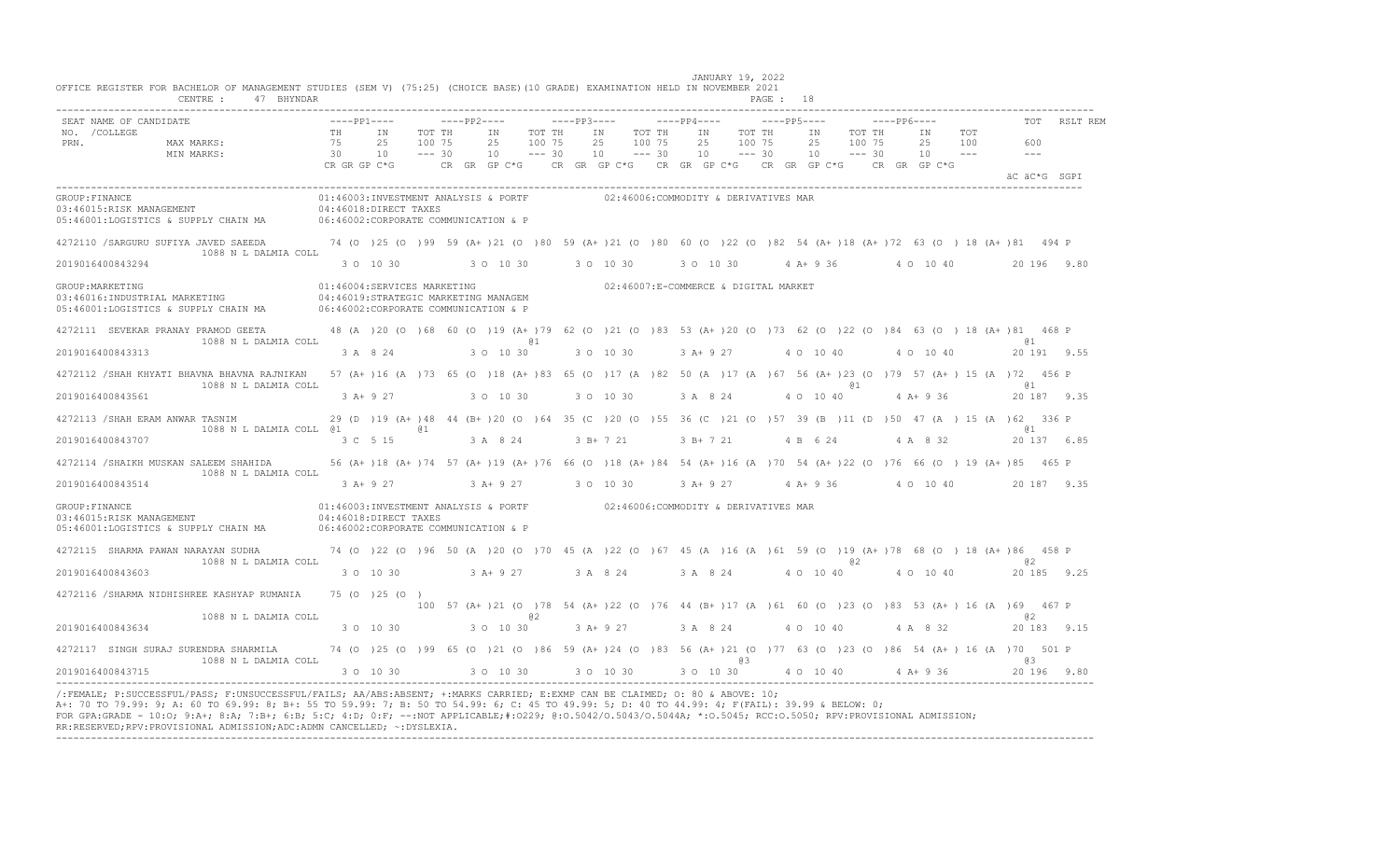|                                                                                                                                                                         | CENTRE : 47 BHYNDAR  |                      |                                                                                                                                                                      |                    |                   |         |        |                                      |                                      |          |    |                         | PAGE : 19 |                     |        |             |                                         |                                                                                                              |    |              |              |
|-------------------------------------------------------------------------------------------------------------------------------------------------------------------------|----------------------|----------------------|----------------------------------------------------------------------------------------------------------------------------------------------------------------------|--------------------|-------------------|---------|--------|--------------------------------------|--------------------------------------|----------|----|-------------------------|-----------|---------------------|--------|-------------|-----------------------------------------|--------------------------------------------------------------------------------------------------------------|----|--------------|--------------|
| SEAT NAME OF CANDIDATE<br>NO. / COLLEGE                                                                                                                                 |                      | $---PP1---$<br>TH IN |                                                                                                                                                                      | TOT TH             | $---PP2---$<br>ΙN |         | TOT TH | IN                                   | TOT TH                               |          |    | IN TOT TH               |           | ΙN                  | TOT TH | $---PP6---$ | IN TOT                                  |                                                                                                              |    |              | TOT RSLT REM |
| PRN.<br>MAX MARKS:<br>MIN MARKS:                                                                                                                                        |                      | 75<br>30             | 25<br>10<br>CR GR GP C*G $\phantom{1}$ CR GR GP C*G $\phantom{1}$ CR GP C*G $\phantom{1}$ CR GR GP C*G $\phantom{1}$ CR GP C*G $\phantom{1}$ CR GP C*G $\phantom{1}$ | 100 75<br>$--- 30$ | 25<br>10          | $---30$ | 100 75 | 25<br>$10 - - - 30$                  | 100 75                               |          | 25 | 100 75<br>$10 - - - 30$ |           | 25<br>$10 - - - 30$ | 100 75 |             | 25 100<br>$10 - -$                      |                                                                                                              |    | 600<br>$  -$ |              |
|                                                                                                                                                                         |                      |                      |                                                                                                                                                                      |                    |                   |         |        |                                      |                                      |          |    |                         |           |                     |        |             |                                         |                                                                                                              |    | äC äC*G SGPI |              |
| GROUP: FINANCE<br>03:46015:RISK MANAGEMENT<br>05:46001:LOGISTICS & SUPPLY CHAIN MA                                                                                      |                      |                      | 01:46003:INVESTMENT ANALYSIS & PORTF<br>04:46018:DIRECT TAXES<br>06:46002:CORPORATE COMMUNICATION & P                                                                |                    |                   |         |        |                                      | 02:46006:COMMODITY & DERIVATIVES MAR |          |    |                         |           |                     |        |             |                                         |                                                                                                              |    |              |              |
| 4272118 SOLANKI AMAAN ZAKIR MUSARRAT 75 (0 )25 (0 )                                                                                                                     |                      |                      |                                                                                                                                                                      |                    |                   |         |        |                                      |                                      |          |    |                         |           |                     |        |             |                                         | 100 53 (A+ ) 20 (0 ) 73 62 (0 ) 19 (A+ ) 81 63 (0 ) 24 (0 ) 87 44 (B+ ) 19 (A+ ) 63 69 (0 ) 17 (A ) 86 490 P |    |              |              |
|                                                                                                                                                                         | 1088 N L DALMIA COLL |                      |                                                                                                                                                                      |                    |                   |         |        |                                      |                                      |          |    |                         |           |                     |        |             |                                         |                                                                                                              |    |              |              |
| 2019016400843417                                                                                                                                                        |                      |                      | 3 0 10 30                                                                                                                                                            |                    |                   |         |        | $3 A+9 27$ $3 O 10 30$               |                                      |          |    |                         |           |                     |        |             | 3 O 10 30 4 A 8 32 4 O 10 40            |                                                                                                              |    |              | 20 189 9.45  |
| GROUP: HUMAN RESOURCE<br>03:46011:PERFORMANCE MANAGEMENT & CA<br>05:46001:LOGISTICS & SUPPLY CHAIN MA                                                                   |                      |                      | 01:46005:FINANCE FOR HR PROFESSIONAL 02:46008:STRATEGIC HUMAN RESOURCE MG<br>04:46014:INDUSTRIAL RELATIONS<br>06:46002:CORPORATE COMMUNICATION & P                   |                    |                   |         |        |                                      |                                      |          |    |                         |           |                     |        |             |                                         |                                                                                                              |    |              |              |
| 4272119 /SOTHE ISHA IMTIYAZ AHMED RAFIYA SUL 36 (C)16 (A)52 53 (A+)17 (A)70 35 (C)17 (A)52 51 (A)17 (A)68 51 (A)21 (O)72 51 (A)14 (B+)65 379 P                          |                      |                      |                                                                                                                                                                      |                    |                   |         |        |                                      |                                      |          |    |                         |           |                     |        |             |                                         |                                                                                                              |    |              |              |
| 1088 N L DALMIA COLL<br>THANA<br>2019016400843553                                                                                                                       |                      |                      | 3 B 6 18                                                                                                                                                             |                    | $3$ A + 9 27      |         |        | 3 B 6 18                             |                                      |          |    |                         |           |                     |        |             |                                         | 3 A 8 24 4 A + 9 36 4 A 8 32 20 155 7.75                                                                     |    |              |              |
| GROUP: FINANCE<br>03:46015:RISK MANAGEMENT<br>05:46001:LOGISTICS & SUPPLY CHAIN MA                                                                                      |                      |                      | 01:46003:INVESTMENT ANALYSIS & PORTF 02:46006:COMMODITY & DERIVATIVES MAR<br>04:46018:DIRECT TAXES<br>06:46002:CORPORATE COMMUNICATION & P                           |                    |                   |         |        |                                      |                                      |          |    |                         |           |                     |        |             |                                         |                                                                                                              |    |              |              |
| 4272120 / THAKUR KRUTIKA SURESH SUDHA                                                                                                                                   | 1088 N L DALMIA COLL |                      | 66 (0 )25 (0 )91 50 (A )19 (A+ )69 45 (A )14 (B+ )59 41 (B+ )15 (A )56 50 (A )13 (B )63 54 (A+ )14 (B+ )68 406 P                                                     |                    |                   |         |        |                                      |                                      |          |    |                         |           |                     |        |             |                                         |                                                                                                              |    |              |              |
| 2019016400843336                                                                                                                                                        |                      |                      | 3 O 10 30 3 A 8 24 3 B + 7 21                                                                                                                                        |                    |                   |         |        |                                      |                                      |          |    | 3 B+ 7 21               |           |                     |        |             | 4 A 8 32 4 A 8 32                       |                                                                                                              |    |              | 20 160 8.00  |
| GROUP: MARKETING<br>03:46016: INDUSTRIAL MARKETING<br>05:46001:LOGISTICS & SUPPLY CHAIN MA                                                                              |                      |                      | 01:46004:SERVICES MARKETING<br>04:46019:STRATEGIC MARKETING MANAGEM<br>06:46002:CORPORATE COMMUNICATION & P                                                          |                    |                   |         |        |                                      | 02:46007:E-COMMERCE & DIGITAL MARKET |          |    |                         |           |                     |        |             |                                         |                                                                                                              |    |              |              |
| 4272121 /THAKUR NIKITA VIJAY GAYATRI 53E (A+) 18E (A+) 71 53E (A+) 20E (O ) 73 23F (F) 22E (O ) 45 44E (B+) 19E (A+) 63 56E (A+) 19E (A+) 75 56E (A+) 15E (A+) 71 398 F | 1088 N L DALMIA COLL |                      |                                                                                                                                                                      |                    |                   |         |        |                                      |                                      |          |    |                         |           |                     |        |             |                                         |                                                                                                              |    |              |              |
| 2019016400843402                                                                                                                                                        |                      |                      | 3 A + 9 27 3 A + 9 27 - F 1 -                                                                                                                                        |                    |                   |         |        |                                      |                                      | 3 A 8 24 |    |                         |           |                     |        |             | 4 A + 9 36 4 A + 9 36                   |                                                                                                              | 17 |              |              |
| GROUP: HUMAN RESOURCE<br>03:46011:PERFORMANCE MANAGEMENT & CA<br>05:46001:LOGISTICS & SUPPLY CHAIN MA                                                                   |                      |                      | 01:46005: FINANCE FOR HR PROFESSIONAL<br>04:46014:INDUSTRIAL RELATIONS<br>06:46002:CORPORATE COMMUNICATION & P                                                       |                    |                   |         |        | 02:46008:STRATEGIC HUMAN RESOURCE MG |                                      |          |    |                         |           |                     |        |             |                                         |                                                                                                              |    |              |              |
| 4272122 /THAKUR ESHA SURESH MEENA 44 (B+)20 (0 )61 54 (A+)24 (0 )78 53 (A+)19 (A+)72 65 (0 )19 (A+)84 50 (A )18 (A+)68 65 (0 )21 (0 )86 449 P                           | 1088 N L DALMIA COLL |                      |                                                                                                                                                                      |                    |                   | 02      |        |                                      |                                      |          |    |                         |           |                     |        |             |                                         |                                                                                                              |    | @ 2          |              |
| 2019016400843657                                                                                                                                                        |                      |                      | 3 A 8 24 3 O 10 30                                                                                                                                                   |                    |                   |         |        |                                      |                                      |          |    |                         |           |                     |        |             | 3 A + 9 27 3 O 10 30 4 A 8 32 4 O 10 40 |                                                                                                              |    |              | 20 183 9.15  |
| GROUP: FINANCE<br>03:46015:RISK MANAGEMENT<br>05:46001:LOGISTICS & SUPPLY CHAIN MA                                                                                      |                      |                      | 01:46003:INVESTMENT ANALYSIS & PORTF 602:46006:COMMODITY & DERIVATIVES MAR<br>04:46018:DIRECT TAXES<br>06:46002:CORPORATE COMMUNICATION & P                          |                    |                   |         |        |                                      |                                      |          |    |                         |           |                     |        |             |                                         |                                                                                                              |    |              |              |

JANUARY 19, 2022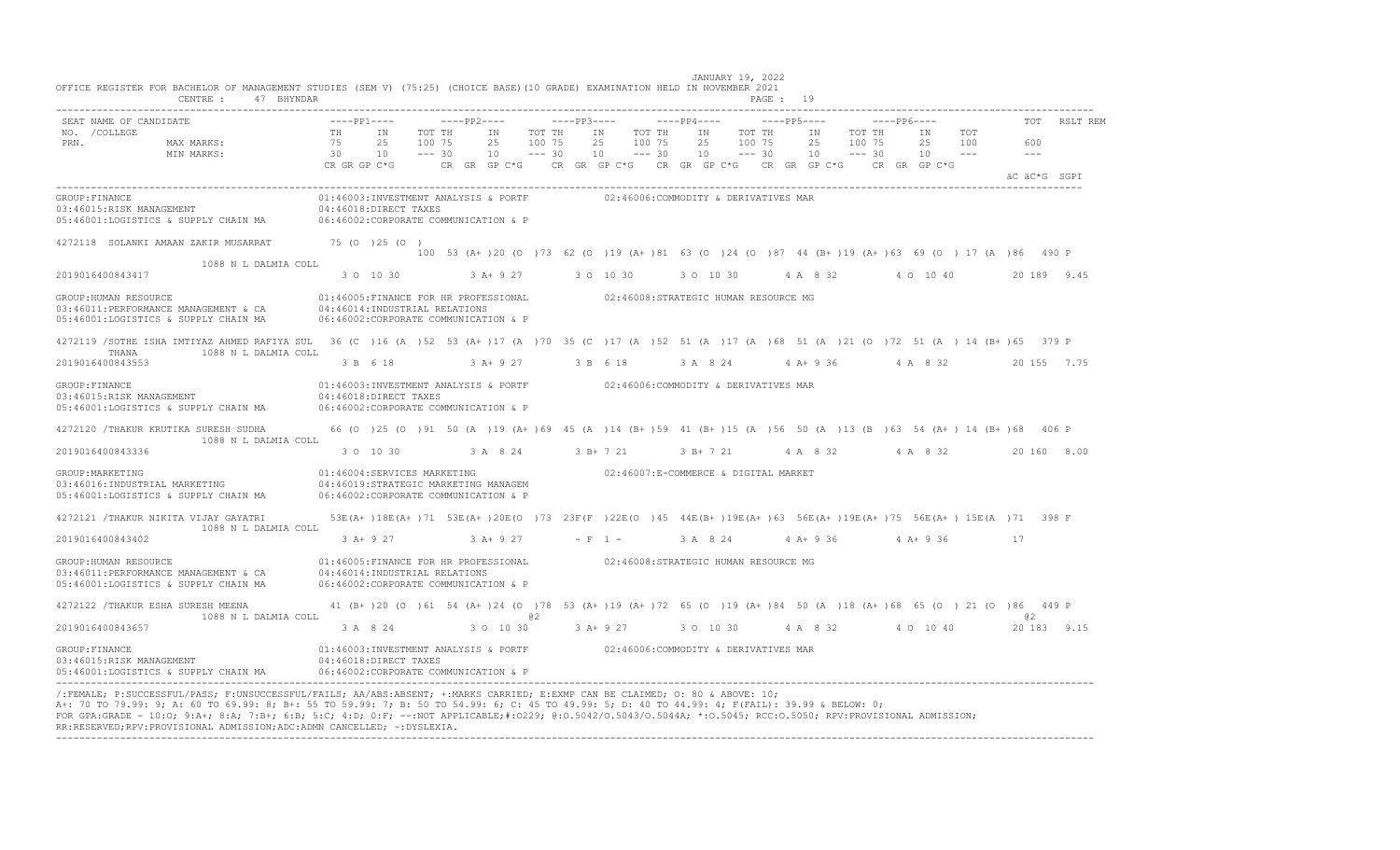|                       | SEAT NAME OF CANDIDATE                                                                                                                                                                  |                                                                                                                                                                    | $---PP1---$                                                                   |  | $---PP2---$ |                                                  | $---PP3---$      |                                       |    |    |                                      |  | $---PP4---$                                                                                                                                                                                                                                                                                                                      |  |  |  | $---PP6---$                                                                                                          |            |                                                                                                                                                                                                                                                                                                             | TOT RSLT REM |
|-----------------------|-----------------------------------------------------------------------------------------------------------------------------------------------------------------------------------------|--------------------------------------------------------------------------------------------------------------------------------------------------------------------|-------------------------------------------------------------------------------|--|-------------|--------------------------------------------------|------------------|---------------------------------------|----|----|--------------------------------------|--|----------------------------------------------------------------------------------------------------------------------------------------------------------------------------------------------------------------------------------------------------------------------------------------------------------------------------------|--|--|--|----------------------------------------------------------------------------------------------------------------------|------------|-------------------------------------------------------------------------------------------------------------------------------------------------------------------------------------------------------------------------------------------------------------------------------------------------------------|--------------|
| NO. / COLLEGE<br>PRN. | MAX MARKS:<br>MIN MARKS: 75 25 100 75<br>MIN MARKS: 30 10 --- 30                                                                                                                        |                                                                                                                                                                    | TH IN                                                                         |  | TOT TH IN   | 25<br>$10 - - - 30$                              | TOT TH<br>100 75 |                                       | IN |    | TOT TH<br>25 100 75<br>$10 - - - 30$ |  | 25 100 75                                                                                                                                                                                                                                                                                                                        |  |  |  | IN TOT THE IN TOT THE IN TOT<br>25 100 75 25 100<br>$10 \qquad -- -30 \qquad 10 \qquad -- -30 \qquad 10 \qquad -- -$ |            | 600<br>$  -$                                                                                                                                                                                                                                                                                                |              |
|                       |                                                                                                                                                                                         |                                                                                                                                                                    | CRIGRIGPIC*G CRIGRIGPIC*G CRIGRIGPIC*G CRIGRIGPIC*G CRIGRIGPIC*G CRIGRIGPIC*G |  |             |                                                  |                  |                                       |    |    |                                      |  |                                                                                                                                                                                                                                                                                                                                  |  |  |  |                                                                                                                      |            | äC äC*G SGPI                                                                                                                                                                                                                                                                                                |              |
| GROUP: FINANCE        | 03:46015:RISK MANAGEMENT<br>05:46001:LOGISTICS & SUPPLY CHAIN MA 06:46002:CORPORATE COMMUNICATION & P                                                                                   | $04:46018:$ DIRECT TAXES                                                                                                                                           | 01:46003:INVESTMENT ANALYSIS & PORTF 02:46006:COMMODITY & DERIVATIVES MAR     |  |             |                                                  |                  |                                       |    |    |                                      |  |                                                                                                                                                                                                                                                                                                                                  |  |  |  |                                                                                                                      |            |                                                                                                                                                                                                                                                                                                             |              |
|                       | 4272123 UMARIA TANMAY HEMANTKUMAR URVASHI 74 (0 )24 (0 )98 50 (A )20 (0 )70 57 (A+ )22 (0 )79 48 (A )16 (A )64 42 (B+ )20 (0 )62 63 (0 ) 18 (A+ )81 454 P<br>1088 N L DALMIA COLL       |                                                                                                                                                                    |                                                                               |  |             |                                                  |                  | $\mathfrak{g}_1$ and $\mathfrak{g}_2$ |    |    |                                      |  |                                                                                                                                                                                                                                                                                                                                  |  |  |  |                                                                                                                      |            | a <sub>1</sub>                                                                                                                                                                                                                                                                                              |              |
|                       | 2019016400843592                                                                                                                                                                        |                                                                                                                                                                    |                                                                               |  |             |                                                  |                  |                                       |    |    |                                      |  |                                                                                                                                                                                                                                                                                                                                  |  |  |  |                                                                                                                      |            | $30 \t 10 \t 30$ $30 + 9 \t 27$ $30 \t 10 \t 30$ $3 \t A$ $8 \t 24$ $4 \t A$ $8 \t 32$ $4 \t 0 \t 10 \t 40$ $20 \t 183 \t 9.15$                                                                                                                                                                             |              |
|                       | 4272124 /VERMA VARSHA CHANDRABHUSHAN ARTI<br>1088 N L DALMIA COLL                                                                                                                       |                                                                                                                                                                    |                                                                               |  |             |                                                  |                  |                                       |    |    |                                      |  |                                                                                                                                                                                                                                                                                                                                  |  |  |  |                                                                                                                      | <b>a</b> 1 | 66 (0 ) 25 (0 ) 91 47 (A ) 19 (A+ ) 66 45 (A ) 19 (A+ ) 64 66 (0 ) 21 (0 ) 87 54 (A+ ) 21 (0 ) 75 63 (0 ) 16 (A ) 79 462 P<br>61                                                                                                                                                                            |              |
|                       | 2019016400843344                                                                                                                                                                        |                                                                                                                                                                    | 3 0 10 30                                                                     |  |             | 3 A 8 24 3 A 8 24 3 O 10 30 4 A + 9 36 4 O 10 40 |                  |                                       |    |    |                                      |  |                                                                                                                                                                                                                                                                                                                                  |  |  |  |                                                                                                                      |            | 20 184 9.20                                                                                                                                                                                                                                                                                                 |              |
|                       | 4272125 /VIBHUTE SEJAL ANAND EKTA 71 (0 )25 (0 )96 59 (A+ )21 (0 )80 56 (A+ )21 (0 )77 50 (A )19 (A+ )69 57 (0 )20 (0 )77 62 (0 )18 (A+ )80 479 P<br>1088 N L DALMIA COLL               |                                                                                                                                                                    |                                                                               |  |             |                                                  |                  |                                       |    | 63 |                                      |  | $\alpha$ and $\alpha$ and $\alpha$ and $\alpha$ and $\alpha$ and $\alpha$ and $\alpha$ and $\alpha$ and $\alpha$ and $\alpha$ and $\alpha$ and $\alpha$ and $\alpha$ and $\alpha$ and $\alpha$ and $\alpha$ and $\alpha$ and $\alpha$ and $\alpha$ and $\alpha$ and $\alpha$ and $\alpha$ and $\alpha$ and $\alpha$ and $\alpha$ |  |  |  |                                                                                                                      |            | $\alpha$ 6                                                                                                                                                                                                                                                                                                  |              |
|                       | 2019016400843425                                                                                                                                                                        |                                                                                                                                                                    | 3 0 10 30 30 10 30 30 30 10 30                                                |  |             |                                                  |                  |                                       |    |    |                                      |  | 3 A 8 24 4 O 10 40                                                                                                                                                                                                                                                                                                               |  |  |  |                                                                                                                      |            | 4 0 10 40 20 194 9.70                                                                                                                                                                                                                                                                                       |              |
|                       | 4272126 VYAS NEEL PRASHANT HARSHA 74 (0 )23 (0 )97 47 (A )21 (0 )68 54 (A+ )16 (A )70 39 (B )11 (D )50 63 (0 )14 (B+ )77 48 (A ) 15 (A )63 425 P<br>1088 N L DALMIA COLL                |                                                                                                                                                                    |                                                                               |  |             |                                                  |                  |                                       |    |    |                                      |  |                                                                                                                                                                                                                                                                                                                                  |  |  |  |                                                                                                                      |            | $\alpha$ 3 and $\alpha$ 3 and $\alpha$ 3 and $\alpha$ 3 and $\alpha$ 3 and $\alpha$ 3 and $\alpha$ 3 and $\alpha$ 3 and $\alpha$ 3 and $\alpha$ 3 and $\alpha$ 3 and $\alpha$ 3 and $\alpha$ 3 and $\alpha$ 3 and $\alpha$ 3 and $\alpha$ 3 and $\alpha$ 3 and $\alpha$ 3 and $\alpha$ 3 and $\alpha$ 3 and |              |
|                       | 2019016400843433                                                                                                                                                                        |                                                                                                                                                                    | $30$ 10 30 $3$ A $8$ 24 $3$ A + 9 27 $3$ B 6 18                               |  |             |                                                  |                  |                                       |    |    |                                      |  |                                                                                                                                                                                                                                                                                                                                  |  |  |  |                                                                                                                      |            | 4 0 10 40 4 A 8 32 20 171 8.55                                                                                                                                                                                                                                                                              |              |
|                       | GROUP: HUMAN RESOURCE<br>$03:46011: \texttt{PERFORMANCE MANAGENT} \& \texttt{CA} \qquad 04:46014: \texttt{INDUSTRIAL RELATIONS}$<br>05:46001:LOGISTICS & SUPPLY CHAIN MA                | 01:46005:FINANCE FOR HR PROFESSIONAL 602:46008:STRATEGIC HUMAN RESOURCE MG<br>06:46002:CORPORATE COMMUNICATION & P                                                 |                                                                               |  |             |                                                  |                  |                                       |    |    |                                      |  |                                                                                                                                                                                                                                                                                                                                  |  |  |  |                                                                                                                      |            |                                                                                                                                                                                                                                                                                                             |              |
|                       | 4272127 /WAGHELA KUNIKA PRAKASH G. WAGH SUSH 59 (A+)22 (0)81 60 (0)20 (0)80 61 (0)19 (A+)80 63 (0)18 (A+)81 52 (A)18 (A+)70 64 (0) 16 (A)80 472 P<br>MITA 1088 N L DALMIA COLL          |                                                                                                                                                                    |                                                                               |  |             |                                                  |                  |                                       |    |    |                                      |  |                                                                                                                                                                                                                                                                                                                                  |  |  |  |                                                                                                                      |            |                                                                                                                                                                                                                                                                                                             |              |
|                       | 2019016400843495                                                                                                                                                                        |                                                                                                                                                                    |                                                                               |  |             |                                                  |                  |                                       |    |    |                                      |  |                                                                                                                                                                                                                                                                                                                                  |  |  |  |                                                                                                                      |            | $30\quad 10\quad 30$ $30\quad 10\quad 30$ $30\quad 10\quad 30$ $30\quad 10\quad 30$ $4\quad 10\quad 36$ $4\quad 4\quad 9\quad 36$ $4\quad 0\quad 10\quad 40$ $20\quad 196\quad 9.80$                                                                                                                        |              |
|                       | GROUP:FINANCE<br>03:46015:RISK MANAGEMENT<br>05:46001:LOGISTICS & SUPPLY CHAIN MA                                                                                                       | 01:46003:INVESTMENT ANALYSIS & PORTF 602:46006:COMMODITY & DERIVATIVES MAR<br>04:46018:DIRECT TAXES<br>06:46002:CORPORATE COMMUNICATION & P                        |                                                                               |  |             |                                                  |                  |                                       |    |    |                                      |  |                                                                                                                                                                                                                                                                                                                                  |  |  |  |                                                                                                                      |            |                                                                                                                                                                                                                                                                                                             |              |
|                       | 4272128 /VISHWAKARMA KOMAL DURGESHWAR SANTOS 72 (0 )25 (0 )97 54 (A+ )21 (0 )75 56 (A+ )23 (0 )79 50 (A )20 (0 )70 54 (A+ )23 (0 )77 59 (A+ )19 (A+ )78 476 P<br>H 1088 N L DALMIA COLL |                                                                                                                                                                    |                                                                               |  |             |                                                  |                  |                                       |    |    | @1                                   |  | $\mathfrak{g}_3$ and $\mathfrak{g}_4$ and $\mathfrak{g}_5$ and $\mathfrak{g}_6$ and $\mathfrak{g}_7$ and $\mathfrak{g}_8$ and $\mathfrak{g}_8$ and $\mathfrak{g}_9$ and $\mathfrak{g}_9$ and $\mathfrak{g}_9$ and $\mathfrak{g}_9$ and $\mathfrak{g}_9$ and $\mathfrak{g}_9$ and $\mathfrak{g}_9$ and $\mathfrak{g}_9$           |  |  |  |                                                                                                                      |            | 64                                                                                                                                                                                                                                                                                                          |              |
|                       | 2019016400843924                                                                                                                                                                        |                                                                                                                                                                    |                                                                               |  |             |                                                  |                  |                                       |    |    |                                      |  |                                                                                                                                                                                                                                                                                                                                  |  |  |  |                                                                                                                      |            | 3 0 10 30 3 A+ 9 27 3 0 10 30 3 A+ 9 27 4 0 10 40 4 A+ 9 36 20 190 9.50                                                                                                                                                                                                                                     |              |
| GROUP: MARKETING      | 03:46010:SALES & DISTRIBUTION MANAGE<br>04:46013:CUSTOMER RELATION MANAGEMEN<br>05:46001:LOGISTICS & SUPPLY CHAIN MA                                                                    | $02:46004: \texttt{SERVICES} \texttt{MARKETING} \texttt{02:46007:E-COMMERCE} \texttt{ & \texttt{DiffIAL} \texttt{MARKET}}$<br>06:46002:CORPORATE COMMUNICATION & P |                                                                               |  |             |                                                  |                  |                                       |    |    |                                      |  |                                                                                                                                                                                                                                                                                                                                  |  |  |  |                                                                                                                      |            |                                                                                                                                                                                                                                                                                                             |              |
|                       | 4272129 SHAIKH ADIL MEERAN SHAIKH MEERAN SH 30 (D)12 (C)42 30 (D)15 (A)45 32 (D)13 (B)45 34 (C)13 (B)47 30 (D)10 (D)40 36 (C)15 (A)51 270 P<br>AIKH 86 I.Y. COLLEGE-JO                  |                                                                                                                                                                    |                                                                               |  |             |                                                  |                  |                                       |    |    |                                      |  |                                                                                                                                                                                                                                                                                                                                  |  |  |  |                                                                                                                      |            |                                                                                                                                                                                                                                                                                                             |              |
|                       | 2019016401036374                                                                                                                                                                        |                                                                                                                                                                    |                                                                               |  |             |                                                  |                  |                                       |    |    |                                      |  |                                                                                                                                                                                                                                                                                                                                  |  |  |  |                                                                                                                      |            | $3 D 4 12$ $3 C 5 15$ $3 C 5 15$ $3 C 5 15$ $4 D 4 16$ $4 B 6 24$ $20 97$ $4.85$                                                                                                                                                                                                                            |              |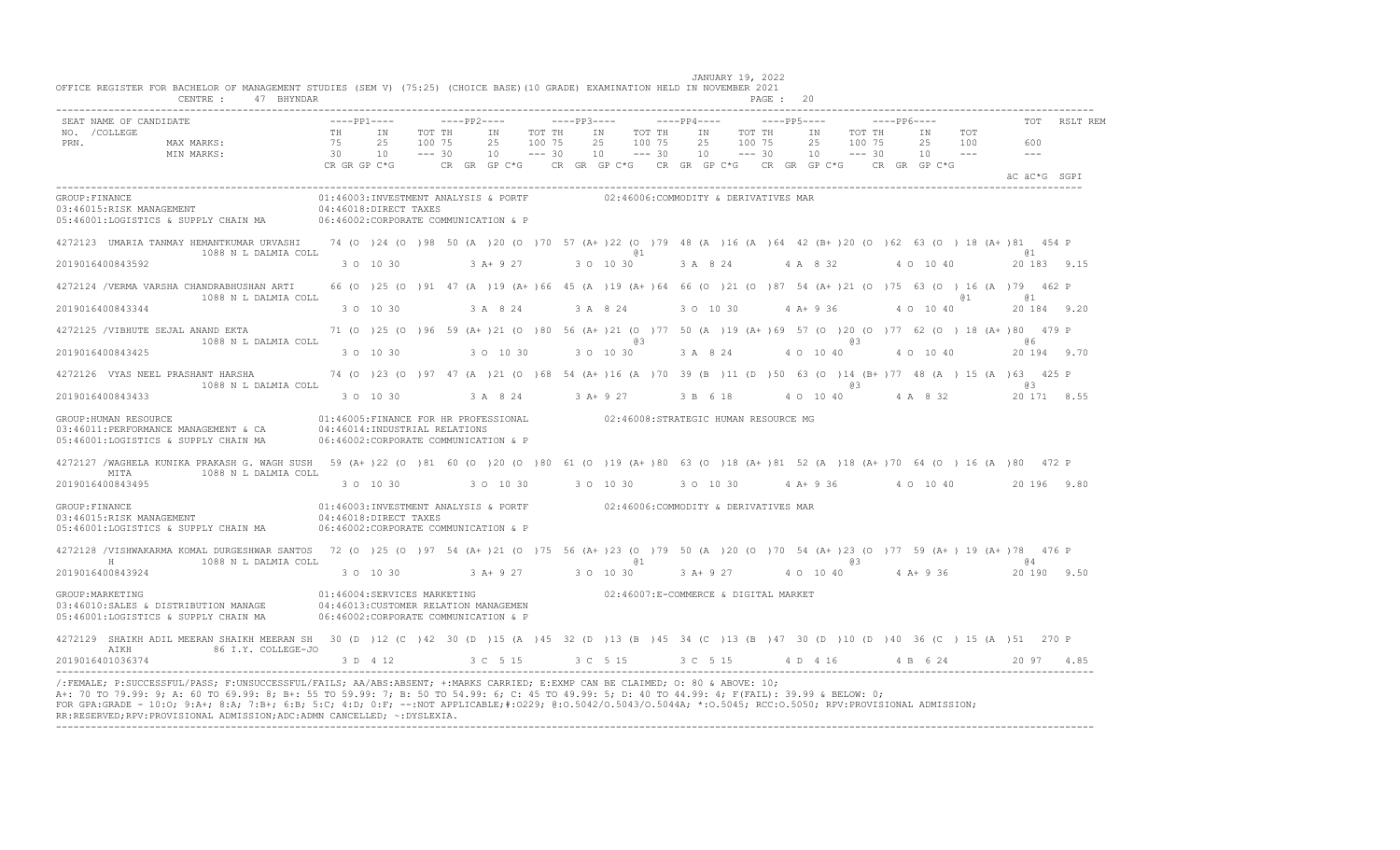|                | SEAT NAME OF CANDIDATE                                                                                | $---PP1---$                                                                                                 |                            |          | $---PP2---$ |              |          | $---PP3---$ |            |          | $---PP4---$ |                                              |          | $---PP5---$ |          | $---PP6---$                                                       |               | TOT                                                                                                                               | RSLT REM    |
|----------------|-------------------------------------------------------------------------------------------------------|-------------------------------------------------------------------------------------------------------------|----------------------------|----------|-------------|--------------|----------|-------------|------------|----------|-------------|----------------------------------------------|----------|-------------|----------|-------------------------------------------------------------------|---------------|-----------------------------------------------------------------------------------------------------------------------------------|-------------|
| NO. / COLLEGE  |                                                                                                       | TH                                                                                                          | IN                         | TOT TH   |             | ΙN           | TOT TH   |             | IN         | TOT TH   | IN          |                                              | TOT TH   | IN          | TOT TH   | IN                                                                | TOT           |                                                                                                                                   |             |
| PRN.           | MAX MARKS:                                                                                            | 75                                                                                                          | 25                         | 100 75   |             | 2.5          | 100 75   | 2.5         |            | 100 75   | 2.5         |                                              | 100 75   | 2.5         | 100 75   | 2.5                                                               | 100           | 600                                                                                                                               |             |
|                | MIN MARKS:                                                                                            | 30                                                                                                          | 10                         | $--- 30$ |             | 10           | $--- 30$ |             | 10         | $--- 30$ | 10          |                                              | $--- 30$ | 10          | $--- 30$ | 10                                                                | $\frac{1}{2}$ | $- - - -$                                                                                                                         |             |
|                |                                                                                                       | CR GR GP C*G                                                                                                |                            |          |             | CR GR GP C*G |          |             |            |          |             | CR GR GP $C*G$ CR GR GP $C*G$ CR GR GP $C*G$ |          |             |          | CR GR GP C*G                                                      |               |                                                                                                                                   |             |
|                |                                                                                                       |                                                                                                             |                            |          |             |              |          |             |            |          |             |                                              |          |             |          |                                                                   |               | äC äC*G SGPI                                                                                                                      |             |
| GROUP: FINANCE |                                                                                                       | 01:46003:INVESTMENT ANALYSIS & PORTF                                                                        |                            |          |             |              |          |             |            |          |             | 02:46009:WEALTH MANAGEMENT                   |          |             |          |                                                                   |               |                                                                                                                                   |             |
|                | 03:46012:FINANCIAL ACCOUNTING                                                                         | 04:46018:DIRECT TAXES                                                                                       |                            |          |             |              |          |             |            |          |             |                                              |          |             |          |                                                                   |               |                                                                                                                                   |             |
|                | 05:46001:LOGISTICS & SUPPLY CHAIN MA                                                                  | 06:46002:CORPORATE COMMUNICATION & P                                                                        |                            |          |             |              |          |             |            |          |             |                                              |          |             |          |                                                                   |               |                                                                                                                                   |             |
|                | 4272130 / KHANDELWAL KHUSHI SARANG MAMTA<br>540 S.K.SOMAIYA                                           |                                                                                                             |                            |          |             |              |          |             |            |          |             |                                              |          |             |          |                                                                   |               | 62 (0 ) 23 (0 ) 85 54 (A+ ) 19 (A+ ) 73 44 (B+ ) 20 (0 ) 64 60 (0 ) 16 (A ) 76 43 (B+ ) 16 (A ) 59 66 (0 ) 16 (A ) 82 439 P       |             |
|                | 2019016401439535                                                                                      |                                                                                                             | 3 0 10 30                  |          |             | $3 A+ 9 27$  |          |             | 3 A 8 24   |          | $3 A+9 27$  |                                              |          | $4 B+ 7 28$ |          | 4 0 10 40                                                         |               |                                                                                                                                   | 20 176 8.80 |
|                | GROUP: HUMAN RESOURCE<br>03:46011:PERFORMANCE MANAGEMENT & CA<br>05:46001:LOGISTICS & SUPPLY CHAIN MA | 01:46005:FINANCE FOR HR PROFESSIONAL<br>04:46020:STRESS MANAGEMENT<br>06:46002: CORPORATE COMMUNICATION & P |                            |          |             |              |          |             |            |          |             | 02:46008:STRATEGIC HUMAN RESOURCE MG         |          |             |          |                                                                   |               |                                                                                                                                   |             |
|                | 4272131 WAGHMARE VIRESH JAYVANT PRADNYA<br>540 S.K.SOMAIYA                                            |                                                                                                             |                            |          |             |              | @ 1      |             |            |          |             |                                              |          |             |          |                                                                   |               | 50 (A ) 16 (A ) 66 57 (A+ ) 22 (O ) 79 60 (O ) 16 (A ) 76 59 (A+ ) 22 (O ) 81 48 (A ) 20 (O ) 68 63 (O ) 20 (O ) 83 453 P<br>(d 1 |             |
|                | 2018016402141166                                                                                      |                                                                                                             | 3 A 8 24                   |          |             | 3 0 10 30    |          |             | $3 A+9 27$ |          |             | 3 0 10 30                                    |          | 4 A 8 32    |          | 4 0 10 40                                                         |               |                                                                                                                                   | 20 183 9.15 |
|                | 4272132 HASSAN MEHMOOD UL MOHD SHAH IZZAT F<br>ATTMA<br>540 S.K.SOMAIYA                               |                                                                                                             | 35E(C) 11E(D) 46 36E(C) AA |          |             |              |          |             |            |          |             |                                              |          |             |          | 36 42E(B+)11E(D)53 33E(D)15E(A)48 30E(D)14E(B+)44 45E(A) 11E(D)56 |               |                                                                                                                                   | 283 F       |
|                | 2019016401441913                                                                                      |                                                                                                             | 3 C 5 15                   |          |             | $- F 1 -$    |          | 3 B 6 18    |            |          |             | 3 C 5 15                                     |          | 4 D 4 16    |          | $4 B+ 7 28$                                                       |               | 17                                                                                                                                |             |

JANUARY 19, 2022

OFFICE REGISTER FOR BACHELOR OF MANAGEMENT STUDIES (SEM V) (75:25) (CHOICE BASE)(10 GRADE) EXAMINATION HELD IN NOVEMBER 2021

FOR GPA:GRADE - 10:O; 9:A+; 8:A; 7:B+; 6:B; 5:C; 4:D; 0:F; --:NOT APPLICABLE;#:O229; @:O.5042/O.5043/O.5044A; \*:O.5045; RCC:O.5050; RPV:PROVISIONAL ADMISSION;

RR:RESERVED;RPV:PROVISIONAL ADMISSION;ADC:ADMN CANCELLED; ~:DYSLEXIA.